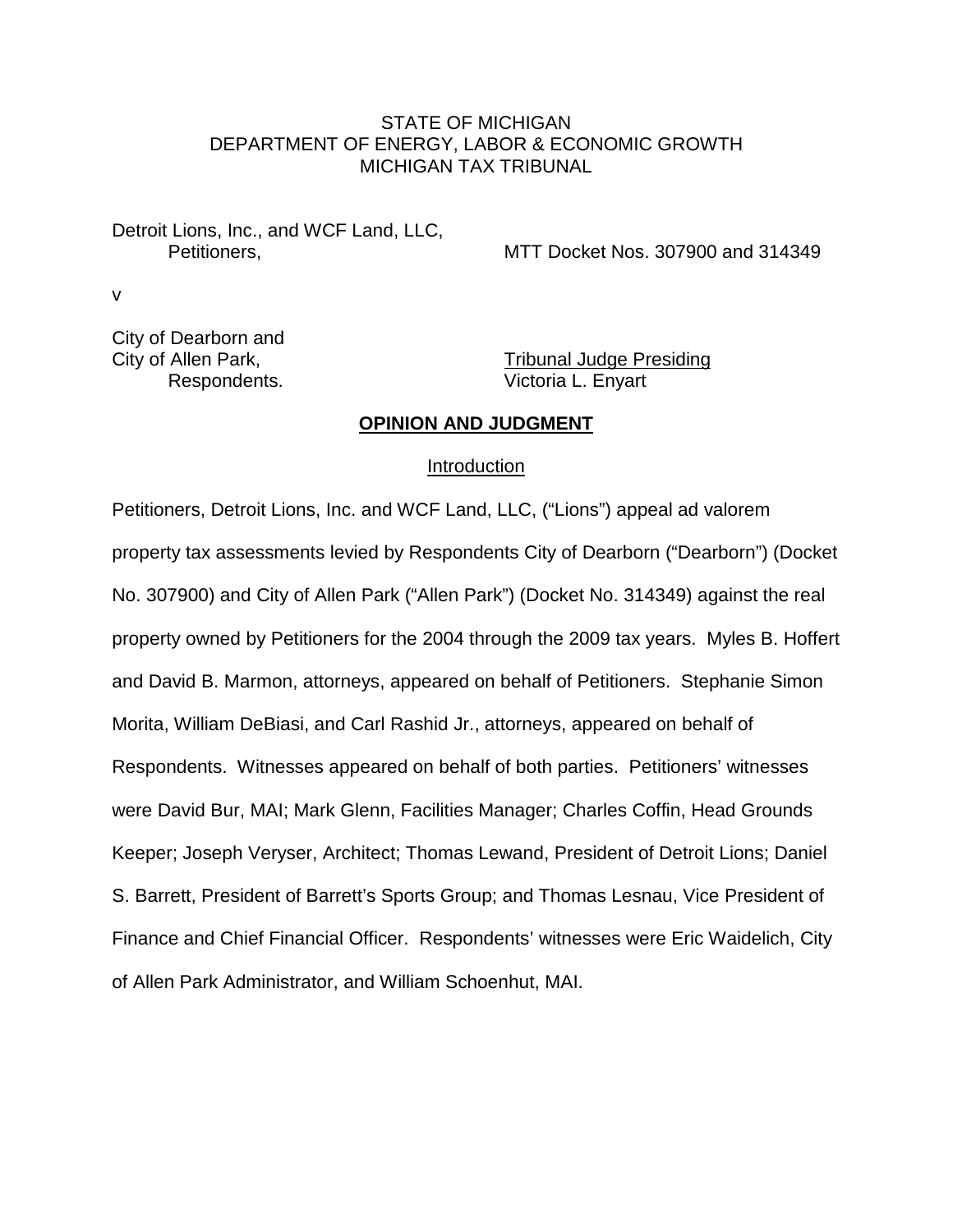The proceedings were brought before this Tribunal on December 7, 2009, to resolve the real property assessment dispute.

At issue before the Tribunal is the determination of true cash value of Petitioners' real property for the 2004, 2005, 2006, 2007, 2008, and 2009 tax years. The value on the assessment rolls are as follows:

|      | <b>TOTAL TCV1</b> | Respondent's <sup>2</sup> | Allen Park SEV <sup>3</sup> | Allen Park TV | Dearborn SEV     | Dearborn TV  |
|------|-------------------|---------------------------|-----------------------------|---------------|------------------|--------------|
|      |                   |                           |                             |               |                  |              |
|      | <b>Both Units</b> | Appraisal                 | 30-001-02-0022-000          |               | 82-09-252-01-002 |              |
| 2004 | \$38,858,400      | \$42,940,000              | \$384,200                   | \$219,258     | \$19,045,000     | \$16,323,893 |
| 2005 | \$46,090,000      | \$55,000,000              | \$4,000,000                 | \$4,000,000   | \$19,045,000     | \$16,699,342 |
| 2006 | \$38,000,000      | \$54,000,000              | \$3,420,000                 | \$3,420,000   | \$15,580,000     | \$15,580,000 |
| 2007 | \$38,000,000      | \$53,000,000              | \$3,420,000                 | \$3,420,000   | \$15,580,000     | \$15,580,000 |
| 2008 | \$38,000,000      | \$52,000,000              | \$3,420,000                 | \$3,420,000   | \$15,580,000     | \$15,580,000 |
| 2009 | \$38,000,000      | \$53,000,000              | \$3,420,000                 | \$3,420,000   | \$15,580,000     | \$15,580,000 |

Respondent amended the TCV from the original report; the above reflects the original contentions.

Petitioners contend the aggregate values are:

| Year | TCV          | <b>SEV</b>   | TV           | <b>Alternative TCV</b> |
|------|--------------|--------------|--------------|------------------------|
| 2004 | \$29,600,000 | \$14,800,000 | \$14,800,000 | \$12,800,000           |
| 2005 | \$30,600,000 | \$15,300,000 | \$15,300,000 | \$13,000,000           |
| 2006 | \$30,500,000 | \$15,250,000 | \$15,250,000 | \$13,400,000           |
| 2007 | \$27,700,000 | \$13,850,000 | \$13,850,000 | \$13,000,000           |
| 2008 | \$27,700,000 | \$13,850,000 | \$13,850,000 | \$11,000,000           |
| 2009 | \$23,900,000 | \$11,950,000 | \$11,950,000 | \$8,700,000            |

 $\overline{a}$ 

<span id="page-1-0"></span><sup>&</sup>lt;sup>1</sup> This is the product of both units SEV multiplied by 2 to equal TCV.

<span id="page-1-1"></span><sup>&</sup>lt;sup>2</sup> Respondent amended the TCV from the original valuation disclosure; the above reflects the original contentions.

<span id="page-1-3"></span><span id="page-1-2"></span><sup>&</sup>lt;sup>3</sup> Petitioner filed an appeal for tax year 2004 for the City of Dearborn only. The appeal for City of Allen Park was not filed until 2005. Both parties appraised subject property as one entity.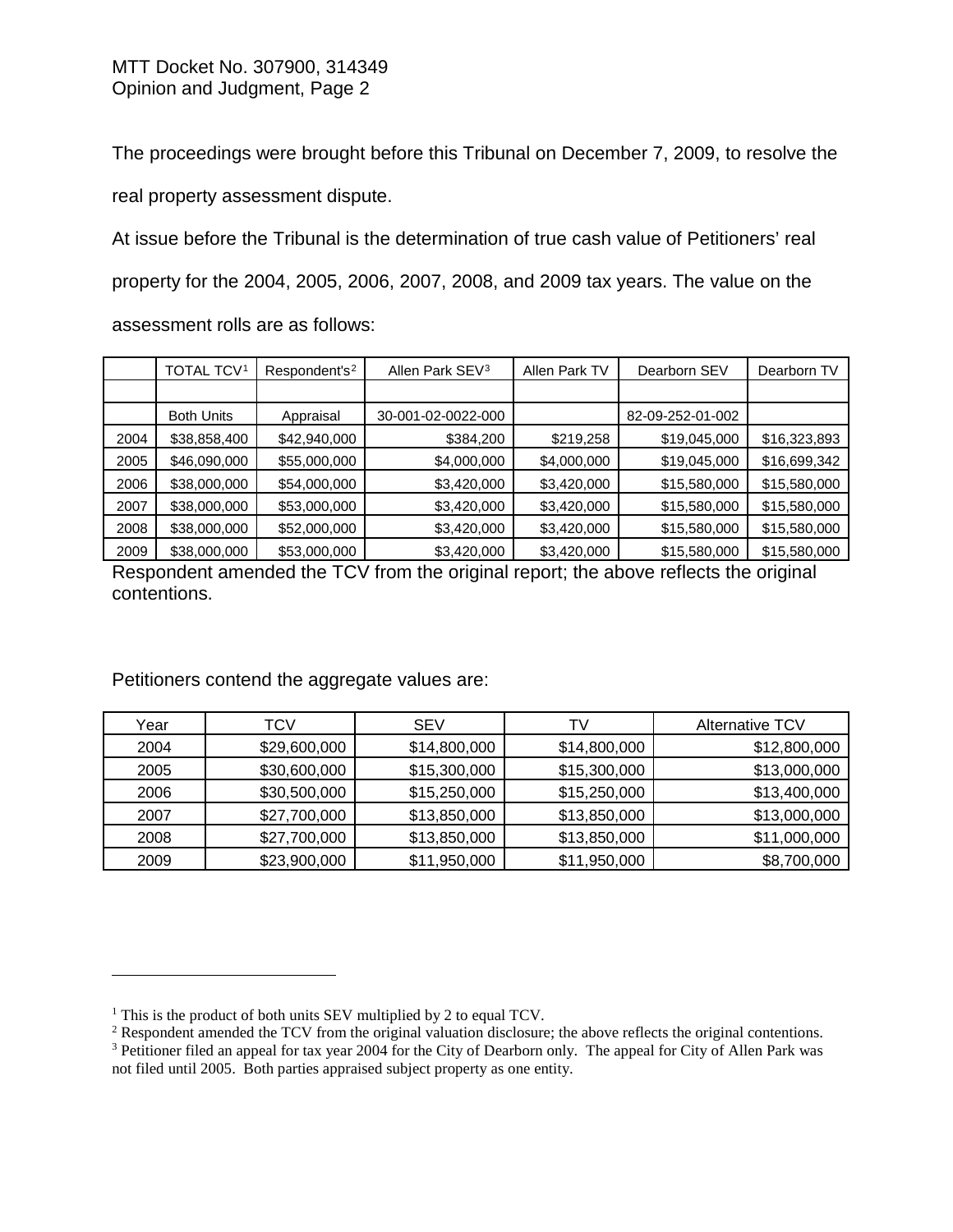|             | 100%         | Dearborn 82% |              | Allen Park 18% |             |             |           |
|-------------|--------------|--------------|--------------|----------------|-------------|-------------|-----------|
| <b>YEAR</b> | <b>TCV</b>   | TCV          | <b>SEV</b>   | TV             | тс∨         | <b>SEV</b>  | TV        |
| 2004        | \$38,470,000 | \$31,545,400 | \$15,772,700 | \$15,772,700   | \$6,924,600 | \$3,462,300 | \$219,258 |
| 2005        | \$39,734,700 | \$32,582,454 | \$16,291,227 | \$16,135,472   | \$7,152,246 | \$3,576,123 | \$224,301 |
| 2006        | \$39,772,200 | \$32,613,204 | \$16,306,602 | \$16,303,602   | \$7,158,996 | \$3,579,498 | \$231,703 |
| 2007        | \$36,650,500 | \$30,053,410 | \$15,026,705 | \$15,026,705   | \$6,597,090 | \$3,298,545 | \$240,276 |
| 2008        | \$34,020,000 | \$27,896,400 | \$13,948,200 | \$13,948,200   | \$6,123,600 | \$3,061,800 | \$245,802 |
| 2009        | \$31,510,000 | \$25,838,200 | \$12,919,100 | \$12,919,100   | \$5,671,800 | \$2,835,900 | \$256,618 |

The Tribunal finds the values shall be:

The legal issue that was briefed by both parties prior to the hearing is the determination of whether a transfer of ownership took place between Ford Land Development Corporation ("Ford Land") and WCF Land, LLC. The Tribunal finds that the April 29, 2004, transfer of ownership was between related companies and, therefore, the taxable value of the property is not uncapped.[4](#page-2-0) 

## **Background**

At issue for tax years 2004 through 2009 is the true cash value for the Detroit Lion's Training Facility, 222 Republic Drive, Allen Park, Wayne County. The property is located in both the City of Allen Park and the City of Dearborn. The Tribunal, in a prior decision, determined that the split between the two cities is 82% of the property in the City of Dearborn and the remaining 18% located in the City of Allen Park<sup>[5](#page-2-1)</sup>. The portion of the subject property located in Dearborn is zoned B-C General Business District and the portion of the property located in Allen Park is zoned RD Research and Development.

<span id="page-2-0"></span><sup>&</sup>lt;sup>4</sup> The Tribunal's analysis is located in the Findings of Fact.

<span id="page-2-1"></span><sup>5</sup> MTT Docket 293748, p 29. The Tribunal found that, based upon a survey, the split was 82/18.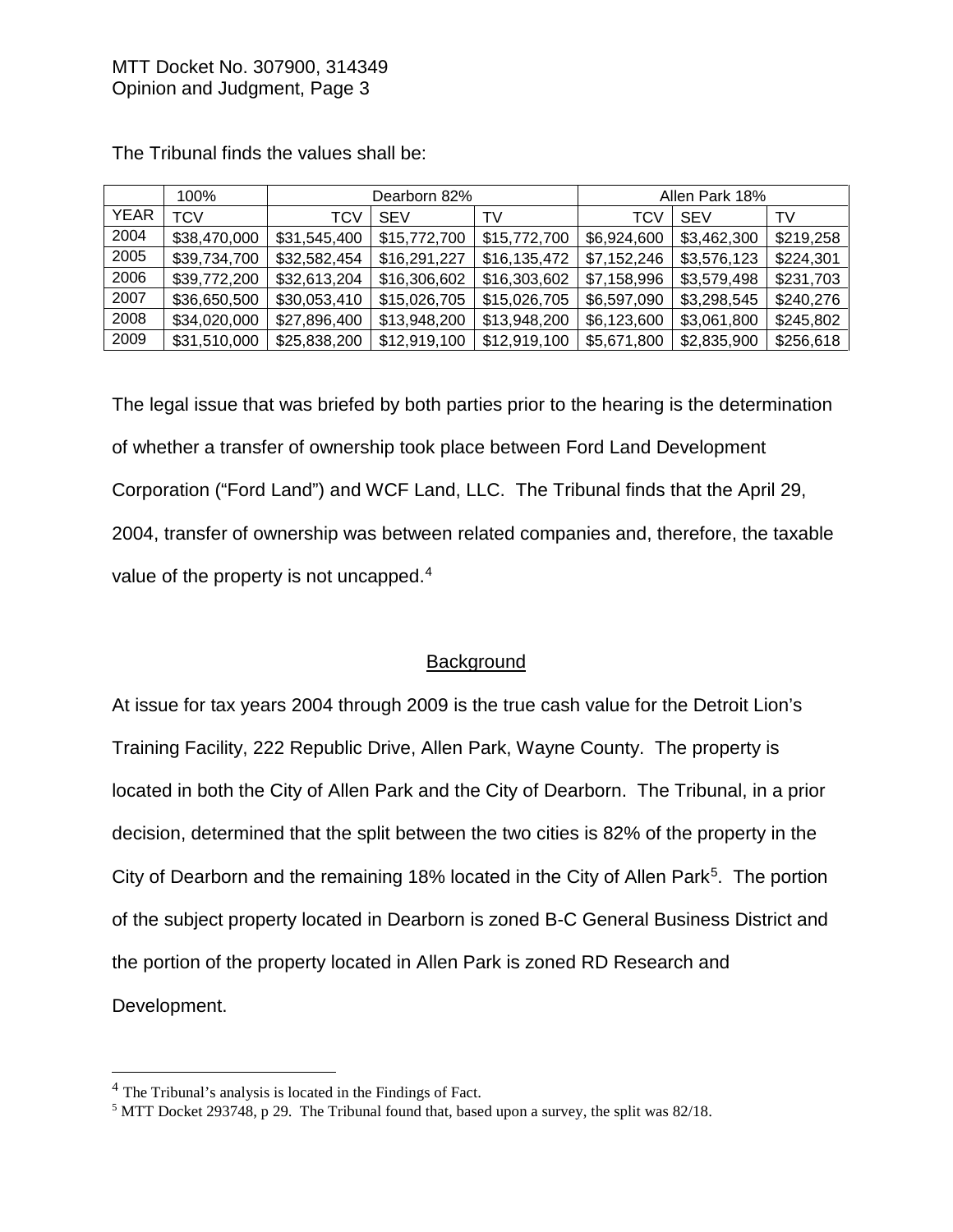The subject property was constructed as a 219,735<sup>[6](#page-3-0)</sup> square foot Detroit Lions Training Facility ("Facility") and office complex. The parties did not agree upon the square footage of the subject property. The property is classified as commercial real property for tax assessment purposes. The subject property consists of a two-story U-shaped office, and a recreational building with an indoor practice field, as well as outdoor practice fields. The subject is situated on 232.25 acres with 18.84 acres within the City of Dearborn and 4.41 acres in the City of Allen Park. The subject property is known as the Detroit Lions Headquarters and Training Facility, whose owner as of the 2005 tax year was WCF Land, LLC. The property was previously leased to the Lions by Ford Motor Land Development Corporation ("Ford Land").

Petitioners believe that, based on the cost approach, the true cash value of the subject property should be reduced. Petitioners prepared a separate report for tax year 2009 and included the cost, sales, and income approaches to value. Petitioners also put forth an "alternative use" value for all tax years at issue in the separate 2009 appraisal.

Respondents believe that the assessments understate 50% of market value and request an increase based on an independent appraisal.

<span id="page-3-0"></span> <sup>6</sup> MTT Docket 293748 determined that the square footage was 219,735. The parties have not documented otherwise.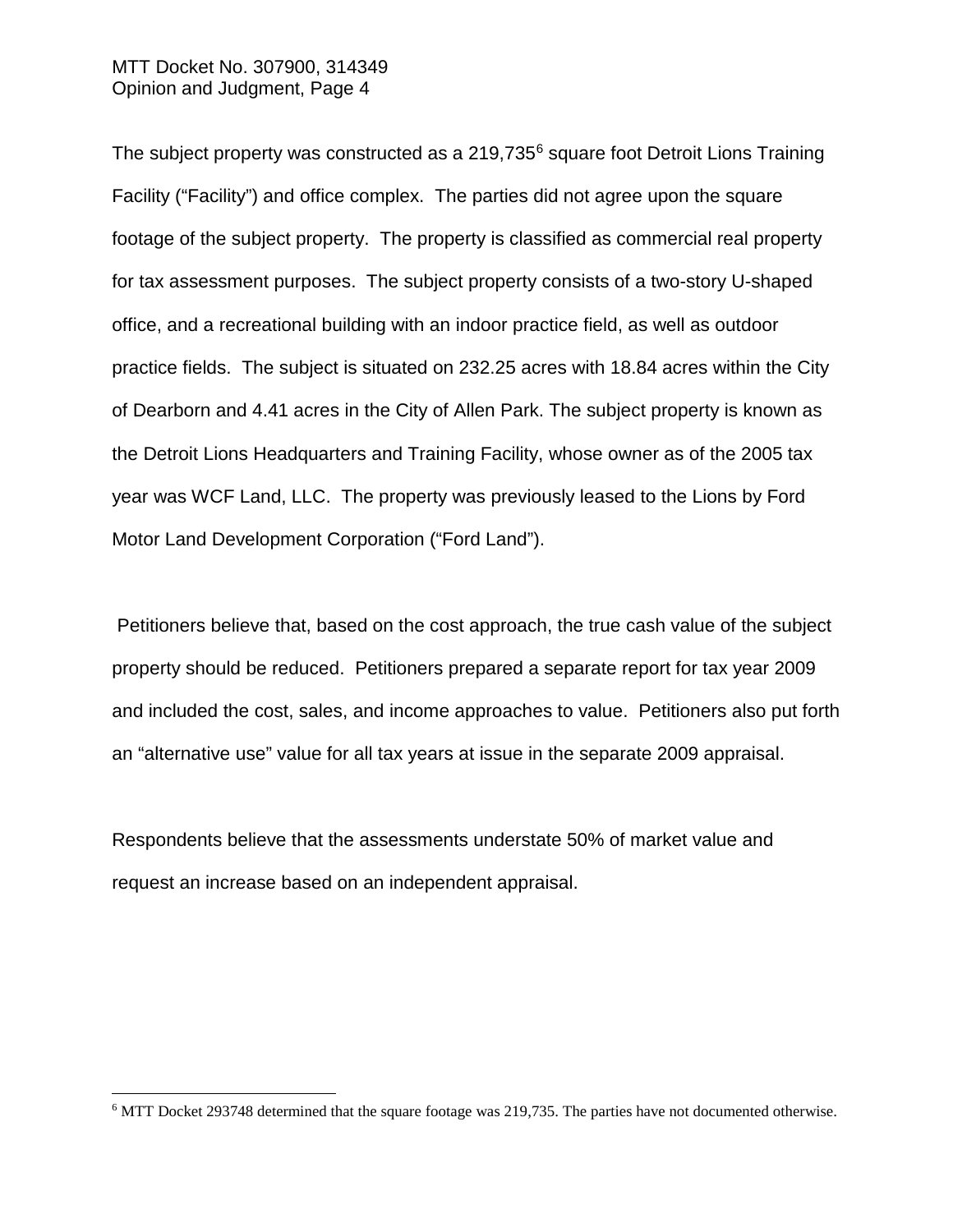# Petitioners' Arguments

Petitioners argue that the true cash value of the subject property is overstated and also

propose an alternative value predicated on the Lions moving the training facility to Ford

Field.

Petitioners' Admitted Exhibits:

P-1 Bur Appraisal, December 31, 2003 through December 31, 2007.

P-2 Bur Supplemental Appraisal, December 31, 2008 and Alternative Use Value for all years.

- P-3 NFL Headquarter Training Facility Overview.
- P-4 Spectrum Strategies (Veryser on Highest and Best Use).
- P-11 Dragun Corporation Baseline Environmental Report.
- P-16 January 17, 2001 Lease Agreement and Amendment.
- P-17 Lions Practice Field Lease Financial Analysis.
- P-18 Agreement for Purchase and Sale.
- P-19 Title policy.
- P-20 Declaration of covenants and restrictions.
- P-22 Soils and Engineers Summary Report.
- P-25 Bill of Sale unsigned copy.
- P-27 Buyer and Seller Statement.
- P-28 Real Estate Transfer Affidavit Dearborn.
- P-29 Real Estate Transfer Affidavit Allen Park.
- P-30 Photographs.
- P-31 Lease Agreement dated March 15, 2004.
- P-43 Termination of Lease and Release Agreement.

Mark Glenn, Facilities Manager, testified that he takes care of all the maintenance for

the facility. His responsibilities include maintaining the entire interior and indoor practice

field<sup>[7](#page-4-0)</sup>. He stated that 2004 was his first year and there were issues with the fieldhouse.

The gutters were being ripped off due to high volumes of snow and there was also a

failure with the snow cutting system that was installed during construction. The snow

guards are what Glenn has termed as snow cutters because they slow down the snow

<span id="page-4-0"></span> <sup>7</sup> Glenn and Coffin share in maintaining the indoor practice field.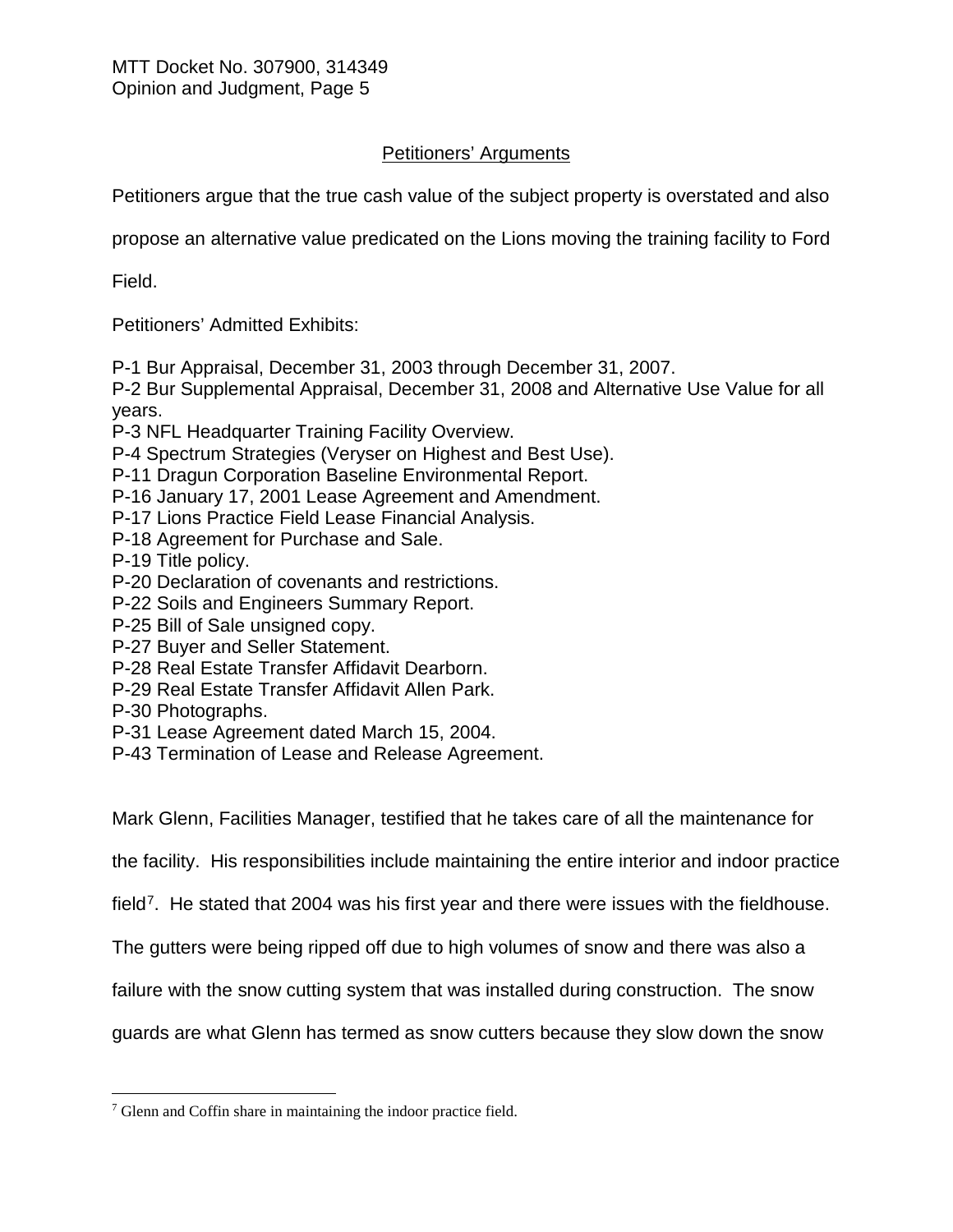from sliding off the roof when it is melting. Due to the failure of the system, the snow came down and knocked out the main gas line on the south side of the building.

Glenn testified that there were leaks in the auditorium in 2004. The drain tile was repaired. The parking lot also had issues with water coming through the asphalt parking lots, which was repaired.

When questioned about the electrical capacity, Glenn stated that currently there is sufficient capacity; however, if anything were to be added, such as a new compressor or additional air-conditioning, it would require DTE to add another circuit.

The indoor practice field is also maintained by Coffin. It does not contain a fire suppression system, but has a laser beam that will signal the life safety systems and set off alarms. Glenn explained that the area contains two rapid air unit heaters on the south side of the indoor practice field. The peaks of the building contain vents that are for makeup air. In the summer it helps to cool the building as four fans on the east and west sides will blow the air out.

Glenn testified on cross that the indoor practice field does not have fireproofed steel beams, but he believes the remainder of the facility does contain fireproof steel beams.

Glenn also assists Coffin with outside maintenance when necessary.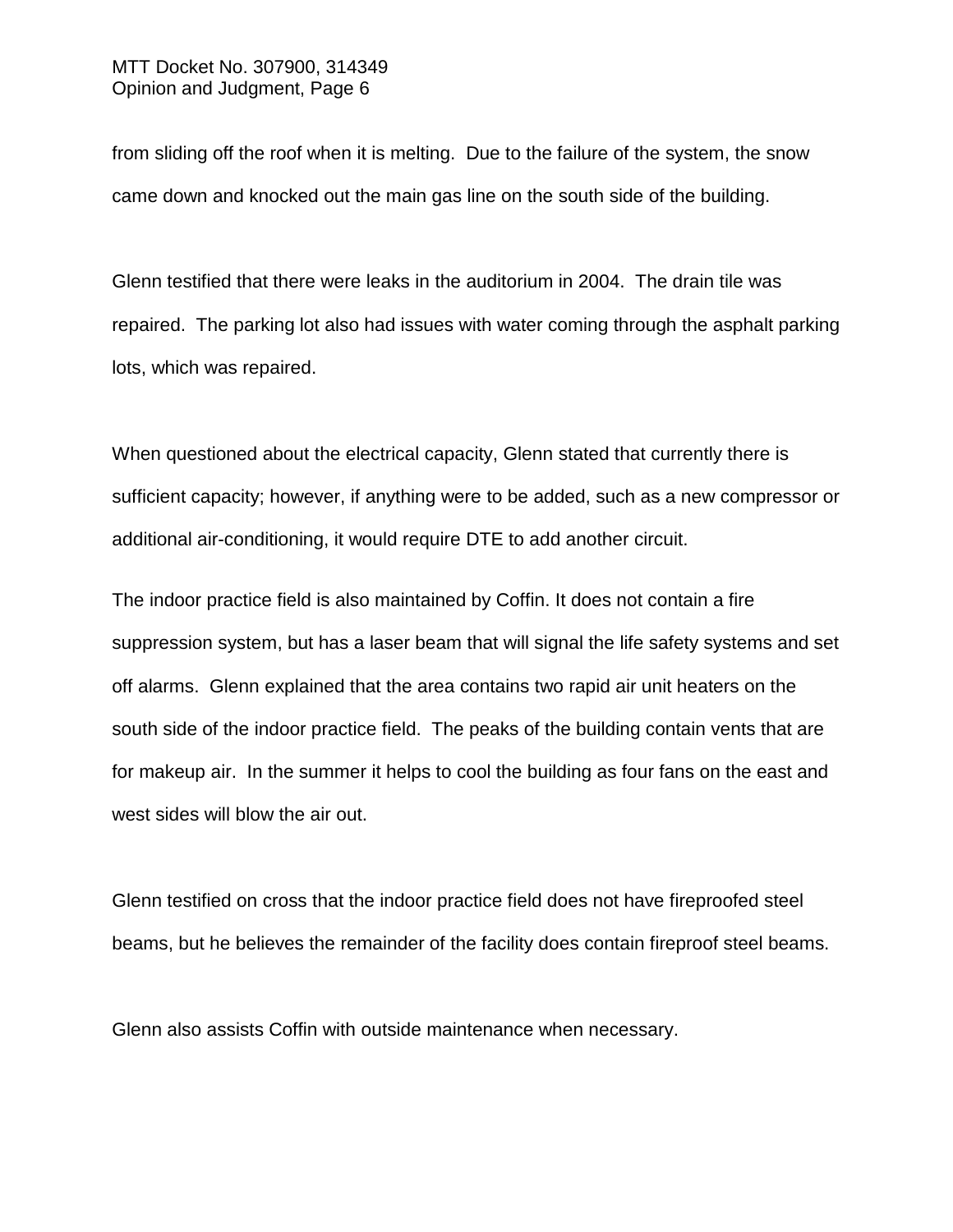Charles Coffin, head groundskeeper, testified that he had some participation in overseeing the construction of the practice fields five and one half acres. He also participated in some of the construction meetings with input to changes such as larger showers for the players. He attended the meetings involving where the building was supposed to be constructed, and indicated that the design was altered because the quality of the soil and subgrade were found to be insufficient to hold the proposed building. The design and location were changed to accommodate the poor soil conditions, and a planned basement was eliminated. The indoor practice field was a larger footprint allowing the weight of the building to be spread over more surfaces. Coffin testified that below the subsurface is clay, which required a lot of material to be pulled out and replaced with better soil to build fields and have better drainage. Underground is a drain system that is self contained. All of the equipment that is used on the field picks up some of the chemicals, which are sprayed off. The water goes into the underground system in a large tank, and then microbes are added. The microbes are designed to eat all of the grass and chemicals off the water so that it can be reused to spray off equipment.

The purpose of the fan house is to exchange oxygen. The turf gets compacted during practice, and when that happens there is insufficient oxygen and the probability that the roots of the grass die. The practice fields have drain tiles underneath and the air is pumped through and into the sand and gravel layer, which keeps the turf healthy.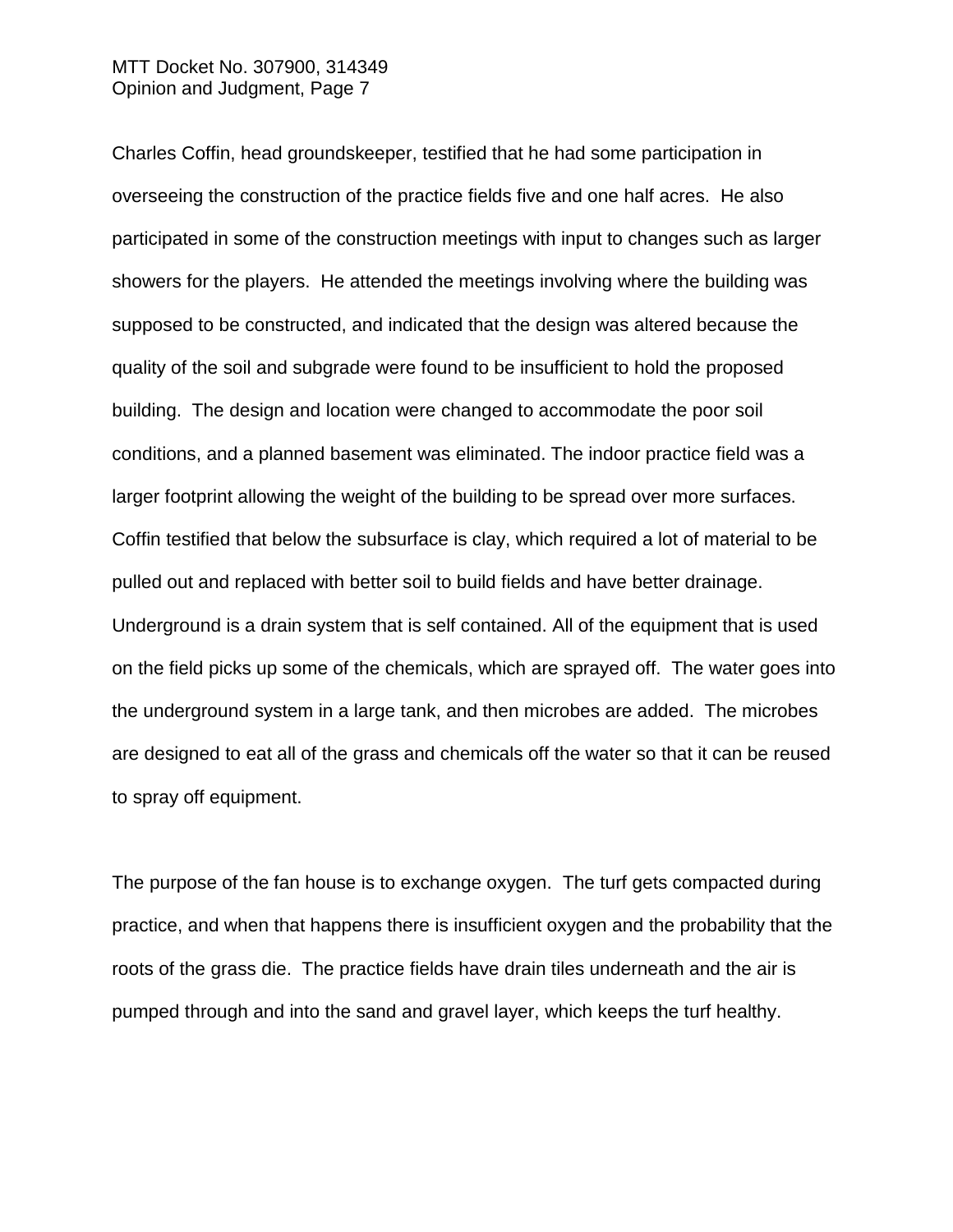Coffin explained that the storm sewers for Dearborn were not able to handle the drainage of the five and one-half acres. The surface is designed so that the water goes to the wetland area near Rotunda Drive. The problem is, according to Coffin, that when it is wet (50% to 75% of the time), the mowers cannot go through because of the clay soil. The water sits on top and creates a mosquito problem. There is no curb on Rotunda Drive.

Coffin was asked about the golf hole that was built. He testified that it contains the same material as the practice field; the same drain tile was used, all that was done was change the type of grass. The length of the practice green is approximately 109 yards. The actual cost above the practice field was for grass seed and to have the drain tile installed.

When Coffin was asked to explain the materials that made up the indoor practice field he stated:

Yeah, it's a polypropylene plastic fibers and it has a layer of sand and rubber. And it's about two and a half inches of sand and rubber. They go in layers.

Joseph Veryser, Architect, testified that he was the main project person at Spectrum Technologies at the time a "Spectrum Strategies Report" was submitted<sup>[8](#page-7-0)</sup>. One of the issues is the Spectrum Report was not signed.

<span id="page-7-0"></span> <sup>8</sup> This Tribunal takes notice that in MTT Docket 293748 this same report was not admitted into evidence because Petitioner did not provide a foundational witness.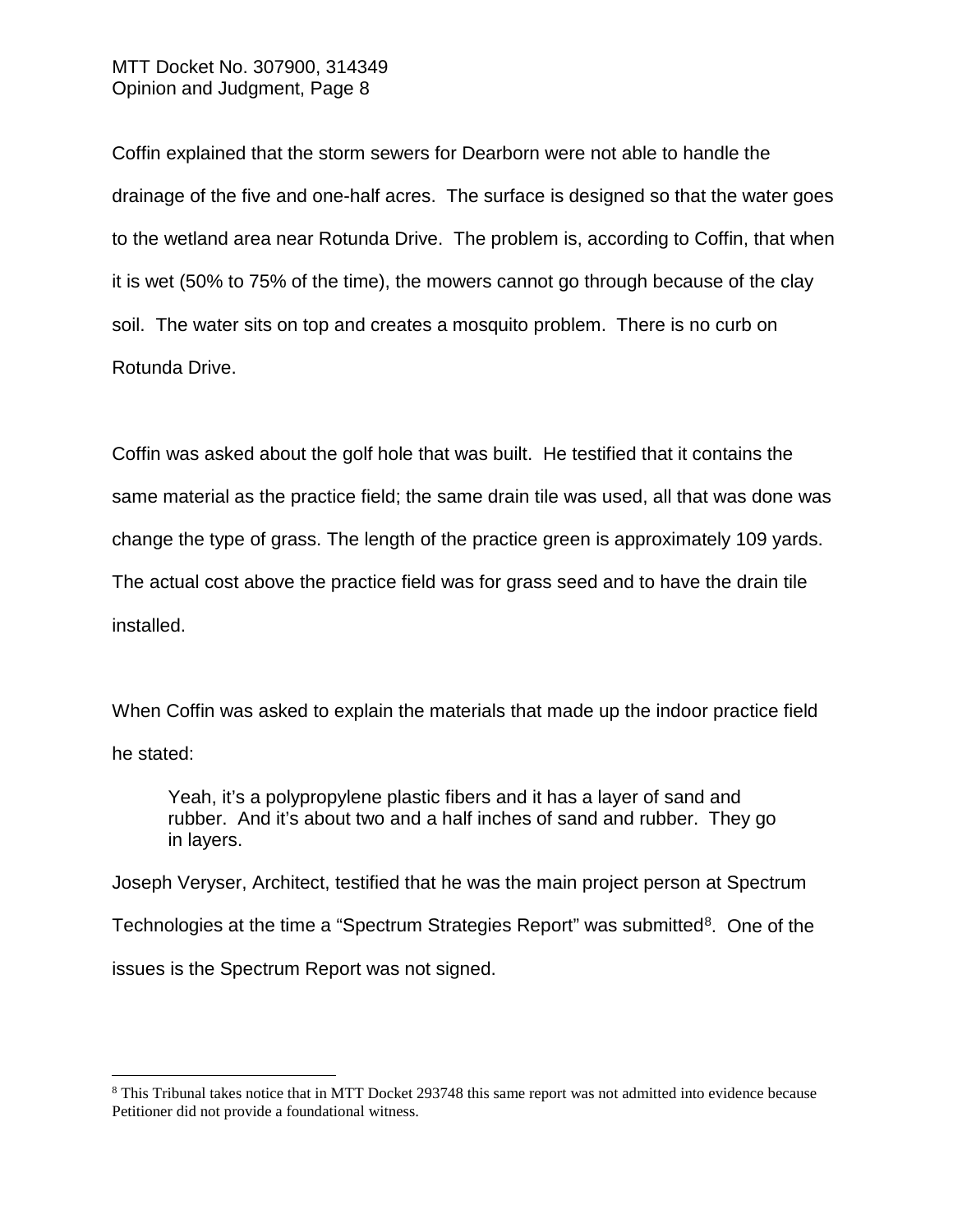Veryser prepared a report that is contained in and was relied upon by Petitioners' valuation expert. The report contains an alternative use to the current use of the subject property. If the facility was no longer used as the Lions Training Facility, an alternative use would be as a corporate facility for a first or second tier automotive corporation and used as a combination display, warehouse, light industrial, and office space. He went through the existing building and explained the changes that would be necessary for a conversion to another use.

Veryser testified that he has not been in the building since 2003 when the report was created. When questioned on cross if a tier one or two auto supplier would find the subject property an attractive opportunity as of December 31, 2008, he responded, "Not in today's market." The 2003 assumptions become more hypothetical as time goes on and the market conditions, especially for the automotive industry, worsen.

Veryser testified on cross that the indoor practice field is approximately 110 feet tall. He was not aware of any industrial properties with that ceiling height. The indoor practice field contains two layers of asphalt, and would require an additional two and one-half inches of concrete over it for an industrial use. He stated that it would still be too elastic to be used for anything other than light industrial.

Thomas J. Lewand, President of the Detroit Lions, testified that the location of the training facility was intertwined with a countywide tax referendum in 1996 that included Ford Field and the subject property. As part of an agreement, a downriver community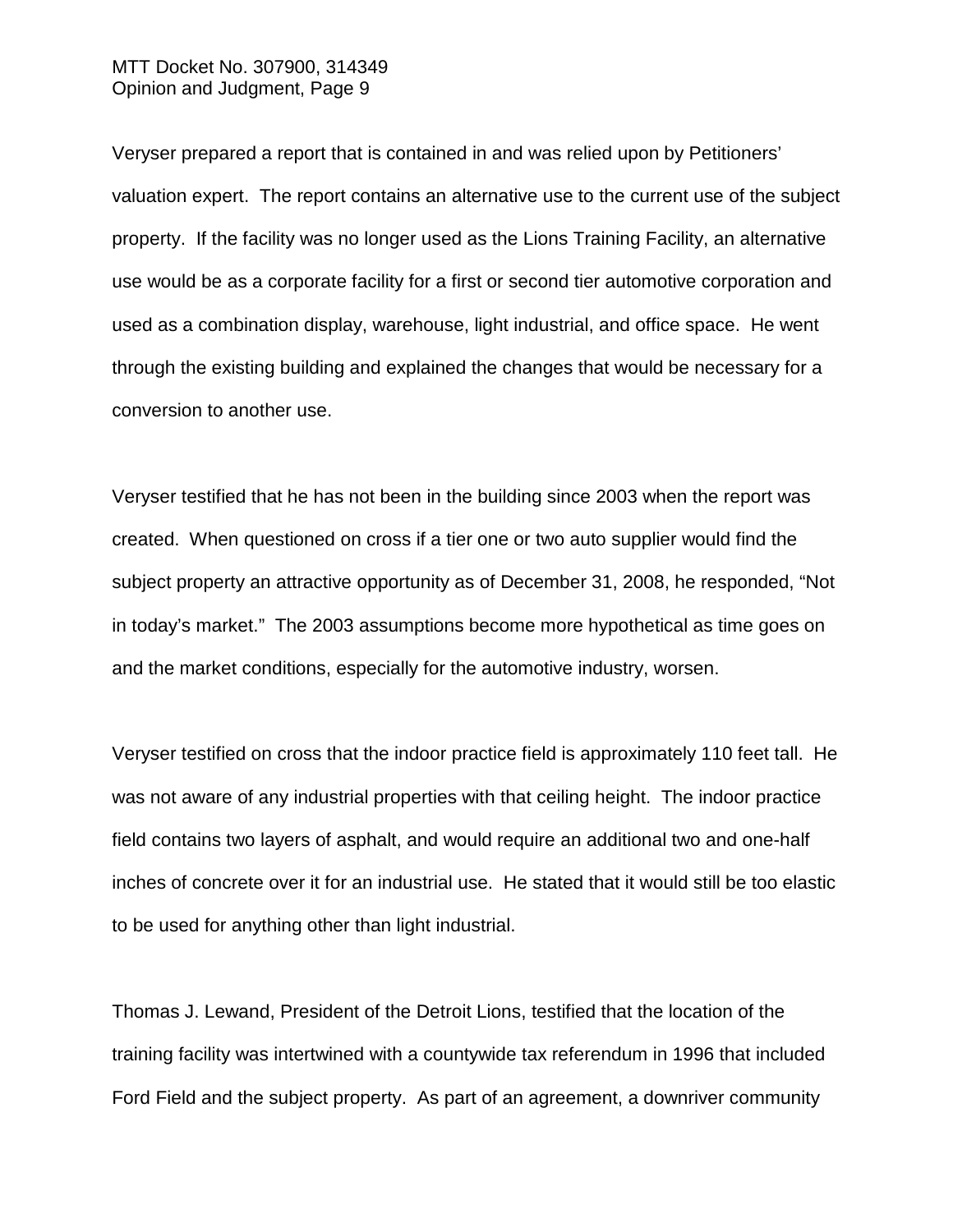was selected for the training facility. In other words the stadium authority would pay for Ford Field if the Lions would put the practice facility in a certain location and invest a minimal amount of money.

Ford Land owned the vacant land and agreed to do a build-to-suit for the Facility. There were changes to the original design that in the end exceeded the original \$20,000,000 construction budget.

Lewand discussed the subject's two leases. The initial lease between Ford Land and the Lions was conducted as an arms-length transaction to protect the shareholders of Ford Motor Company, namely William Clay Ford, Sr. and William Clay Ford, Jr., who are obviously shareholders and officers of our corporation, the Detroit Lions, and also at the time both were members of the board of directors of Ford Motor Company. Lewand testified that 100% of the Detroit Lions shareholders are William Clay Ford, Sr., his wife and children. William Clay Ford Sr. is 100% shareholder of WCF Land.

<span id="page-9-0"></span>Lewand explained that the lease between Detroit Lions and Ford Land became disadvantageous to the Lions. The lease between Ford Land and the Lions contained a schedule for potential purchase prices. WCF purchased the property from Ford Land for \$41,000,000. The basis for the Agreement for Purchase and Sale<sup>[9](#page-9-0)</sup> executed March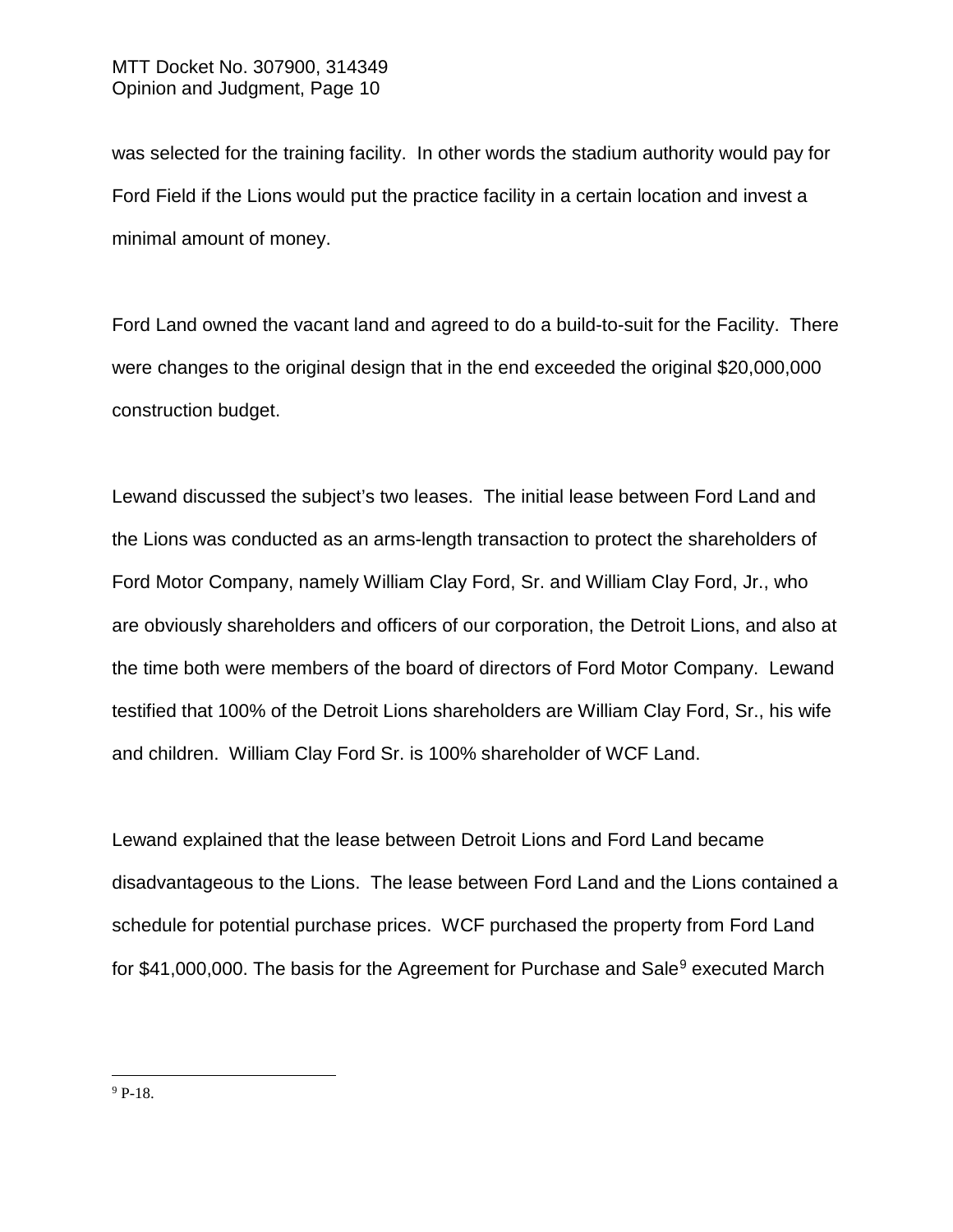25, 2004, but effective as of October 31, 2003, was to lock in the purchase price. The effective date sets the purchase price.

Lewand testified that there was only one lease after the WCF purchase. The lease between Ford Land and the Lions was terminated at the time of the sale to WCF.

Daniel S. Barrett, President of Barrett's Sports Group, was qualified as an expert in the

analysis and evaluation of sports teams, franchises, arenas, public assembly facilities,

economic development and finances of same. Barrett testified that he prepared a report

entitled "Detroit Lions NFL Headquarters/Training Facility Overview." Although it states

it is a "Preliminary Draft," it is a final report. Barrett gathered information that was part

of the report and is part of Bur's appraisal of the subject property. The report contains

the NFL Case Studies for Football Training Facilities. Barrett's report includes the

following conclusions regarding NFL team headquarters and training/practice facilities:

1. 23% of the NFL teams pay less than \$500,000 a year for property tax or fees in lieu of tax.

2. A study of reuse of facilities or relocation of NFL teams, as a result he found: a. Determined that the useful life of a facility is 26 years.

b. Determined that 18 miles is the typical distance from an NFL offsite practice facility to the respective home stadium.

Thomas Lesnau, Vice President of Finance and Chief Financial Officer, has been employed by the Lions for 31 years. He testified that the move from the Pontiac Silverdome was for financial reasons. The \$12,000 a month lease with the Pontiac Silverdome did not include any marketing rights, suite revenue, concession revenue, or parking revenue. The Lions tried negotiating for three years but were not able to come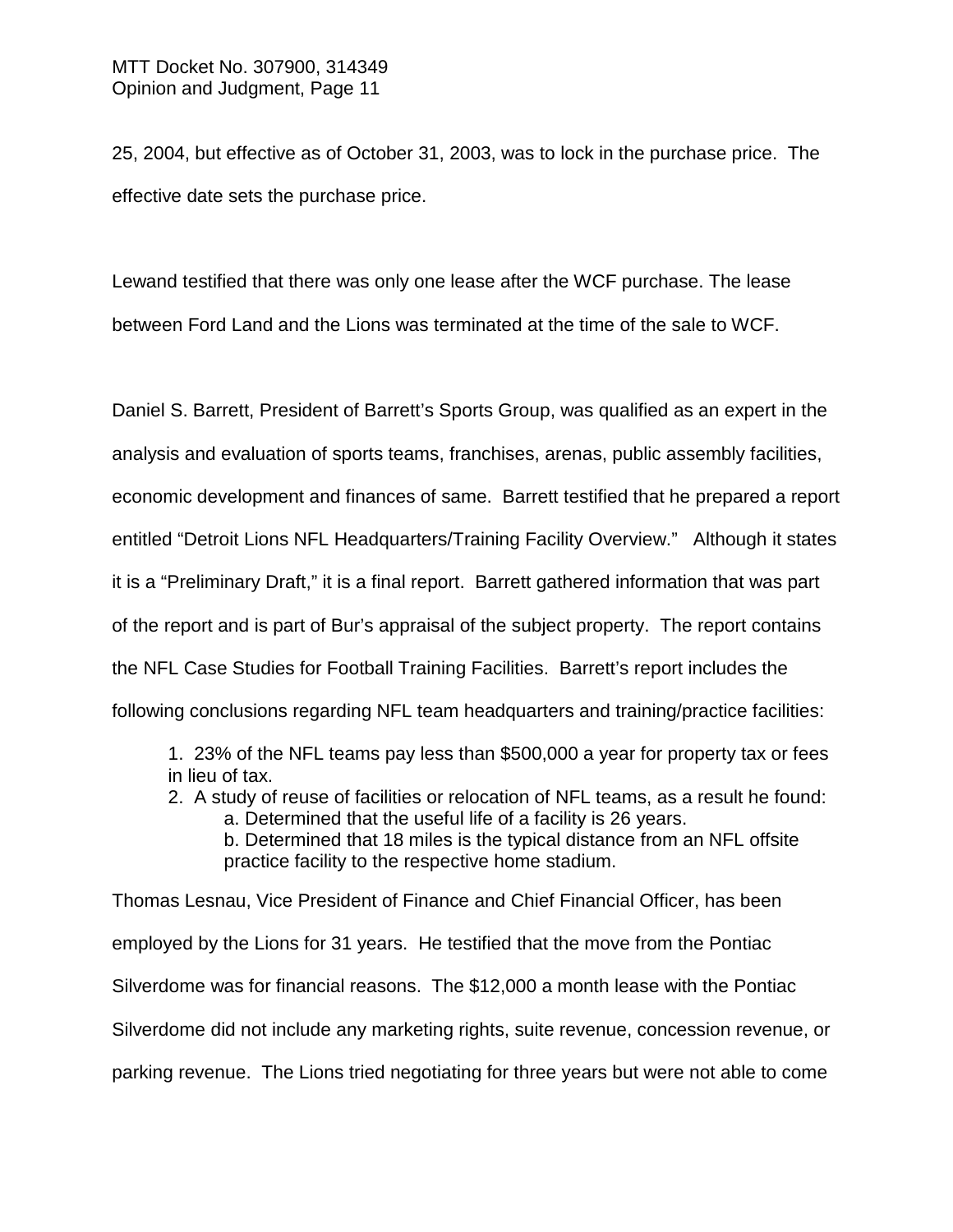to a new agreement. The City of Detroit, as part of the negotiations with the Lions to build Ford Field downtown, tied the Practice Facility to the stadium deal. The Lions entered into a lease with Ford Land that contained an option to purchase. The lease payments were \$342,000 a month, which Lesnau had not anticipated, and he looked at options to cut down expenses. WCF executed the option to purchase in 2003. Ford Land caused a delay in closing until March 25, 2004, because they found additional costs that were not known at the time of the original lease. The "as of" or effective date for determining the value was October 31, 2003. Ford Land calculated lease payments up to March 15, 2003; therefore, the new lease was effective March 15, 2003. WCF executed a new five year lease with the Lions for \$100,000 a month.

When asked how the \$100,000 a month lease rate was determined, Lesnau testified:

Well, what we did was when we determined what the buyout was going to be approximately, the Lions, themselves, did not have the borrowing capacity to go out and borrow to buy that practice facility. We looked at other alternatives.

And one of the alternatives we came up with was Mr. Ford had some bonds personally and he was earning 3.25% on those. And basically if he took the money out of those bonds and purchased the practice facility for the 44 million, it was equated that the hundred thousand dollar rent per month would give him approximately the same income flow stream that he would get from the bonds. TR 2, p 48.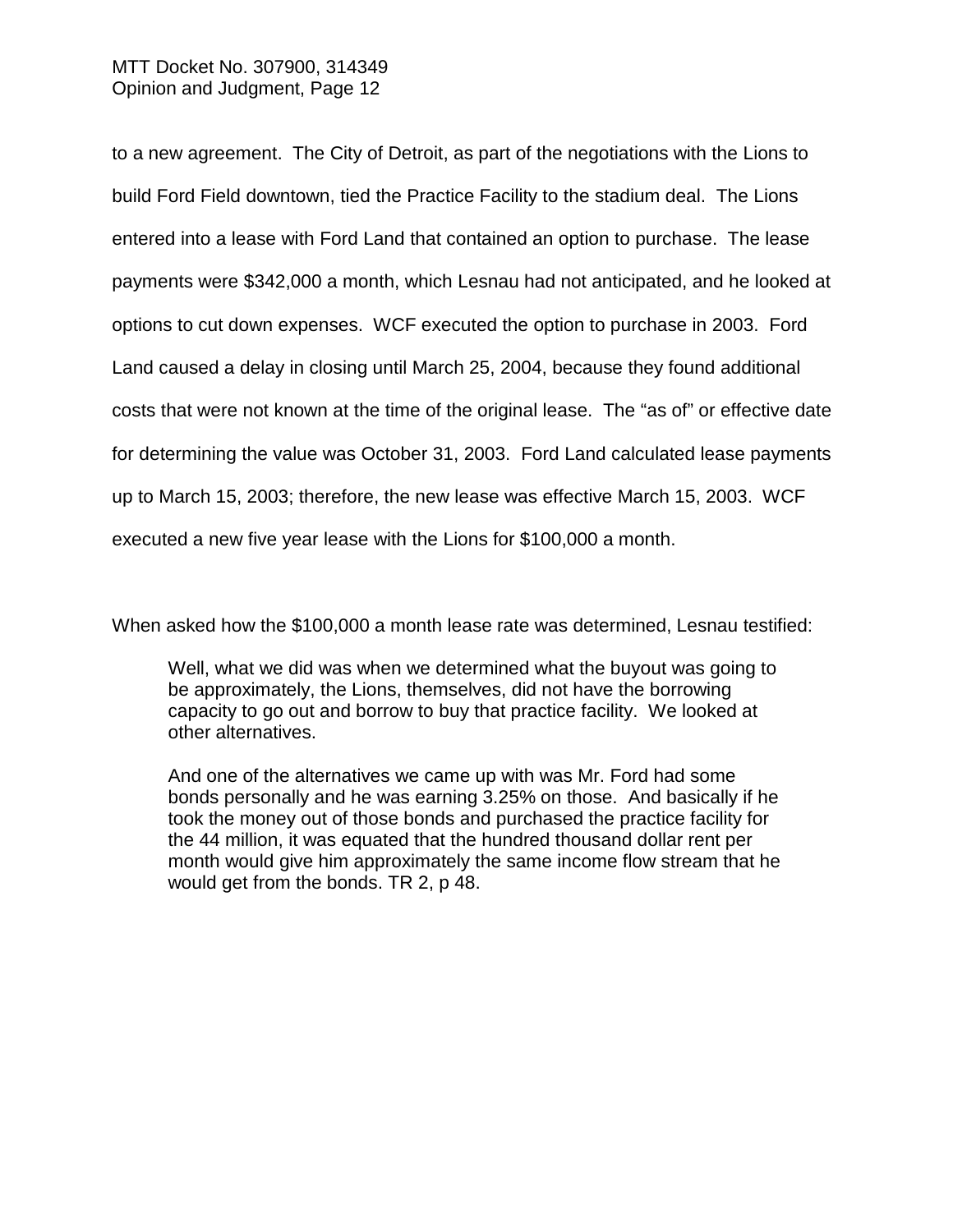## Petitioners' Appraisal

David Bur, MAI, prepared two appraisals for Petitioners. Bur testified that the first appraisal (P-1) was prepared for tax years 2004, 2005, 2006, 2007 and 2008. The cost approach was used because Bur states that it is a special use facility<sup>[10](#page-12-0)</sup>. The subject site has wetlands in the back, a retention pond, and was a former land fill. The property also has a high water table that would have added to construction costs.

Bur determined that the highest and best use of the land as vacant would be a mix of commercial and research and development. The property as improved is as the existing NFL team headquarters and practice facility.

Bur relied upon the Barrett report in determining the economic life of the subject property. Bur relied upon information from the Spectrum report to determine an alternative highest and best use, as well as costs to cure for an alternative use.

The most applicable approach for a special use facility is the cost approach. Bur explained that the first step was determining the value of the land as if vacant. He utilized sales of comparable vacant properties and adjusted them for differences in market conditions (time), location, size, zoning, and functional utility.

Bur determined that six sales of vacant land were applicable for the 2004 tax year. The sales were located in Dearborn, Allen Park, and Taylor. The sales ranged in size from

<span id="page-12-0"></span> $10$  Tr. p 96.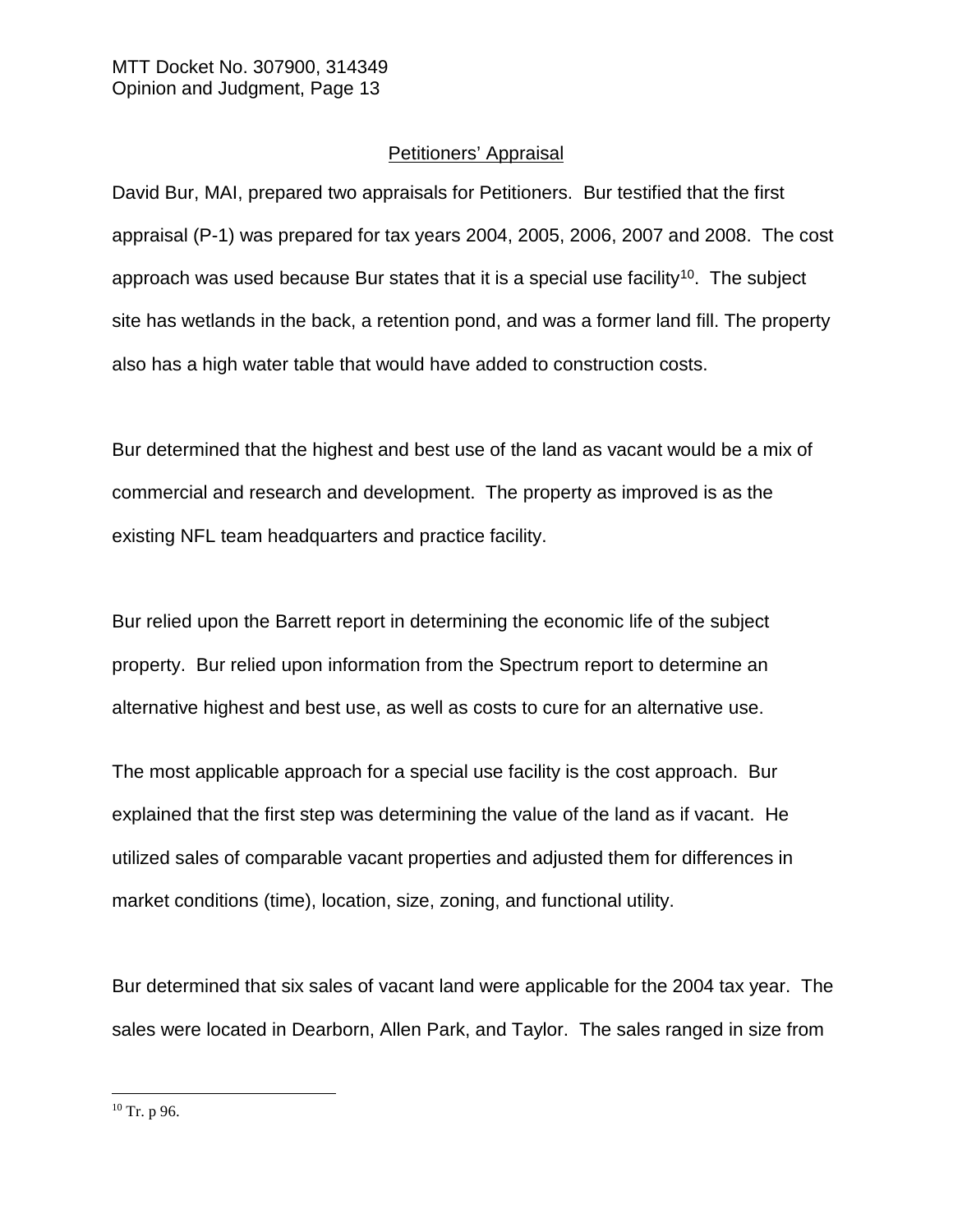5.0 acres to 104.66 acres. The unadjusted sale prices (per square foot ("SF")) ranged from \$1.86 to \$8.93. The gross adjustments are as follows: Sale 1 45%; Sale 2 40%; Sale 3 44%; Sale 4 21%; Sale 5 67% and Sale 6 28%. The adjusted sale prices per SF range from \$2.09 to \$6.73. The same six vacant land sales were used for tax years 2005, 2006, 2007, and 2008. In a separate report (P-2), Bur replaced the Taylor vacant land sale with an Allen Park property.

The value of the subject's 23.25 acres of land is:

| \$/SF          | \$/Total    |
|----------------|-------------|
| \$5.40         | \$5,470,000 |
| \$5.55         | \$5,620,000 |
| \$5.70         | \$5,770,000 |
| \$5.70<br>2007 | \$5,770,000 |
| \$5.55         | \$5,620,000 |
| 2009 \$4.50    | \$4,560,000 |
|                |             |

After determining land value Bur then used the replacement cost utilizing the calculator method for the improvements. The replacement cost is determined as replacing a facility with a comparable design, but using modern construction, modern materials, and removing any superadequacies. Bur explained that superadequacies are part of a facility that is overbuilt and that a buyer would not pay for. The subject property was split into three main areas for costing purposes: the office, indoor practice field, and the maintenance building. Bur extracted the square foot costs from Marshall Swift and adjusted for number of stories, story height, perimeter, current multiplier, local multiplier, and a comparative cost multiplier.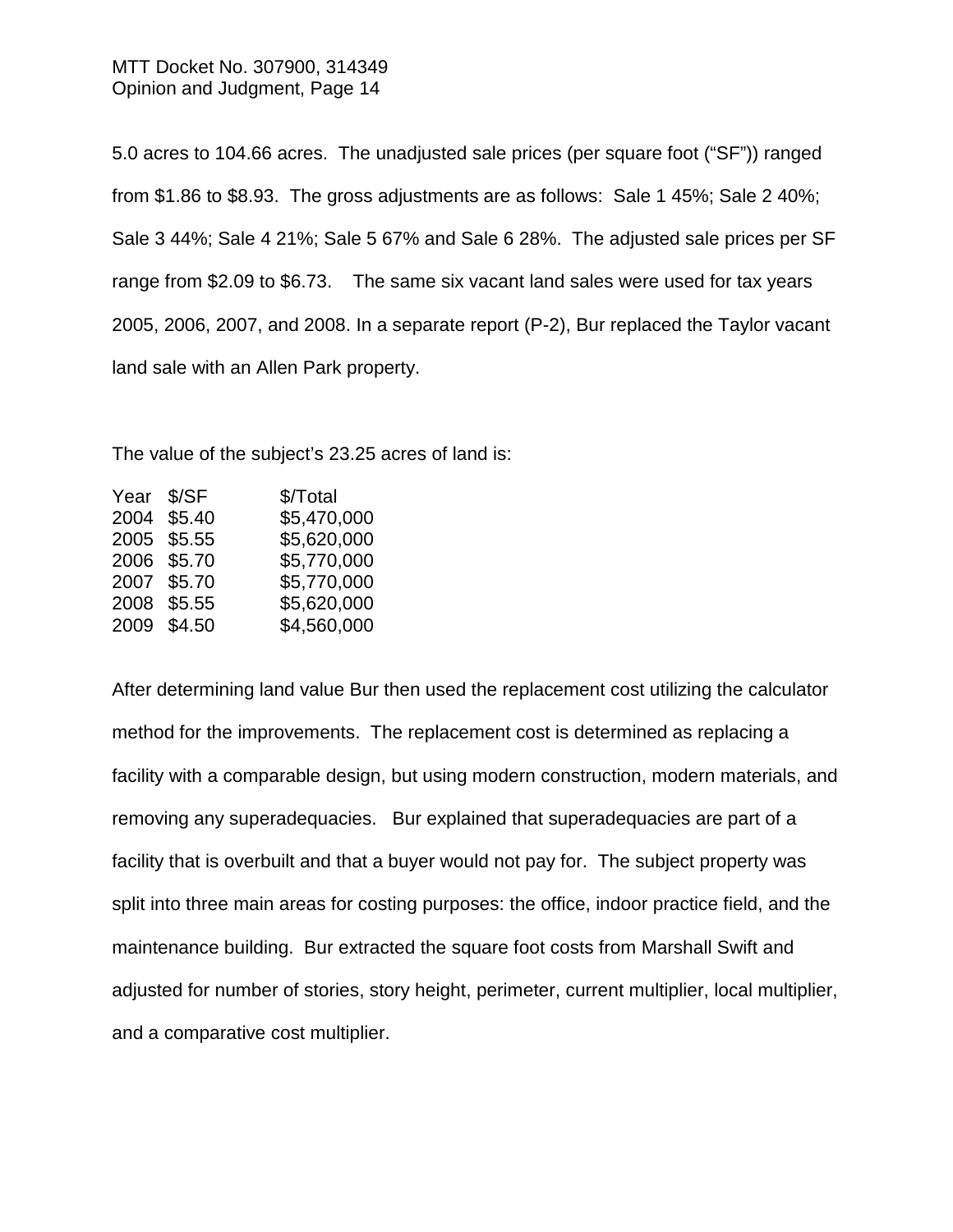Bur determined that the office building was a class B, the practice facility was a class S, and the maintenance buildings were a class C construction. He added that the office building is U-shaped with a combination of class A and C construction. He selected Class B because the facility has steel beams and higher level finishes. Class A would indicate that the property has steel fireproof beams. The practice facility is a steel-sided building with metal panel walls, which is typical class S construction. The maintenance buildings were a good quality construction. Bur explained that the difference in actual costs of construction from approximately \$36,000,000 versus his \$28,000,000 cost was a factor. The Lions brought in a new construction manager who made significant changes to the building during construction and, due to the low lying land, a basement could not be built, resulting in another design change. The costs of the underground portion are also higher because of less than ideal soil conditions. However, the additional costs are not typically recouped in the market. Bur explained that subject's actual superadequacies were considered as excess construction that the market is not going to reflect, nor would Petitioners construct the same building.

Bur divided the improvements into three areas: Office, Indoor Field, and Maintenance. The Replacement Cost New for 2004 is:

|              |              | Indirect    |              | <b>Developers</b> |              |
|--------------|--------------|-------------|--------------|-------------------|--------------|
| Name         | Cost New     | Cost        | Subtotal     | Profit            | Total        |
| Office       | \$13,485,455 | \$674,272   | \$14,159,717 | \$1,415,972       | \$15,575,689 |
| Indoor Field | \$6,888,823  | \$344,441   | \$7,233,264  | \$723,326         | \$7,956,590  |
| Maintenance  | \$137,477    | \$6,874     | \$144,351    | \$14,435          | \$158,786    |
| Total        | \$20,511,755 | \$1,025,587 | \$21,537,332 | \$2,153,733       | \$23,691,065 |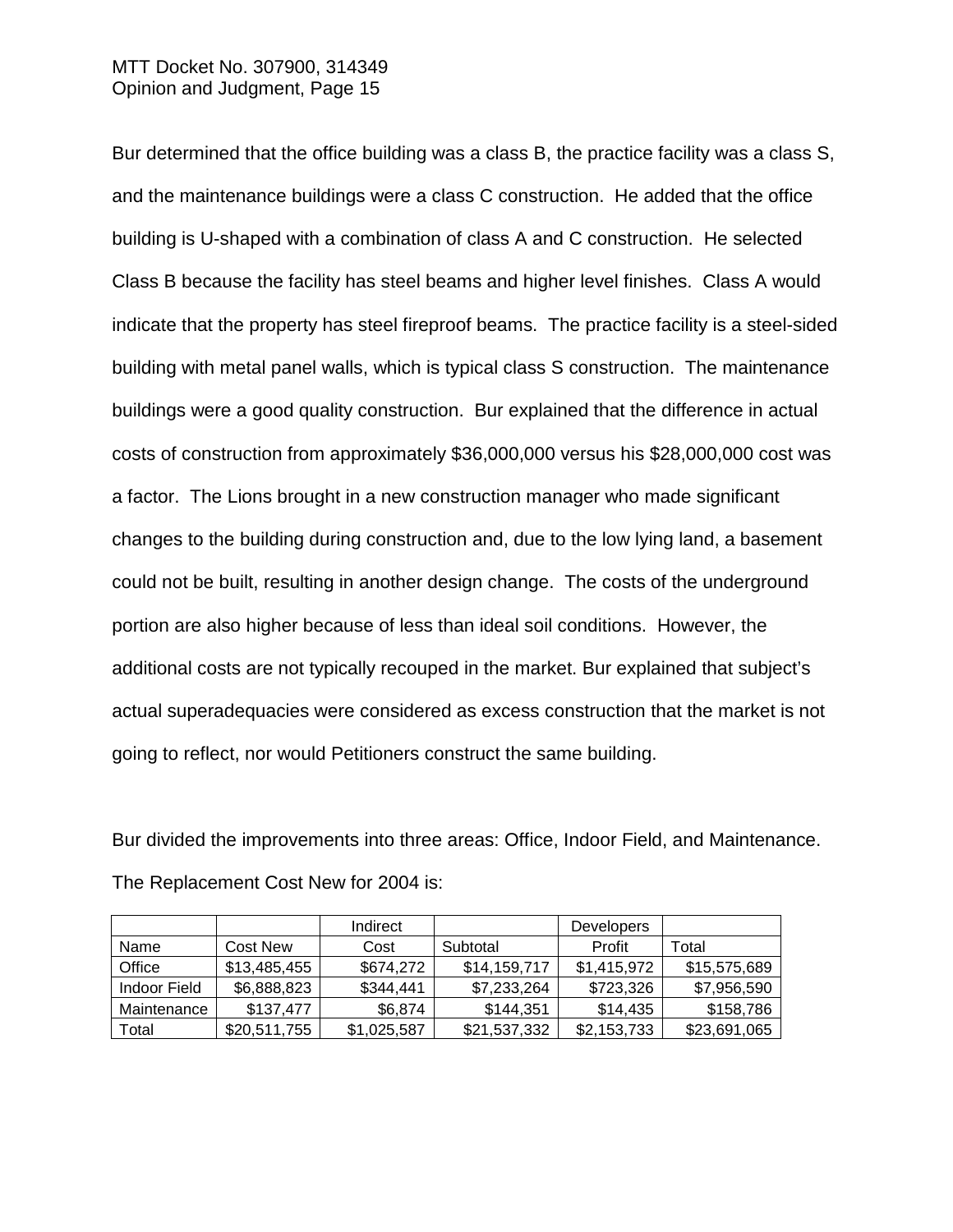Bur's physical depreciation is based on an analysis for the NFL team practice facilities. He considered the median economic life of similar properties and determined that the economic life of the subject property is 26 years. The Detroit Lions used their previous facility at the Silverdome for 26 years.

Bur stated that the Barrett report included information on the New York Jets and Seattle's newer training facilities that were constructed after the subject was constructed. These facilities included larger rooms for lockers, training rooms, airconditioned indoor field, additional outdoor fields, and updated security systems. When comparing subject to the newer facilities, Bur stated the subject is no longer considered "state of the art." Bur included this in his consideration for the reduction in value due to functional obsolescence.

Bur discussed other areas of functional obsolescence. The location of the owner's offices is separate from the main offices, increasing the cost of the facility. The par three golf hole is also a feature that would not be rebuilt and is a superadequacy. The parking lot has issues in the winter because water bubbles up and freezes because of the low water table. Bur does not include the \$3,000,000 construction cost for the TV studio because it is a form of functional obsolescence. The building facilities are environmentally friendly, which also adds to the construction cost. Bur states the excess office space that is currently used for storage is not built-out and is not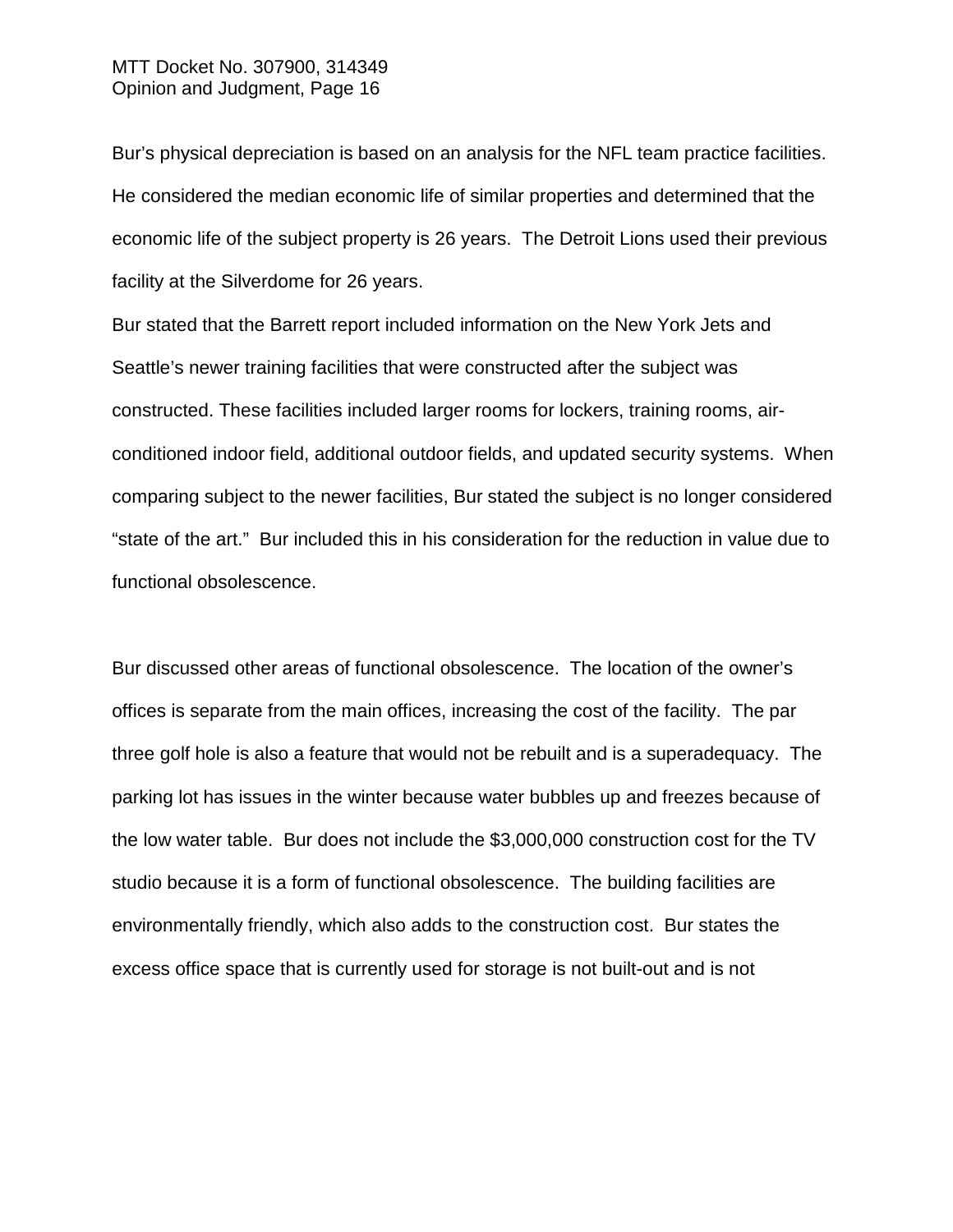productive. [11](#page-16-0) Bur opined that although the subject property is fairly new it is no longer the state of the art, which he believes increases the functional obsolescence.

Bur came up with an effective age on the property that is based on its wear and tear level and the amount of maintenance that is performed on the building. As of December 31, 2003 the Facility was two years old. However, based upon the aforementioned items that render the subject property functionally obsolete for its actual age, Bur determined that a four-year effective age would be appropriate to account for the functional obsolescence.

When asked whether his depreciation analysis would be different if he used another method, Bur testified:

Yes, if I would have had to reproduce the for example, the television studio exactly as it was built. Then I would have to do--take it off later as a specific item of obsolescence. But in doing replacement cost, that it automatically that comes off out of the estimate of replacement cost. You don't add it in and deduct it off like in reproduction cost. Tr. p 116.

The actual age of the subject property was two years plus an additional two years resulting in a total depreciation of 15.4%. Land improvements have a 15-year expected life and therefore their depreciation was 13%.

The result of Bur's cost approach for 2004 is:

Replacement Cost New (RCN) Building \$23,691,065

<span id="page-16-0"></span><sup>&</sup>lt;sup>11</sup> The Tribunal notes that Bur does not include in the cost approach the TV studio, Leeds construction, square footage of the unfinished office area or the Par 3 golf hole.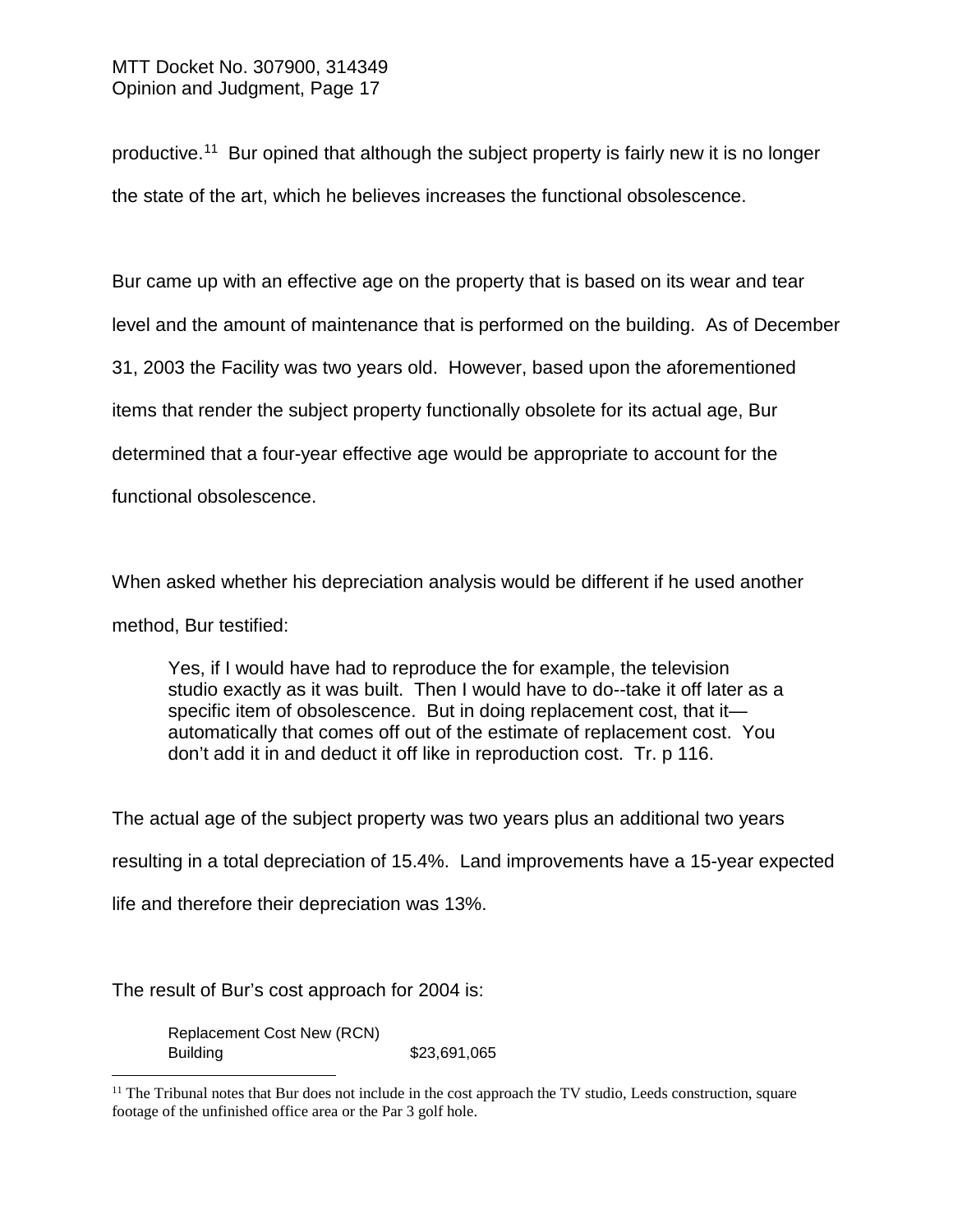| less Depreciation @ 15.4%<br>Depreciated RCN Building | \$3.644.779              | \$20,046,286 |
|-------------------------------------------------------|--------------------------|--------------|
| Land Imp<br>Less Depreciation @ 13%                   | \$4,678,108<br>\$623,748 |              |
| Depreciated Land Imp                                  |                          | \$4,054,360  |
| <b>Cost New Total</b>                                 |                          | \$24,100,646 |
| Land Value                                            |                          | \$5,470,000  |
| <b>True Cash Value</b>                                |                          | \$29,600,000 |
|                                                       |                          |              |

Bur found that the local economy for the 2006 tax year experienced a recession. Rents and values declined below new construction costs thus no new construction occurred. Bur considered the lack of supply and demand as economic obsolescence. He accounted for it in 2006 by removing entrepreneurial profit. A developer would not have earned a profit in 2006 due to declining values. Bur accounted for economic obsolescence in 2007 by again removing entrepreneurial profit and increasing the effective age of the property by an additional year<sup>[12](#page-17-0)</sup> to take into account economic obsolescence as well as the two years for functional obsolescence.

Bur did not do an income or sales comparison approach for the subject property until the 2009 tax year. He concluded the following true cash values via the cost approach<sup>13</sup>:

| 2004 | \$29,600,000 |
|------|--------------|
| 2005 | \$30,600,000 |
| 2006 | \$30,500,000 |
| 2007 | \$27,700,000 |
| 2008 | \$25,400,000 |
| 2009 | \$23,900,000 |

<span id="page-17-0"></span> $12$  P-1 p 63.

<span id="page-17-1"></span><sup>13</sup> Bur's December 31, 2008, \$23,900,000 value was in a separate report (P-2).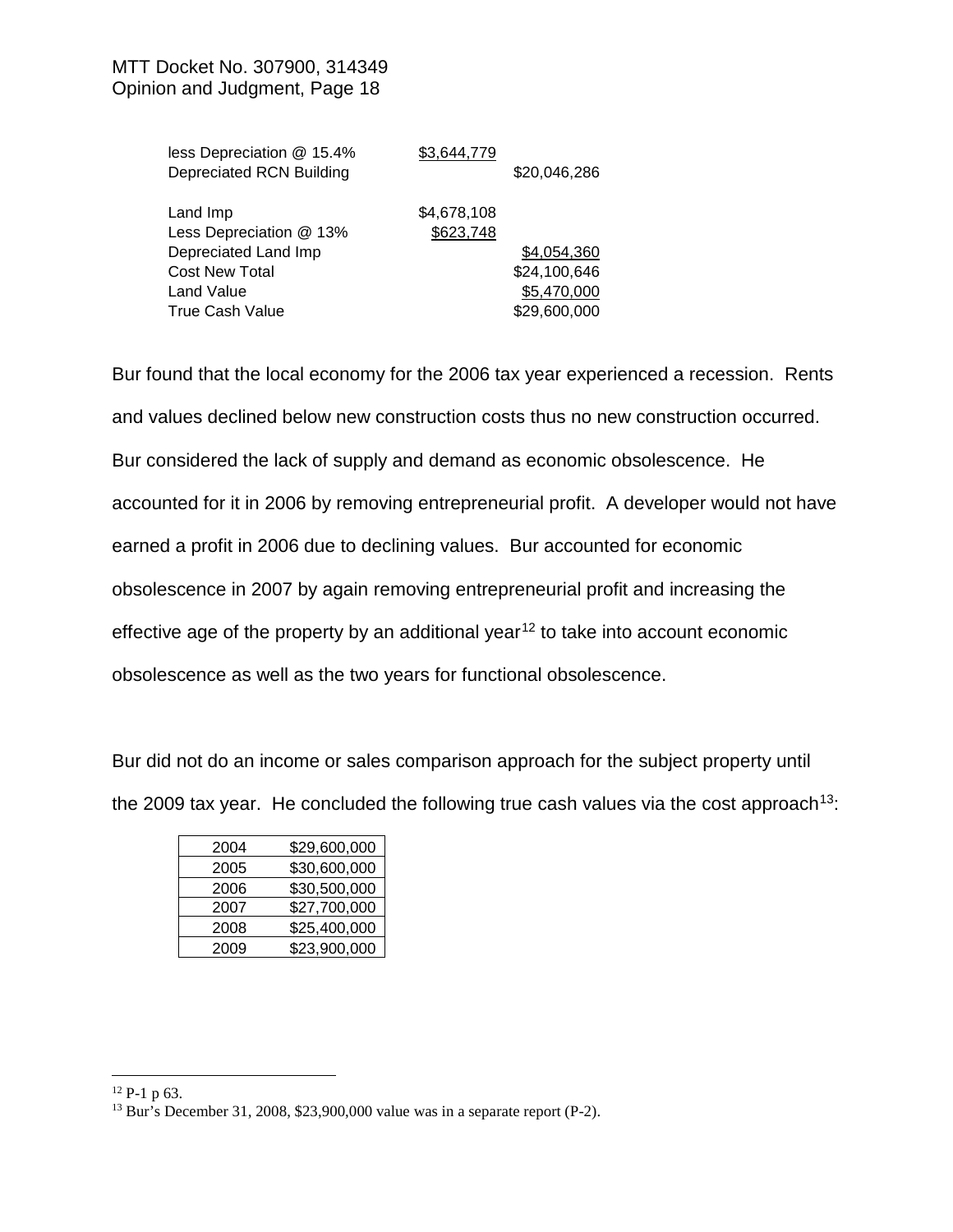Bur's second valuation report was an Alternative-Use Values based upon the premise that if the subject property were to be sold, the current highest and best use would be changed to a commercial/industrial use. Bur used the Spectrum Strategies \$5,042,231 cost to retrofit the subject property as of December 31, 2002. The alternative value report included a sales comparison approach utilizing sales of eleven industrial/technology buildings located in Troy, Allen Park, Auburn Hills, Northville Township, Wixom, Dearborn, and Rochester Hills.

Bur adjusted the sales for property rights conveyed, time/market adjustment, size, quality, clear height, office percentage, and land to building ratio. Sale dates range from 2000 to 2008, building sizes range from 48,000 to 437,812 square feet. Unadjusted sale prices range from \$42.52 to \$120.12, the adjusted sale prices range from \$51.01 to \$134.24 per square foot. Bur determined \$85.00 per square foot was appropriate for the subject property or \$19,010,000. Bur then deducts the \$5,042,231 cost to renovate the subject property for the Alternative-Use Value. Bur applied cost multipliers from Marshall Valuation Service for a time adjustment. He concludes that the Alternative-Use Value is:

| 2004 | \$13,140,000 |
|------|--------------|
| 2005 | \$13,090,000 |
| 2006 | \$13,120,000 |
| 2007 | \$12,740,000 |
| 2008 | \$10,710,000 |
| 2009 | \$8,470,000  |

Bur continued with the Alternative-Use Value using eight properties that were leased to estimate a value based on an income approach. The unadjusted triple-net rent ranged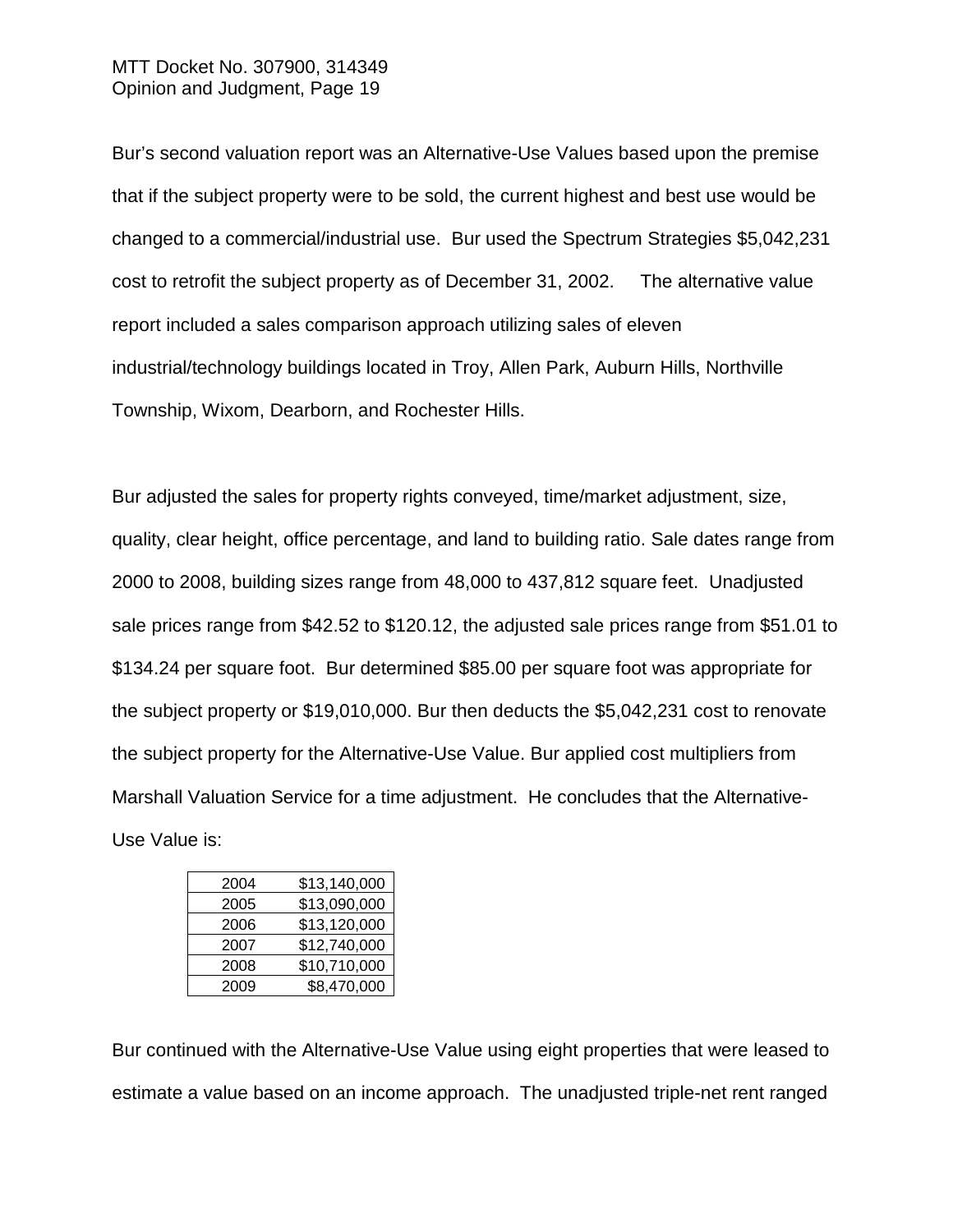from \$5.92 to \$10.00 per square foot. Bur adjusted the rents for market conditions, location, size, age and quality. The concluded rent was \$9.00 per square foot multiplied by 223,695 square feet for a potential gross income of \$1,010,600 as of December 31, 2005. Bur then adjusts the market rent for changes in market conditions, 10% vacancy, 6% management, and 6% unrecovered operating expenses. The overall capitalization ranges start at 9.5% for December 31, 2004; 9.00% for December 31, 2005; and 8.5% for the remaining tax years at issue.

Bur's Alternative-Use Value using the income approach is:

| 2004 | \$12,020,000 |
|------|--------------|
| 2005 | \$12,970,000 |
| 2006 | \$14,150,000 |
| 2007 | \$13,770,000 |
| 2008 | \$11,630,000 |
| 2009 | \$9,290,000  |
|      |              |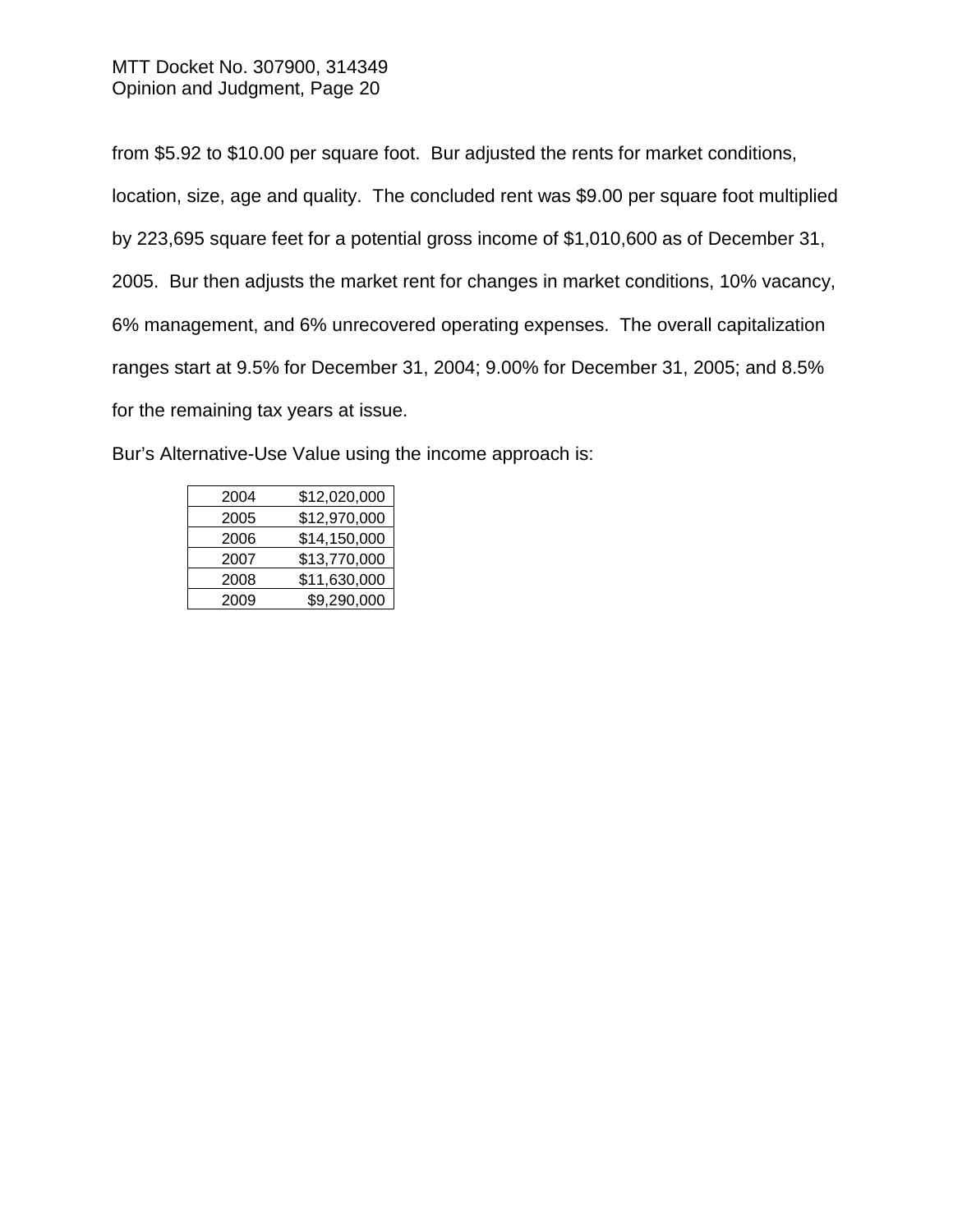Bur's final reconciliation for the Alternative Use Value is:

| 2004 | \$12,800,000 |
|------|--------------|
| 2005 | \$13,000,000 |
| 2006 | \$13,400,000 |
| 2007 | \$13,400,000 |
| 2008 | \$11,000,000 |
| 2009 | \$8,700,000  |

## Petitioners' Arguments Regarding Uncapping Issue

Petitioners argue that the subject property should not be uncapped. Petitioners state that on January 17, 2001, the Detroit Lions, Inc. entered into a lease with Ford Motor Land Development Corporation. The initial lease was for 30 years with options for two additional five-year terms. The Detroit Lions, Inc. is a Michigan Corporation. It is controlled by William Clay Ford, Sr. who has a majority of all stock issued. The City of Dearborn uncapped the taxable value for 2002, which was affirmed by the Tribunal in an October 10, 2005 Order Denying Petitioner's Motion for Reconsideration in Docket 293748.

On March 25, 2004, WCF Land, LLC purchased the subject property effective October 31, 2003. WCF Land, LLC is a limited liability company with one member: William Clay Ford, Sr. Property transfer affidavits were filed with both cities.

## Respondents' Argument

Respondents believe that the subject property's assessment does not exceed the applicable ratio of the property's true cash value, and therefore the properties'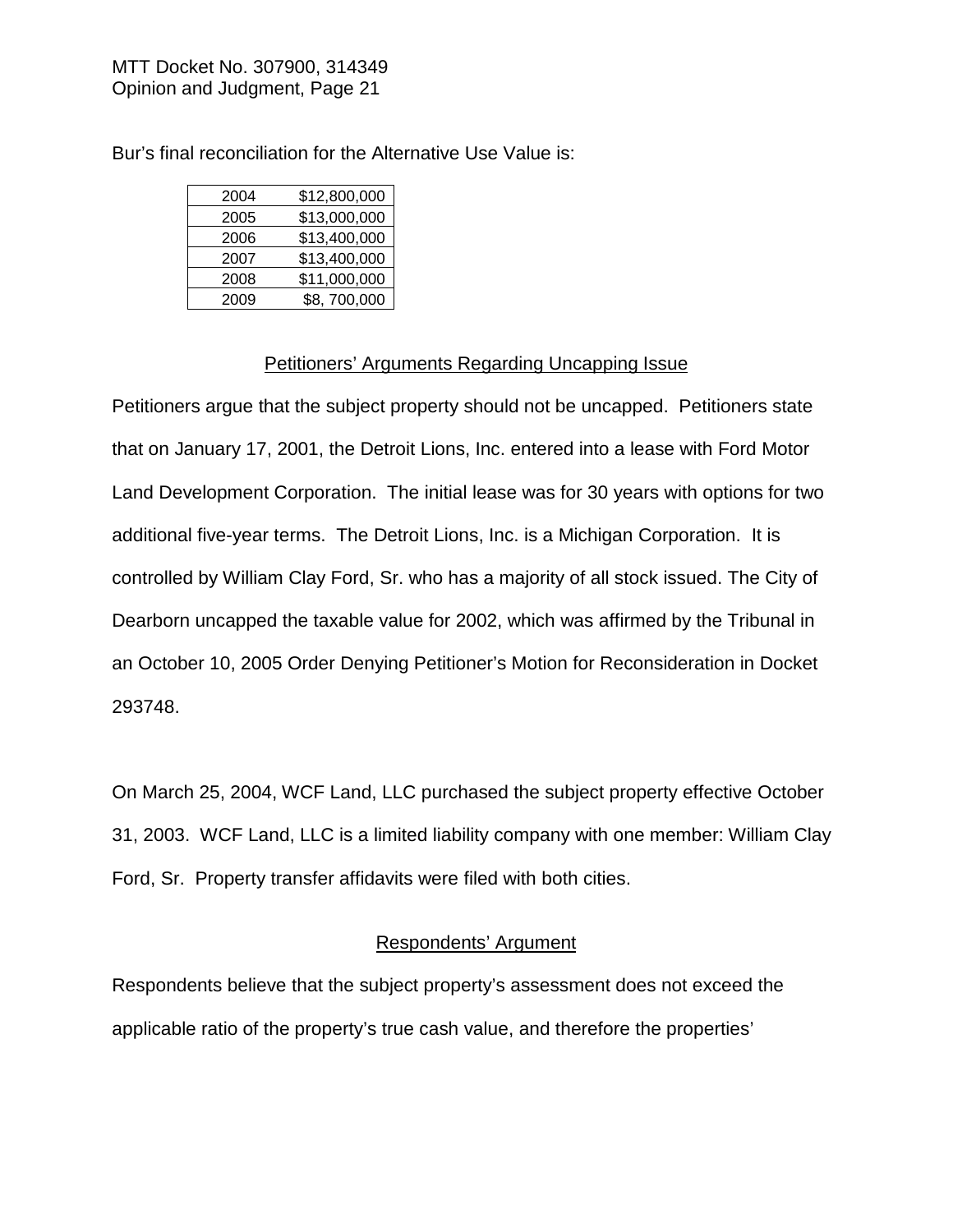assessments are valid under Michigan Law. Respondents have submitted an

independent appraisal prepared by William Schoenhut indicating an increase in value.

Respondents' admitted exhibits are:

R-1 Schoenhut Appraisal December 31, 2003. R-2 Schoenhut Appraisal December 31, 2004. R-3 Schoenhut Appraisal December 31, 2005. R-4 Schoenhut Appraisal December 31, 2006. R-5 Schoenhut Appraisal December 31, 2007. R-6 Schoenhut Appraisal December 31, 2008. R-8 White Olson October 15, 2002 Invoice. R-9 Transcripts Volumes I-IV docket 293748. R-10 Deeds, Easements and Leases. R-16 Documents provided by Petitioners.

The Tribunal notes that Schoenhut provided pages C-1A to correct the square footage

for each year in contention.

Respondents' first witness was Thomas Lesnau, Vice President of Finance and CFO of the Detroit Lions. He testified that he was with the Lions when they were located at the Pontiac Silverdome. There was an outdoor practice facility in a "bubble" in the parking lot at the top of the tunnel where the offices were located. The problem with the bubble was it was prone to blowing away. Extensive studies were done to alleviate the issue but the wind affects the outdoor practice field. The interior field could only be used four days a week due to other commitments by the Silverdome.

Lesnau testified that when another event was booked at the Silverdome, it took a day before an event and a day after to prepare the indoor playing field. The playing field inside the Silverdome has a roll-up system that rolls the turf into a pit with air jets under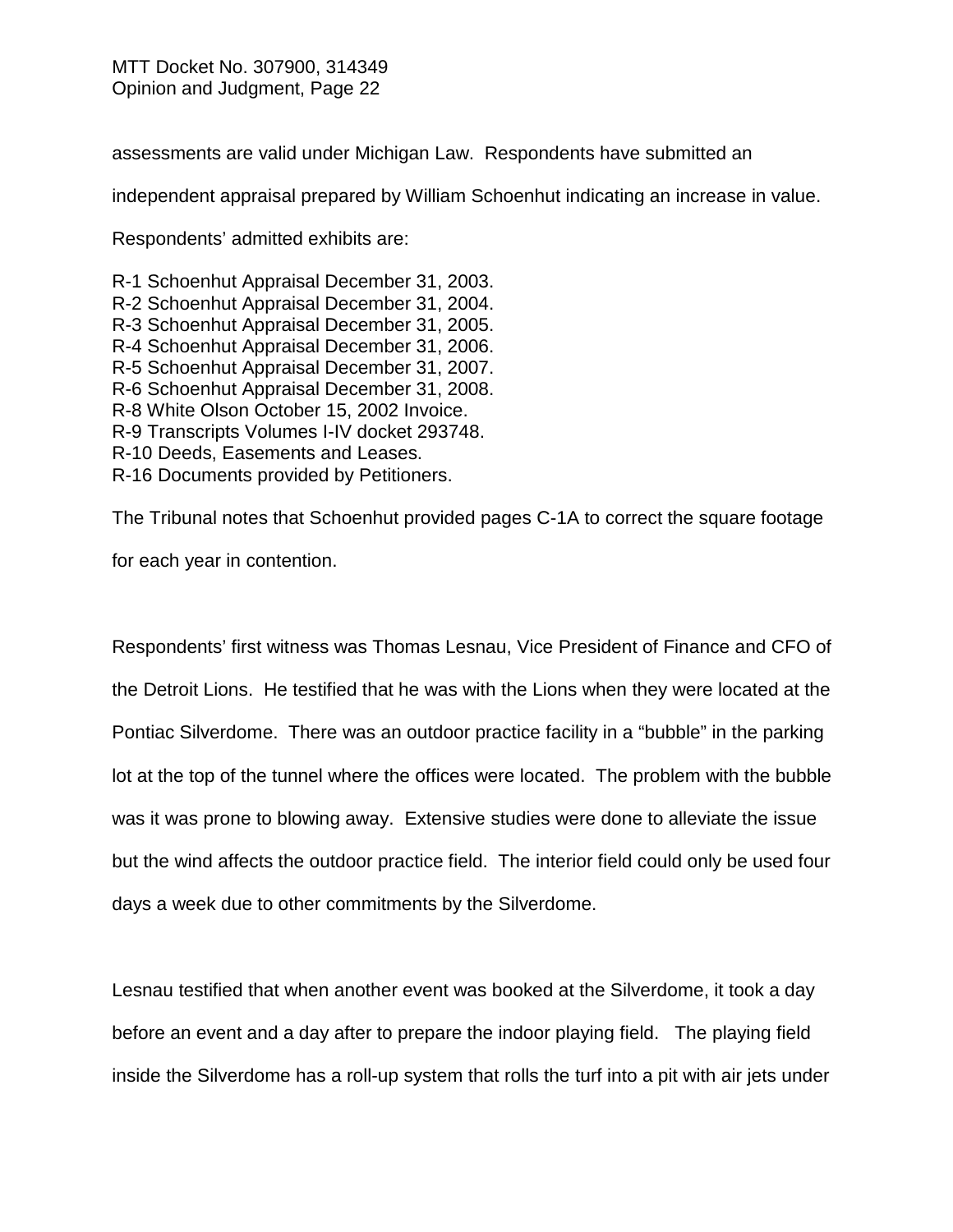it. The system lifts the field and uses a large roller at one end to roll up the turf. After an event, the field had to be pulled from the pit, with the process taking six to eight hours.

Lesnau explained why in his opinion the subject property was not state of the art. He believes that the subject property has restrictions with the practice field. Lifts have to be brought in to film, instead of building film platforms. Newer facilities have more expansive conditioning tracks and individual areas that are set up to do running modes. The subject property is limited in acreage to accommodate both sledding activities and drill areas. Locker rooms should have contained room for additional lockers. The video rooms in newer facilities are wired for more computer capacity than the subject property. The cafeteria is too small to accommodate players, coaches and staff at the same time. None of the new facilities have a broadcast facility.

Lesnau explained that the offices at the Silverdome were small; however, the subject property has excess capacity.

Eric Waidelich, City Administrator for the City of Allen Park, testified to the specifics of the September 2008 vacant land sale (Comparable Land Sale 6) utilized by Bur. The sale was located at the corner of Enterprise Drive and I-94. The City of Allen Park sold it to Baker College for use as a parking lot for \$.92 a square foot. The location of this lot was on a road that had very little value to the City of Allen Park, other than a significant amount of underground utilities that were located on the parcel. There is only one road in and out of the property. The only use for the property is that of a parking lot to the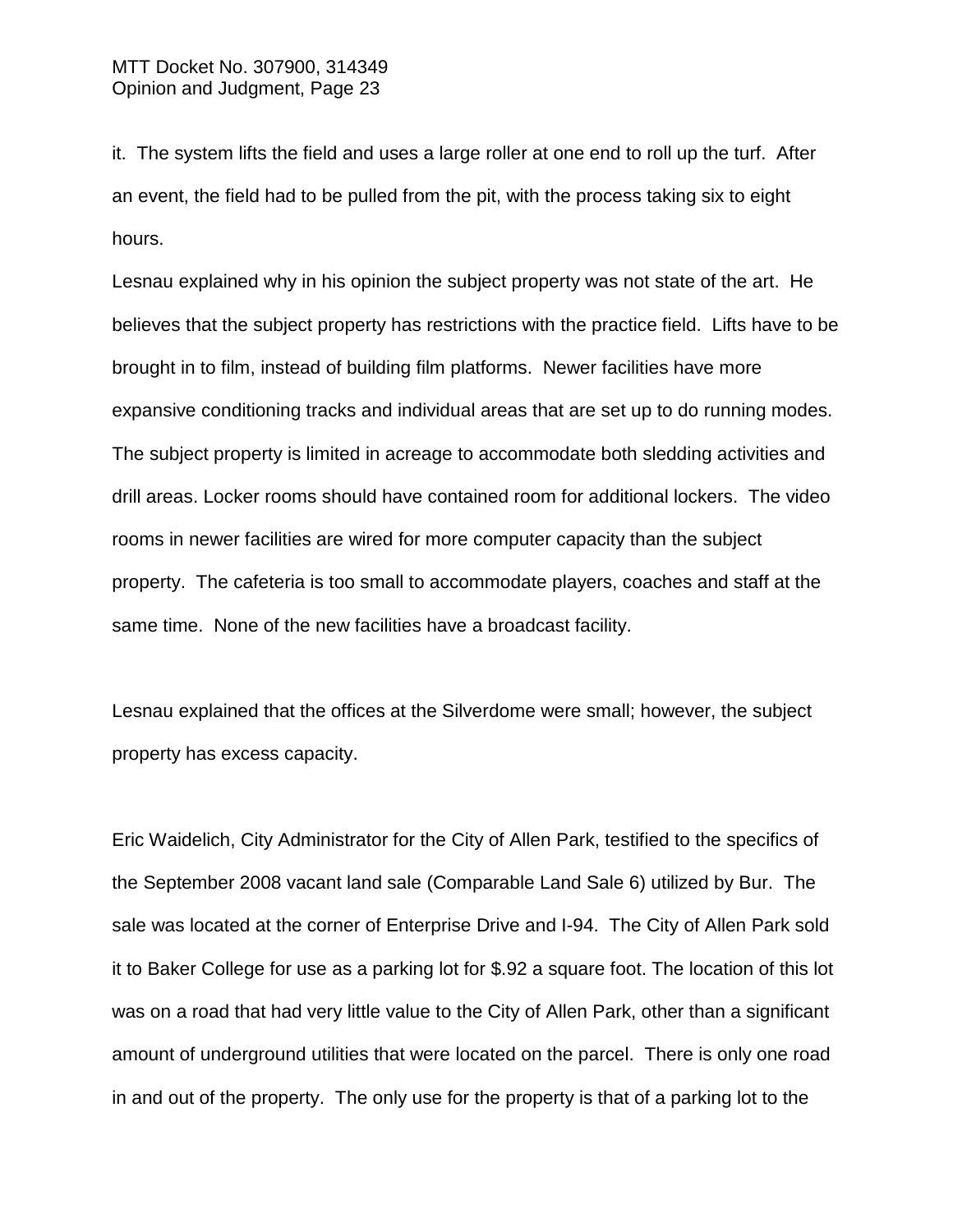adjacent owner. In addition, there is a bridge that Baker agreed to maintain, as well as a portion of the road, which alleviated the taxpayers' day-to-day maintenance.

## Respondents' Appraisal

William Schoenhut, Jr., MAI, is a certified general appraiser in eleven states, including Michigan. He prepared an individual appraisal of the subject property for each year in contention, using a cost and income approach. After listening to testimony he determined that the lease information that he used would not be considered arms-length and rescinded his income approach.

Schoenhut determined that the highest and best use for the subject property as vacant is as commercial/industrial use as demand warrants development. He found the highest and best use as improved is the current use. He opined that Bur's alternative highest and best use would not be appropriate because zoning in Dearborn would not allow an industrial facility.

Using the 2004 appraisal as the basis, Schoenhut explained that he used the same process to determine the value for each year in contention.

Schoenhut's 2004 appraisal includes three vacant land sales:

Sale 1 is 6.97 acres in Southgate, sold to the city for recreational development. Sale 2 is 35.78 acres in Romulus, zoned agricultural, but rezoning to office technology. Sale 3 is 5.47 acres in Westland, zoned commercial for use as a bank.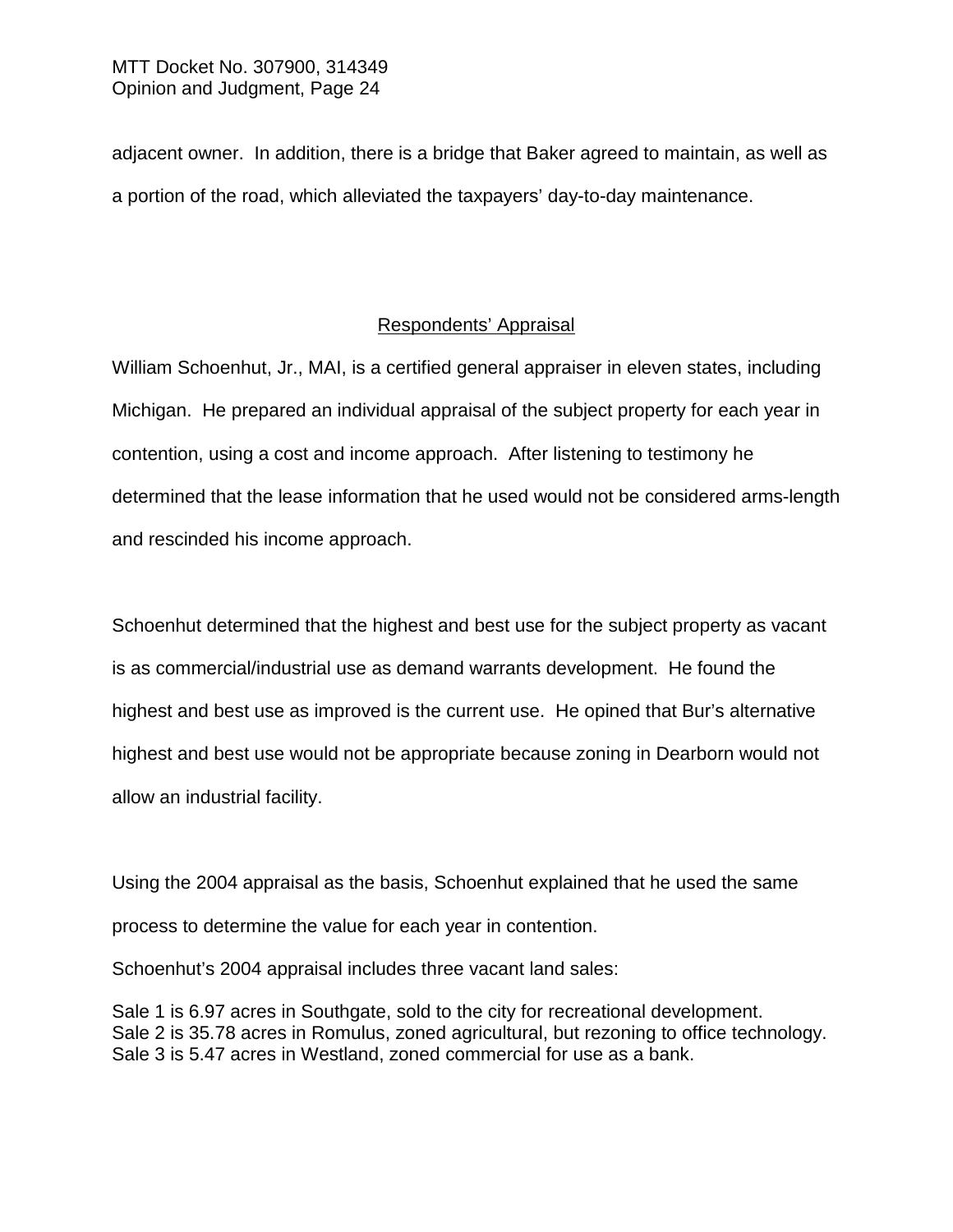The range of sale prices per square foot is \$2.20 to \$3.62; after adjustments, the sale prices ranged from \$2.90 to \$4.02 per square foot. Schoenhut determined that \$3.60 per square foot for the subject's 22.788 acres resulted in a true cash value for the land of \$3,573,500. Some of the land sales changed for each year of the reports.

Schoenhut used a segregated cost using a reproduction method. Schoenhut explained that he had access to a set of plans for the subject property that he used to assist in the determination of the types of construction and the nature of what was behind the drywall, including the base, foundation, flooring and elevators. The physical structure was measured.

When questioned why a calculator cost method was not selected, Schoenhut testified:

Well, I didn't do it because there were so many extra unique things to the building. You had – just in the indoor practice facility, you have their playing field, which is a buildup of the special turf that they have in there, the gravel or tar base. I don't know what they call it. I'm trying to remember what the name of it is, a base. And then you have some sand so it's more like playing outside. It also has special lasers for smoke detection.

You go into the locker room and you have bigger – you have all the built-in lockers for the players. You have the hydro tanks, you have leaded walls in the X- ray areas, you have a large cafeteria. Let's see what else we got in there that I can think of. You have the training room, which has special flooring to it. And in that case, you don't have two full floors, you have maybe one and a third floors or one and a quarter floors, because of the balcony set up on it. So you have all these little different innuendoes in the building. Tr. Vol 4, pp 96, 97.

Schoenhut divided the subject into five separate areas. Building 1 is the Office/Training

Area; Building 2 is the Indoor Practice Field; Building 3 is the Chairman's Section;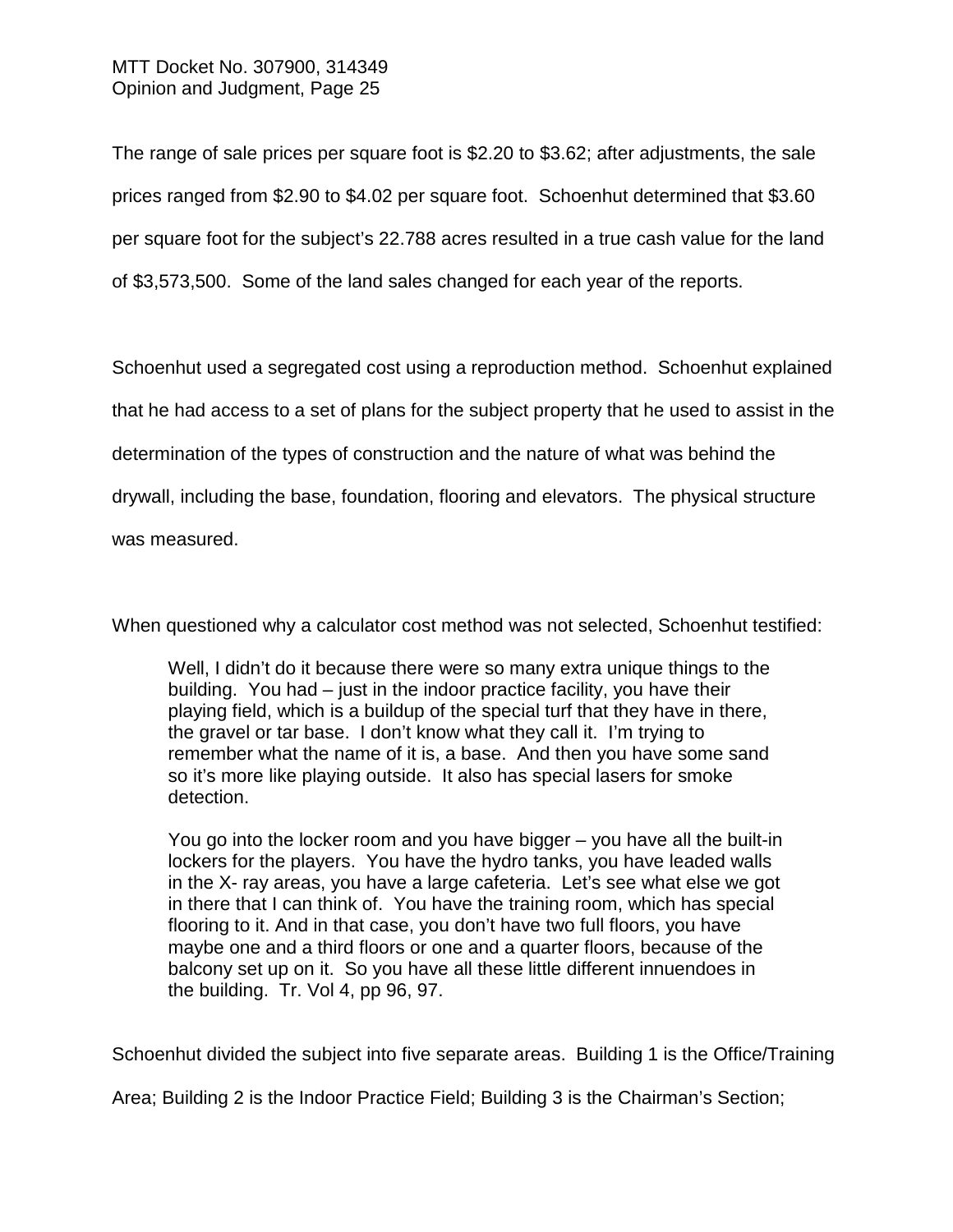Building 4 is the Maintenance Building; and Building 5 is the Support Building, as well

as site improvements.

|                 |                     |              | Indirect    |              | <b>Developers</b> |              |
|-----------------|---------------------|--------------|-------------|--------------|-------------------|--------------|
| <b>Building</b> | Name                | <b>RCN</b>   | Cost        | Subtotal     | Profit            | Total        |
|                 | Office/Training     | \$22,359,072 | \$235,907   | \$24,594,979 | \$2,459,498       | \$27,054,477 |
| 2               | <b>Indoor Field</b> | \$11,019,148 | \$101,915   | \$12,121,063 | \$1,212,106       | \$13,333,169 |
| 3               | Chairman's          | \$1,681,682  | \$168,168   | \$1,849,850  | \$184,985         | \$2,034,835  |
| 4               | Maintenance         | \$185,700    | \$18,570    | \$204,270    | \$20,427          | \$224,697    |
| 5               | Support             | \$30,324     | \$3,032     | \$33,356     | \$3,336           | \$36,692     |
|                 | Total               | \$35,275,926 | \$3,527,593 | \$38,803,519 | \$3,880,352       | \$42,683,871 |

Schoenhut determined the total reproduction cost new is:

Schoenhut considered 25 football training facilities and determined that 20 years economic life is reflective of the special design of training facilities, changes in technology and methods of training, market and locational externalities. Basing the economic age/life method and the two year effective age of subject property results in total depreciation of 10% based on a straight life calculation. Land improvements have

a 15 year useful life and were depreciated 13%.

Schoenhut's appraisal explains:

Accrued depreciation reflects the difference between the RCN of an improvement and its market value as of the date of an appraisal; this difference in value may result from physical deterioration, functional obsolescence, external obsolescence, or any combination of the three. To estimate depreciation for the subject property we have processed the economic age life method. The concept of economic life, effective age and remaining economic life expectancy considers all elements of depreciation in one calculation. The effective age estimate considers not only physical wear and tear, but also any loss in value from functional and external considerations.<sup>[14](#page-25-0)</sup> In this method the appraiser abstracts from the market the economic life of the improvements and estimates the effective age of the improvements. R-1, p 58.

<span id="page-25-0"></span><sup>&</sup>lt;sup>14</sup> The Appraisal of Real Estate,  $12<sup>th</sup>$  edition, (Chicago: Appraisal Institute, 2002) p. 410-413. The Tribunal corrects to page 392.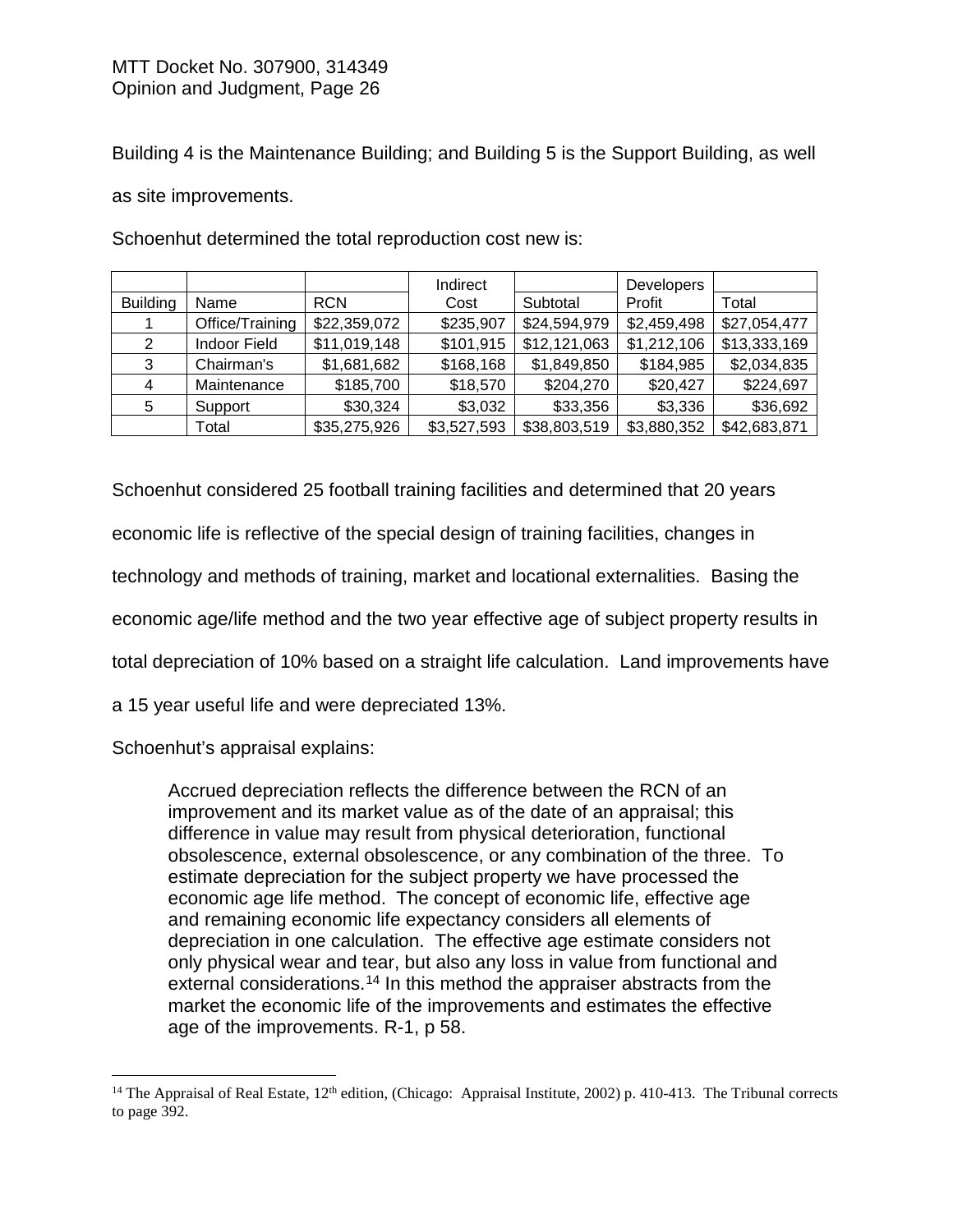The result of Schoenhut's cost approach for 2004 is:

| <b>Reproduction Cost New (RCN)</b><br>Building<br>less Depreciation @ 10%<br>Depreciated RCN Building | \$42,683,871<br>\$4,268,387 | \$38,415,484 |
|-------------------------------------------------------------------------------------------------------|-----------------------------|--------------|
| Land Imp<br>Less Depreciation @ 13%                                                                   | \$5,933,747<br>\$771,387    |              |
| Depreciated Land Imp                                                                                  |                             | \$5,162,360  |
| Cost New Total                                                                                        |                             | \$43,577,844 |
| Land Value                                                                                            |                             | \$3,573,500  |
| True Cash Value                                                                                       |                             | \$47,150,000 |
|                                                                                                       |                             |              |

Schoenhut also used the income approach; however, after listening to testimony he rescinded it, feeling it was an inappropriate technique for subject property. Initially, he thought that a lease commenced on January 17, 2001 was still in full force and effect. He used the lease as a basis for his income approach. After hearing testimony he stated he would not have done the income approach in the same manner. The income approach was weighted heavily.

Schoenhut's final values are:

| <b>True Cash Value Contentions</b> |              |              |  |  |
|------------------------------------|--------------|--------------|--|--|
| <b>Tax Year</b>                    | Cost         | Original     |  |  |
| 2004                               | \$47,150,000 | \$42,940,000 |  |  |
| 2005                               | \$50,740,000 | \$55,000,000 |  |  |
| 2006                               | \$48,990,000 | \$54,000,000 |  |  |
| 2007                               | \$49,040,000 | \$53,000,000 |  |  |
| 2008                               | \$46,740,000 | \$52,000,000 |  |  |
| 2009                               | \$47,080,000 | \$53,000,000 |  |  |

## Respondent's Argument Regarding Uncapping Issue

Respondent Dearborn requests a retroactive uncapping for tax year 2003. Respondent

Allen Park uncapped subject property for tax year 2005. Respondent Dearborn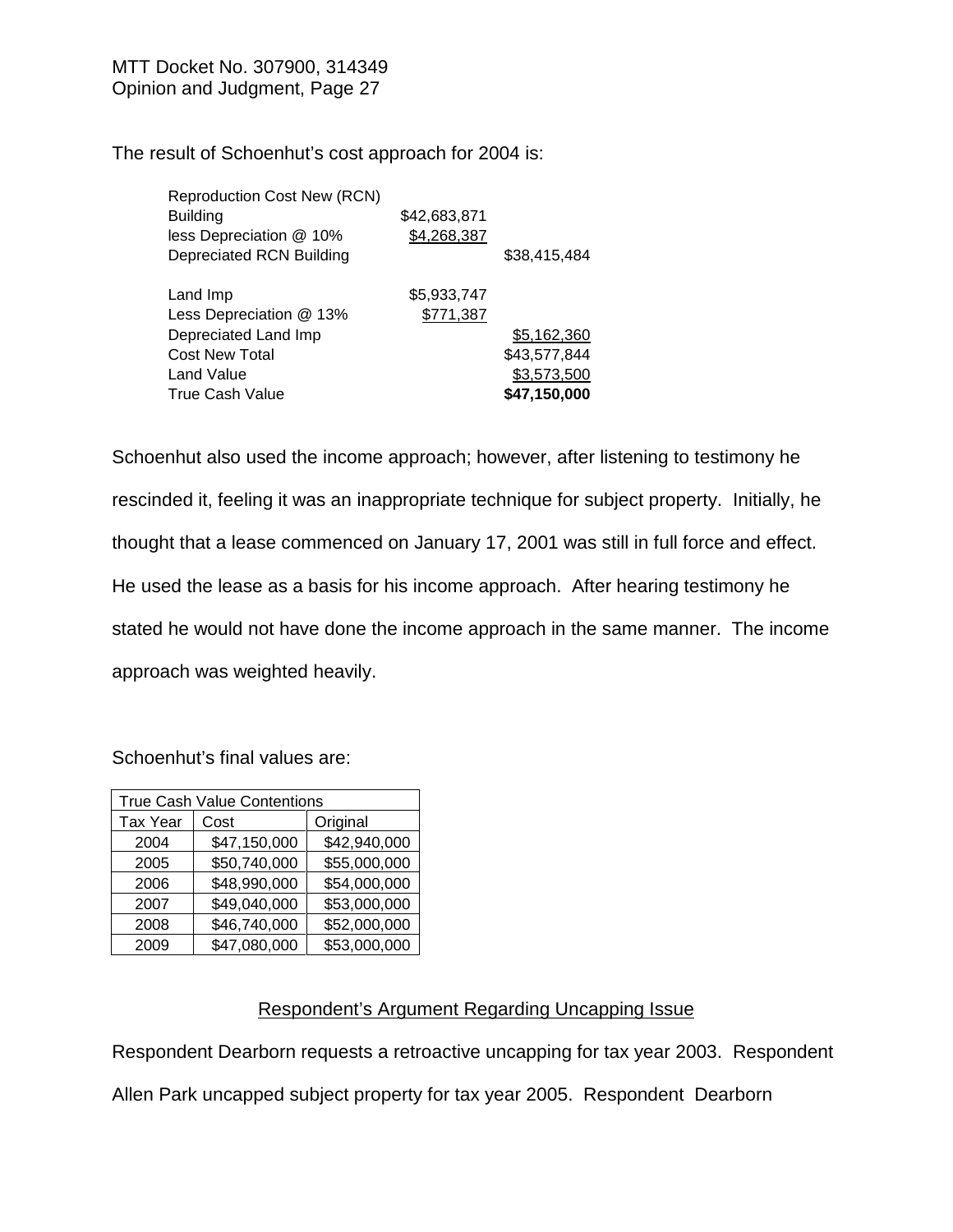believes that there is an issue as to whether the transfer of ownership from Ford Motor Land Development Corporation to WCF Land, LLC should result in an uncapping of taxable value, and if so, for which tax years. The City of Dearborn takes the position that a transfer of ownership did occur resulting in an uncapping of taxable value starting with the 2005 tax year.

### Tribunal's Findings of Fact

The Tribunal finds that the subject's 219,735 square footage consists of approximately 122,795 square feet of office, 92,980 square feet of indoor practice field, and 3,960 square feet of maintenance buildings. Eighty-two percent of the subject property is located within the City of Dearborn; the remaining eighteen percent is located within the City of Allen Park. The subject property is addressed as 222 Republic Drive, Allen Park, Michigan.

### Uncapping Issue

Petitioners' brief on the issue of uncapping states: "January 17, 2001, the Detroit Lions Inc. entered into a lease with Ford Motor Land Development Corporation. The initial lease was for 30 years with an option of renewing for additional five year term. The Detroit Lions Inc. is a Michigan Corporation, controlled by William Clay Ford, Sr., who owns the majority of all stock."

Petitioners state that the City of Dearborn uncapped the taxable value for tax year 2002. The Tribunal affirmed the uncapping in an Order Denying Petitioners' Motion for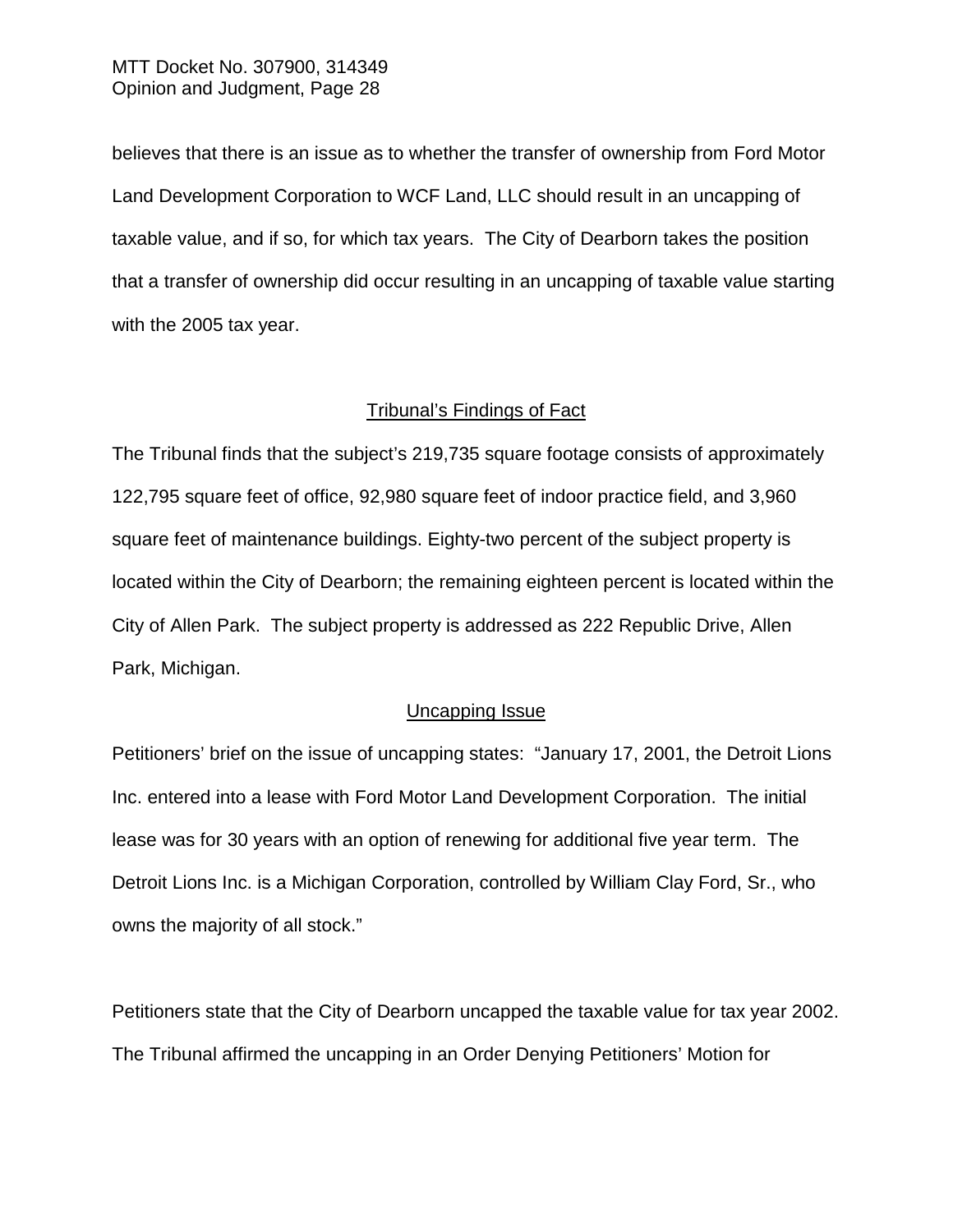Reconsideration entered October 10, 2005, in Docket 293748. The City of Allen Park is moot on this issue.

On March 25, 2004, WCF Land, LLC purchased the subject property. Petitioners filed a property transfer affidavit with both the City of Dearborn and the City of Allen Park. WCF Land, LLC, has one shareholder: William Clay Ford, Sr.

Petitioners state that the City of Allen Park uncapped the property in 2005, pursuant to a Property Transfer Affidavit filed in 2004. The City of Allen Park filed an application with the State Tax Commission requesting a revision of the 2002 assessed and taxable value to be increased for 2002, as well as a request to uncap the property. Initially, the State Tax Commission granted the request, but rescinded it on September 29, 2006, due to a transfer of ownership. Neither party appealed the remaining issues to this Tribunal.

Petitioners plead that the property transfer affidavit was filed in both taxing jurisdictions.

The City of Dearborn cannot retroactively uncap the subject property. MCL 211.27b(1)

is clear on the issue:

(1) If the buyer, grantee, or other transferee in the immediately preceding transfer of ownership of property does not notify the appropriate assessing office as required by section 27a(8), the property's taxable value shall be adjusted under section 27a(3) and all of the following shall be levied:

(a) Any additional taxes that would have been levied if the transfer of ownership had been recorded as required under this act from the date of transfer.

(b) Interest and penalty from the date the tax would have been originally levied.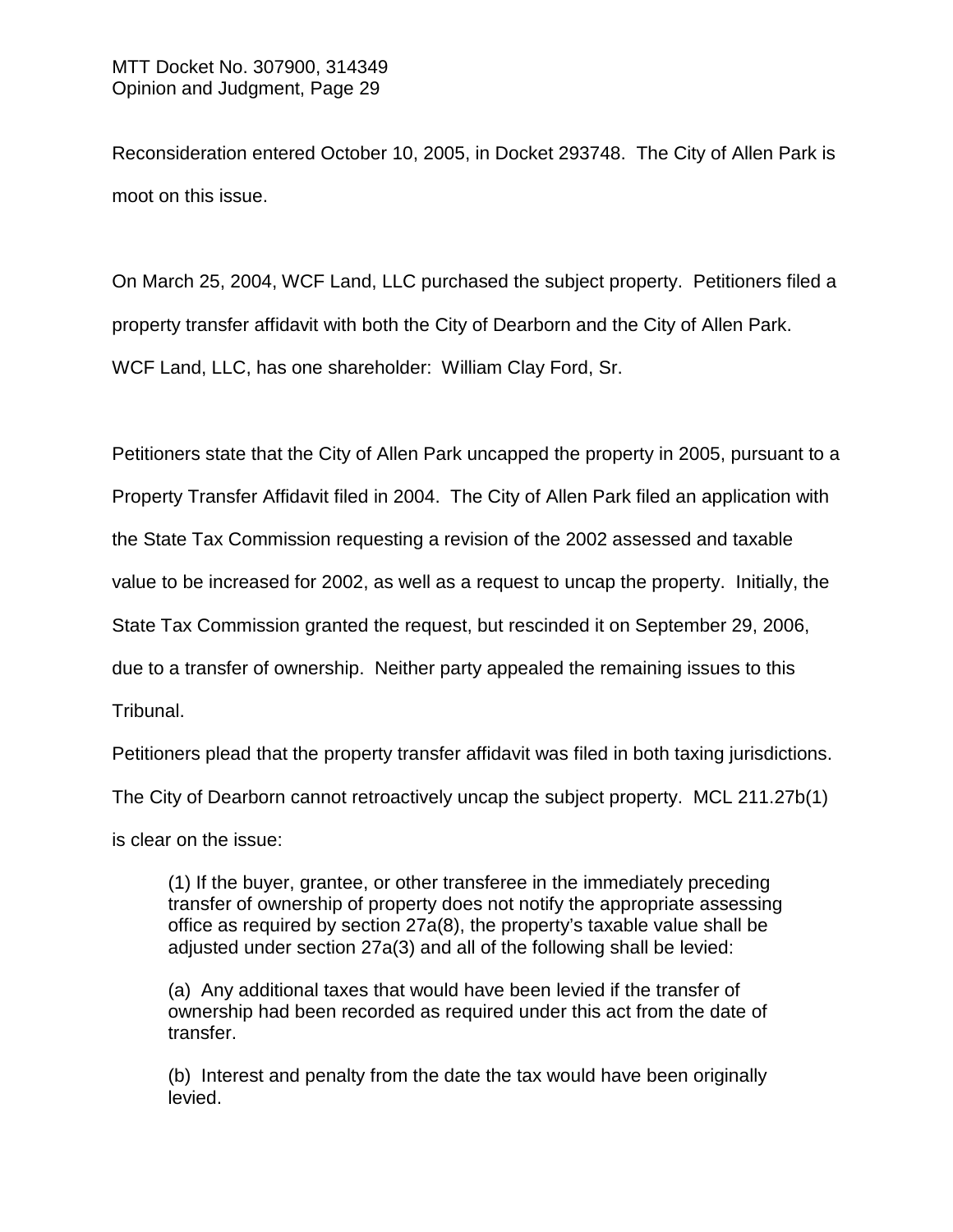(c) A penalty of \$5.00 per day for each separate failure beginning after the 45 days have elapsed, up to a maximum of \$200.00.

*Alhi Development Co v Orion Twp*, 110 Mich App 764, 767 (1981). In an unpublished Court of Appeals opinion, *Gary D. Morehouse and Susan C. Morehouse v Township of Mackinaw,* No. 281483, (2009) , the Court held that because the parties recorded a land contract, the assessor should have been notified under MCL 211.27a(6), and was therefore, barred from uncapping the property under MCL 211.27b, even though a property transfer affidavit was not filed.

Petitioners argue that although the deed was effective October 31, 2003, it was not recorded until March 25, 2004. Petitioners argue that the City of Dearborn uncapped the subject property in 2002 as a result of the long-term lease executed between Ford Motor Land Development Corporation and the Detroit Lions Inc., as tenants. The Detroit Lions and WCF Land Development, the grantee under the 2004 deed, are controlled by the same person: William Clay Ford, Sr.

MCL 211.27a(7) lists transactions exempt from transfer of ownership.

MCL 211.27a(7)(1) states in relevant part that the following transfer is exempt:

(1) A transfer of real property or other ownership interest among corporations, partnerships, limited liability companies, limited liability partnerships, or other legal entities if the entities involved are commonly controlled.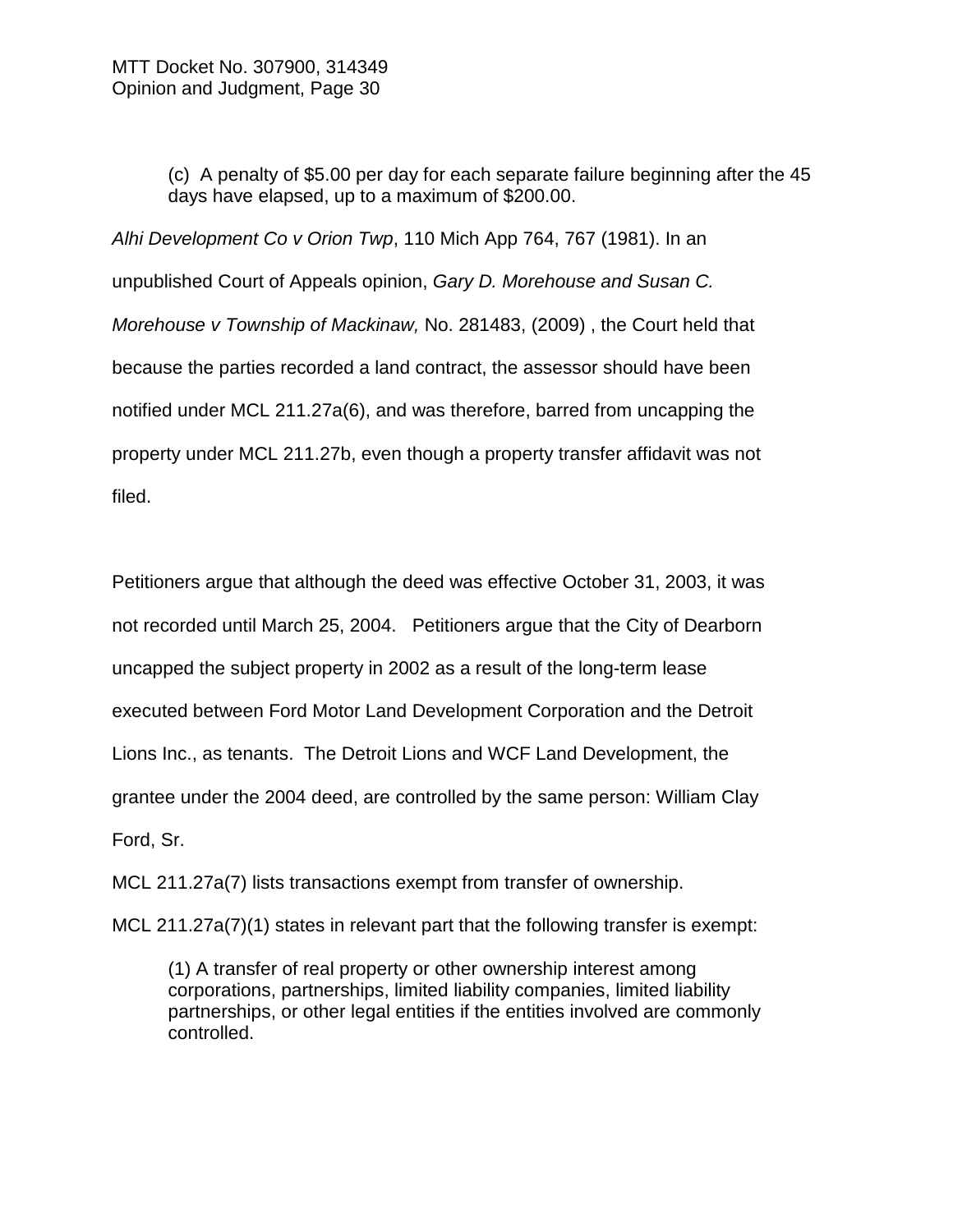The Detroit Lions are controlled by William Clay Ford, Sr., WCF Land, LLC, is also controlled by the same William Clay Ford, Sr. Petitioners believe that the 2002 uncapping of the subject property was determined by the Tribunal to be proper. The transfer of the ownership interest to another legal entity, WCF Land, LLC, involves another commonly controlled entity. Petitioners do not agree that the property should be uncapped a second time for 2005, when the transferee is under common control with the previous transferee.

Petitioners continue, stating that the City of Allen Park failed to uncap the subject property for the 2001 long-term lease and, in late 2004, attempted to correct the assessed and taxable value found by the State Tax Commission as omitted property. The State Tax Commission did not allow the City of Allen Park the opportunity to uncap the subject property. The City of Allen Park uncapped the subject for 2005 increasing the assessed value from \$384,200 to \$4,000,000 and the taxable value from \$224,300 to \$4,000,000.

Petitioners contend that the City of Dearborn may not raise the taxable value for the years prior to this proceeding. The City of Allen Park cannot uncap the taxable value for years prior to 2005 under *res judicata*. The City of Allen Park's failure to timely appeal the State Tax Commission's final decision regarding 2002, 2003 and 2004 uncapping bars it from relitigating the same issue.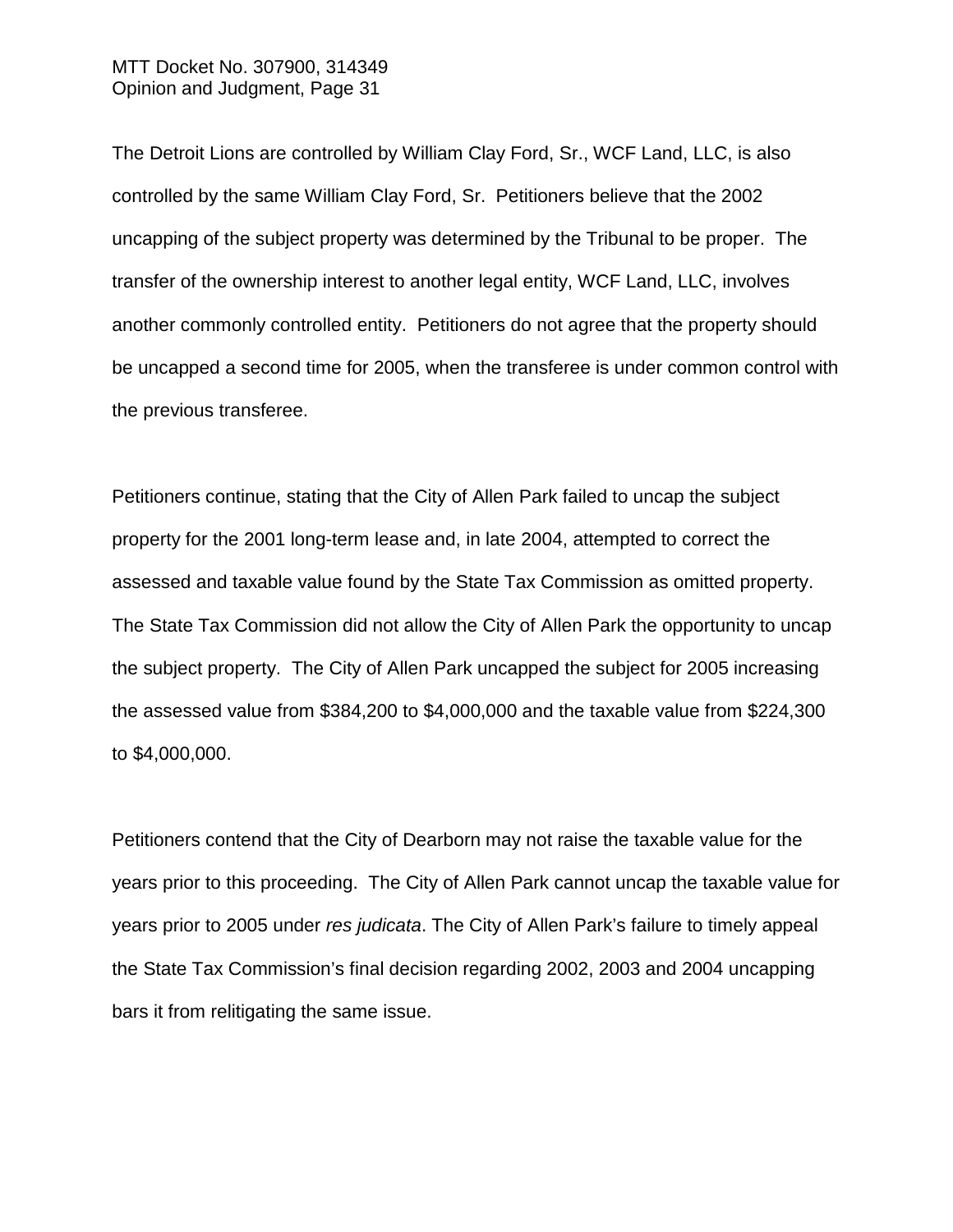Petitioners state that both communities should be barred from uncapping the property

for 2004 as the transfer affidavit was properly filed in both communities for 2005

pursuant to MCL 211.27b.

Respondent City of Dearborn's position is that a transfer of ownership occurred, which

should result in an uncapping for tax year 2005. Respondent Dearborn states:

The Agreement for Sale and Purchase, Exhibit E hereto, is between Ford Motor Land Development Corporation and WCF Land, LLC. It was executed on March 25, 2004 and further states it is effective as of October 31, 2003. This Agreement provides in section 4.1(b)(ii), that the right of first offer, as contained within the lease, has been exercised by the Detroit Lions, Inc., who will be assigning the right to WCF Land, LLC. The purchase price is stated in Section 12 as \$44,015,000, with \$41,628,269 being allocated to the real property and the remainder to personal property. Importantly, the closing date is clearly stated in the Agreement in Section 5.1 as March 25, 2004. Specifically, and pursuant to section 5.1, the risk of loss of the subject property remained with Ford Motor Land Development Corporation until the March 25, 2004 closing date and the specific time when the purchase price funds were transferred to Ford Motor Land Development Corporation. Pursuant to Section 5.8, WCF Land, LLC does not obtain the right to possess the property until the time of closing of the sale. On page 21 is what appears as the signature of Thomas J. Lewand, who signed the purchase agreement as Vice-President of WCF Land, LLC. Section 5.4(c) provides that Ford Motor Land Development Corporation will provide to WCF Land, LLC, as a condition of closing, an assignment of the lease with The Detroit Lions, Inc. Exhibit F hereto is the title policy that was issued on March 31, 2004, as a condition of the sale. This policy provides an insurance amount matching the purchase price of \$41,628,269. Respondent Dearborn's brief, pp 3, 4.

Respondent argues that because the deed was not from the Detroit Lions, Inc., to WCF

Land, LLC, but was from Ford Motor Land Development Corporation to WCF Land,

LLC, they are not related entities. Respondent states that there has been no indication

or proof that the two entities are 80% owned by the same entity or person. The property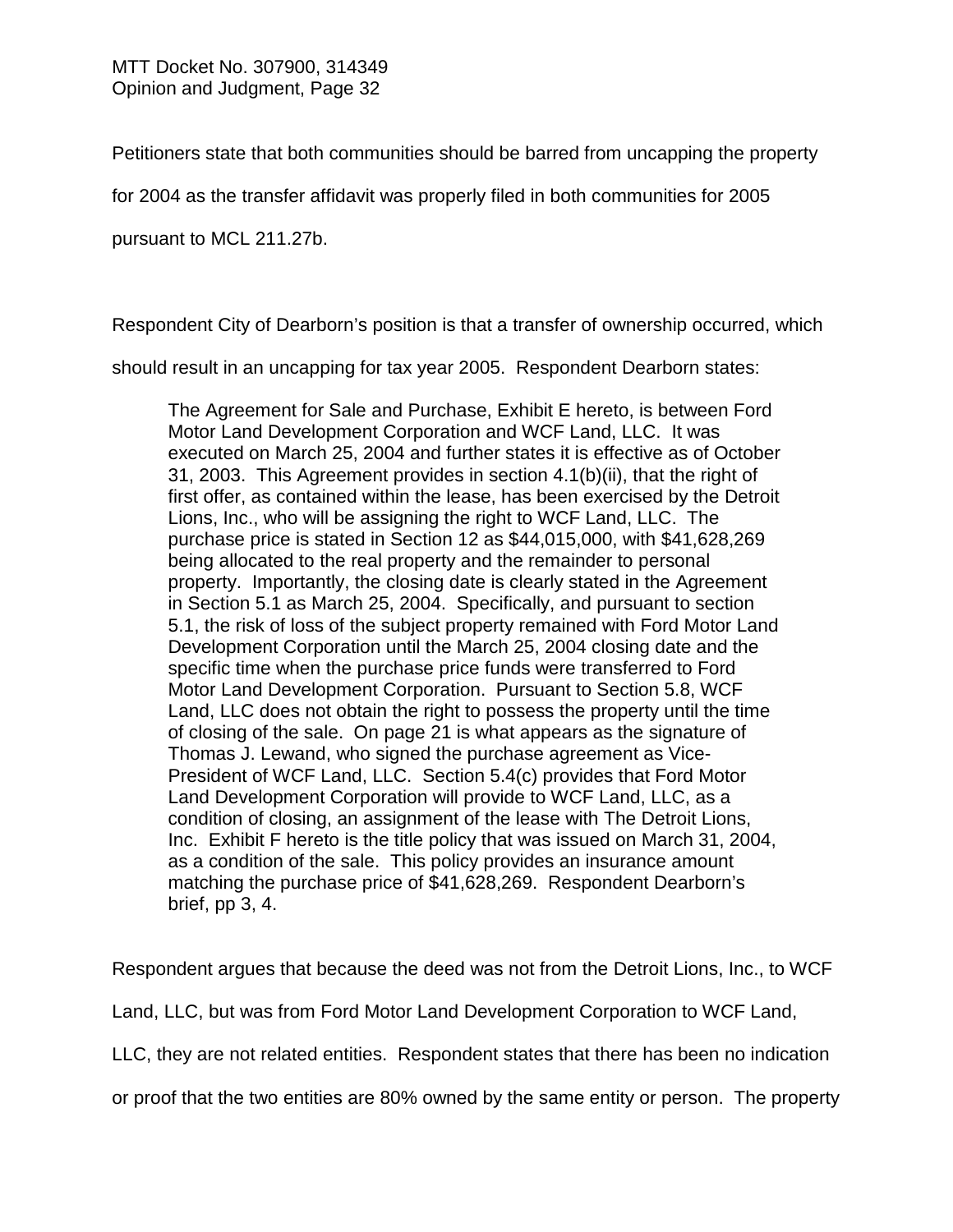has never transferred from the Detroit Lions, Inc. to WCF Land, LLC, and Respondent believes if it did the same individual who may claim complete ownership of WCF Land, LLC, does not claim to be an 80% owner of the Detroit Lions, Inc. as of the date of transfer. Respondent therefore states that MCL 211.27a(7) does not provide an exemption from uncapping in this case.

Respondent Allen Park uncapped subject property in 2005 based upon the property transfer affidavit that did not specify that the transfer was between related persons, or that it was subject to any other exemption that would prevent Respondent from uncapping the taxable value. Respondent states "Rather, Petitioner only later wove its story that the transaction was between related entities in order to avoid the uncapping of the taxable value."

Respondent states that in order for the exception found in MCL 211.27a(7)(10 to apply, "(1) the transaction [must be] between legal entities, and (2) the legal entities involved are commonly controlled." The Tribunal has held that common control exists under "circumstances where property or an ownership interest is conveyed from one entity to another entity and both entities are owned by the same individual(s) with the same percentage of ownership." *C&J Investments of Grayling, LLC v City of Grayling*, MTT 306256 (2006). Respondent contends that there is no evidence that Ford Land and WCF Land are "owned by the same individual(s) with the same percentage of ownership." Respondent contends that simply because Detroit Lions, Inc. has a longterm lease for the property, and Ford Land conveyed the property to an entity under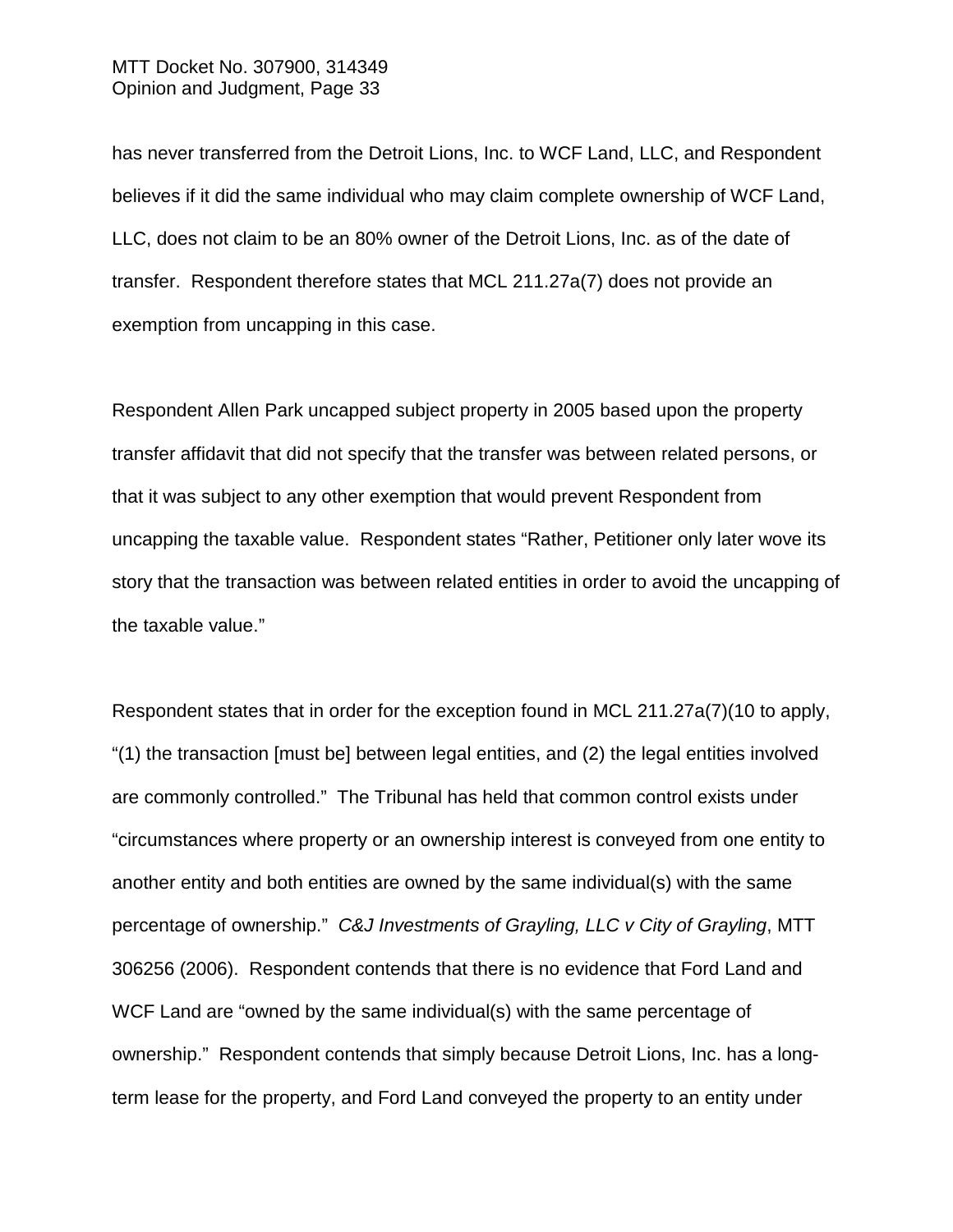common control with Detroit Lions, Inc., does not make the transfer of ownership exempt under MCL 211.27a(7)(1).

The Tribunal finds that the testimony of Lewand, president of the Detroit Lions Inc., was of assistance in determining that WCF Land, LLC, was a new entity formed by William Clay Ford, Sr. for the purpose of acquiring the subject property. The transfer of ownership's effective date of October 2003 was to lock in the price based upon the existing lease which had a schedule for potential purchase price. The closing took place on March 25, 2004, but WCF Land, LLC, entered into a lease with the Detroit Lions on March 15, 2004. Lewand testified that there was a termination of the lease between Ford Land and the Detroit Lions, Inc.

P-18 page 11 paragraph Z states:

Termination of lease. Purchaser will terminate the lease with tenant in its current form prior to April 30, 2004. Seller acknowledges that nothing herein shall preclude purchaser from entering into a new lease with tenant after such termination.

Lewand also testified that WCF Land, LLC, is 100% owned by William Clay Ford, Sr. The Detroit Lions, Inc. is owned by William Clay Ford, Sr., his wife and children. Lewand explained the relationship between Ford Land Development, The Detroit Lions, WCF, LLC, and Mr. Ford, Sr., leading the Tribunal to the conclusion that there is no uncapping of the subject property for the WCF, LLC's purchase of the buy out of the Ford Land lease. The Tribunal finds that the uncapping request by the City of Dearborn for tax year 2002 is not within the current jurisdiction of this Tribunal. The March 2004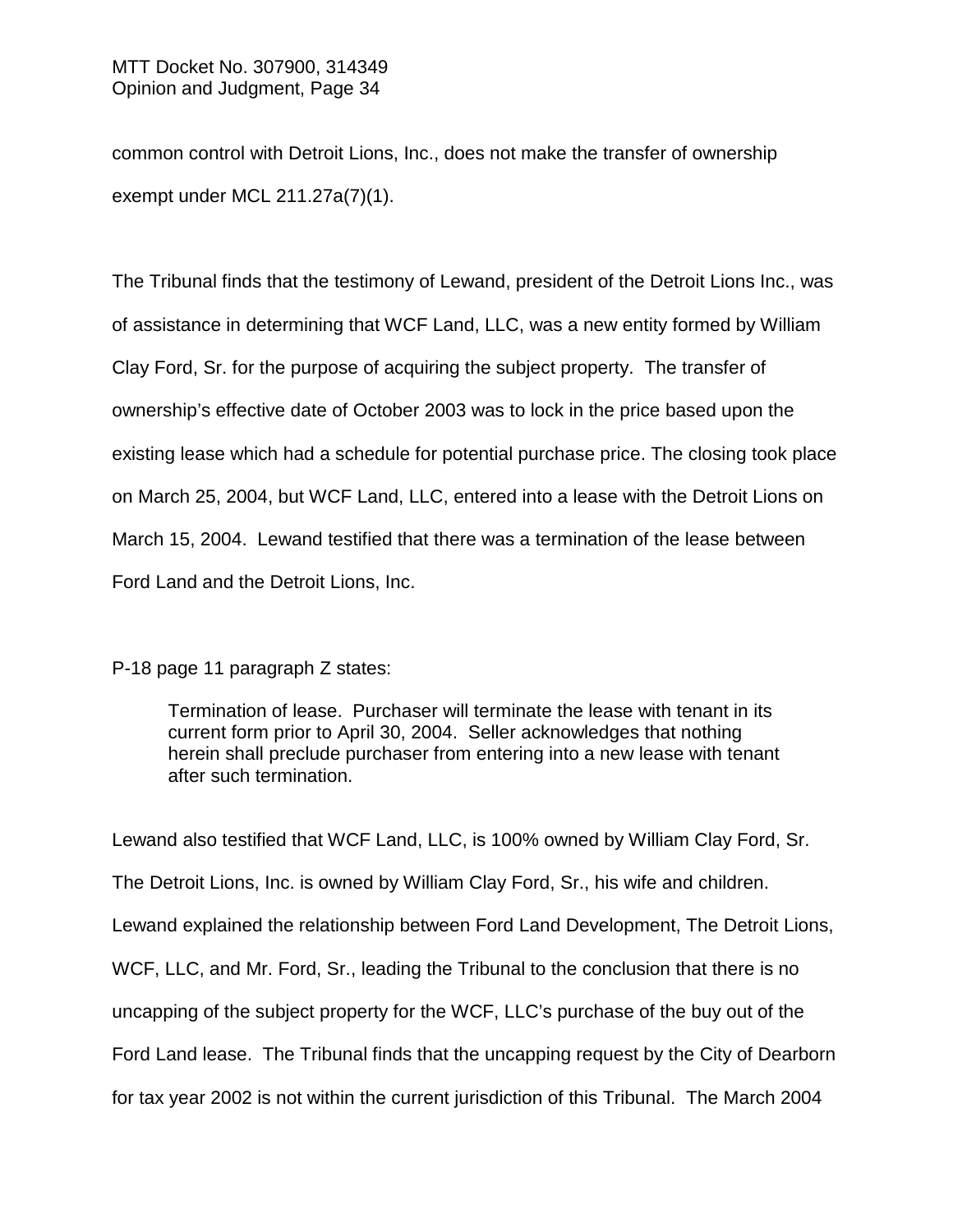deed would uncap the subject property, if it were an actual transfer; however, the subject property is owned by corporations under common control.

## Valuation Issues

Both parties presented appraisals to determine the true cash value of the subject property. There were substantial differences between the cost approach methods utilized by both parties. Petitioners' appraiser, Bur, did a replacement cost using a calculator method and increased the effective age of the subject property for items that would not be recognized in the market as enhancing value. Respondents' appraiser, Schoenhut, did a reproduction cost using a segregated method. Neither party's square footage was the same.

It is difficult at best for this Tribunal to begin to understand how the subject property with an effective age of two years and a verified final construction cost of \$33,261,190[15](#page-34-0) could depreciate to approximately one-third of its value based on Petitioners' cost of \$24,100,000 or its alternative value of \$12,800,000, a reduction of over 60%. The Tribunal also questions Respondents' request for an increase of approximately 30%. Respondents admitted R-8, subject's October 15, 2002 final invoice from White/Olson, LLC for \$33,261,190.[16](#page-34-1)

<span id="page-34-0"></span><sup>&</sup>lt;sup>15</sup> This cost included additional items of construction based upon change orders.

<span id="page-34-1"></span><sup>&</sup>lt;sup>16</sup> The personal property was deducted.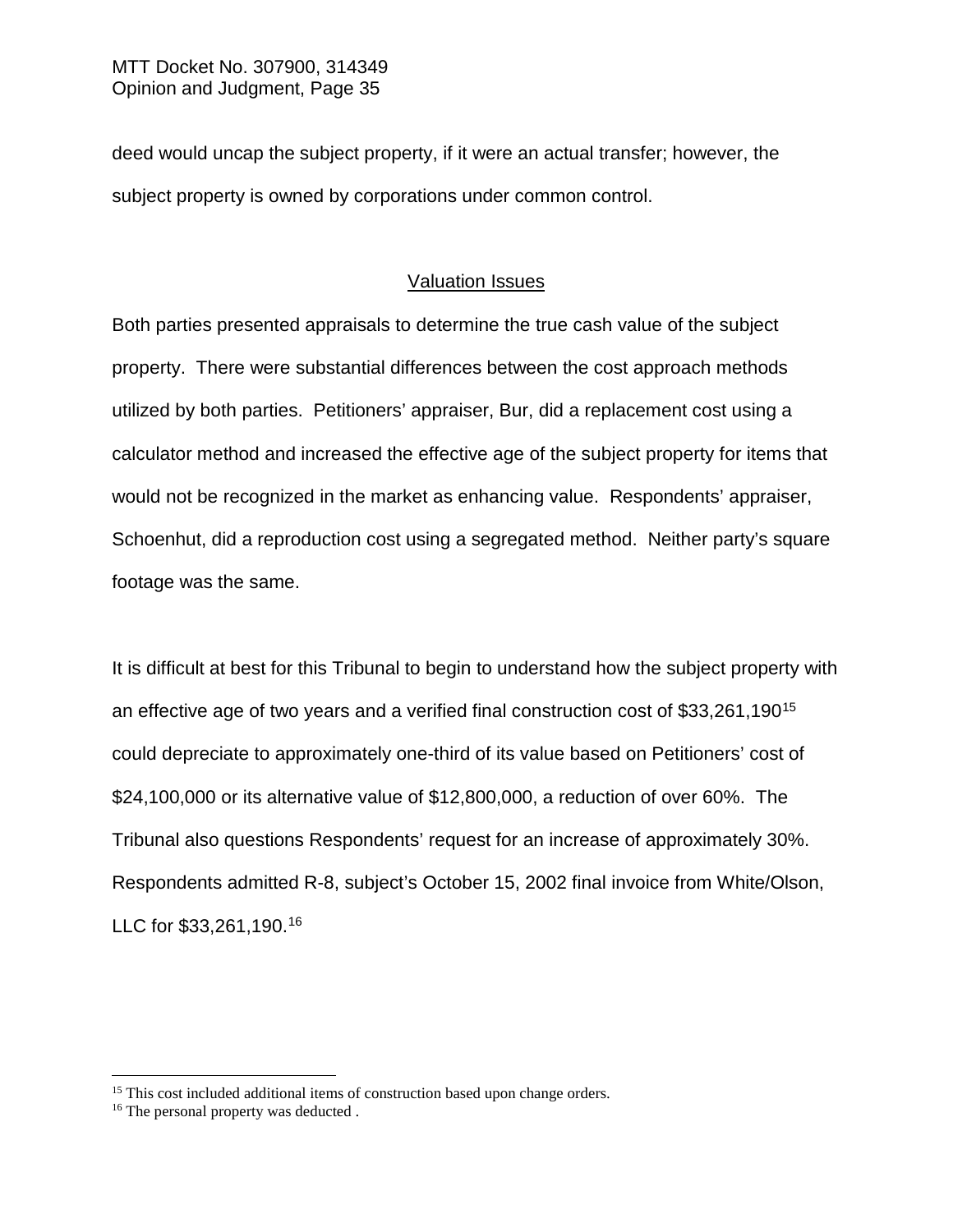Petitioners used a replacement cost, calculator method and Respondents used a

reproduction cost segregated method. They are described as:

Replacement cost is the estimated cost to construct, at current prices as of the effective appraisal date, a substitute for the building being appraised using modern materials and current standards, design and layout.

Reproduction cost is the estimated cost to construct, at current prices as of the effective date of the appraisal, an exact duplicate or replica of the building being appraised, using the same materials, construction standards, design, layout, and quality of workmanship and embodying all the deficiencies, superadequacies, and obsolescence of the subject property. Appraisal Institute, *The Appraisal of Real Estate*, (Chicago: 13th ed, 2008), p385.

The Tribunal finds that Petitioners' replacement cost may cure some existing

obsolescence in the property. Respondents' reproduction cost includes the

obsolescence and thus requires some adjustment for any obsolescence. In actuality,

the opposite happened; Petitioners' appraiser had an effective age of four years to

account for functional obsolescence. Respondents' appraiser determined an effective

age of two years, which included all obsolescence.

The other larger difference was the classification of subject's office area. Bur utilized a class B construction, because the construction was indicative of both the higher class A and class B, but because it was two stories, he went with the lower cost basis. Schoenhut determined that the office was class A excellent construction because the steel beams were fireproof. That issue was not resolved either through testimony, cost manuals, or photographs. Bur testified that the difference between the base cost per square foot for an average class A and class B office building is slightly under \$5.00.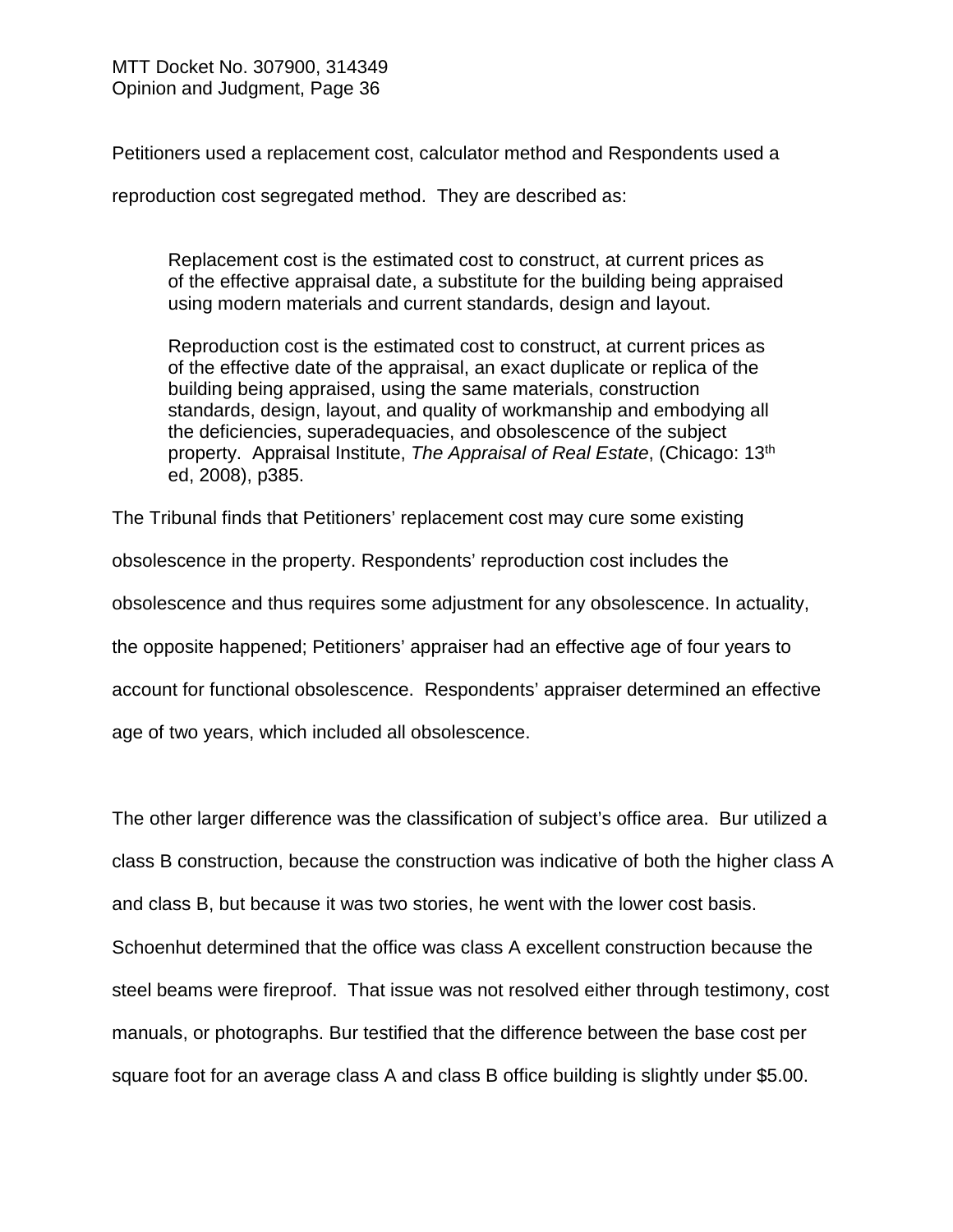The cost of a good quality class A office was \$[17](#page-36-0)5.11 per square foot<sup>17</sup>. Bur's adjusted cost for the office is \$111.70 per square foot. Schoenhut's reproduction cost per square foot of the office was above average/high cost. His office (including the chairman's area) is \$238 per square foot.

| Bur          |                 |              |         |             |
|--------------|-----------------|--------------|---------|-------------|
|              | <b>Cost New</b> | Total        | Sq Ft   | $$ /$ Sq Ft |
| Office       | \$13,485,455    | \$15,575,689 | 113,130 | \$125.16    |
| Indoor Field | \$6,888,823     | \$7,956,590  | 92,980  | \$77.79     |
| Maintenance  | \$137,477       | \$158,786    | 3,960   | \$36.45     |
| Total        | \$20,511,755    | \$23,691,065 | 223,695 | \$105.90    |

The cost new (with multipliers before depreciation) is:

| Schoenhut           |              |              |         |             |
|---------------------|--------------|--------------|---------|-------------|
|                     | <b>RCN</b>   | Total        | Sq Ft   | $$ /$ Sq Ft |
| Office/Training     | \$22,359,072 | \$27,054,477 | 112,972 | \$239.54    |
| <b>Indoor Field</b> | \$11,019,148 | \$13,333,169 | 93,840  | \$142.08    |
| Chairman's          | \$1,681,682  | \$2,034,835  | 9,180   | \$221.65    |
| Maintenance         | \$185,700    | \$224,697    | 3,960   | \$56.74     |
| Support             | \$30,324     | \$36,692     | 800     | \$45.86     |
| Total               | \$35,275,926 | \$42,683,871 | 220,752 | \$193,35    |
|                     |              |              |         |             |

Petitioners' replacement cost did not include all of the property's square footage, or some of the amenities that may or may not add value but should be included in a cost approach. Petitioners, however, did include in considering functional obsolescence the addition of two years for depreciation. This equates to 15.4% depreciation. The Tribunal finds that the deduction of approximately \$1,236,900 for the additional two years to account for the following: TV studio, premium cost for Leeds construction, 13,625 square feet of office that was not built-out, the location of the owner's offices and

<span id="page-36-0"></span> <sup>17</sup> TR 2 pp182-183.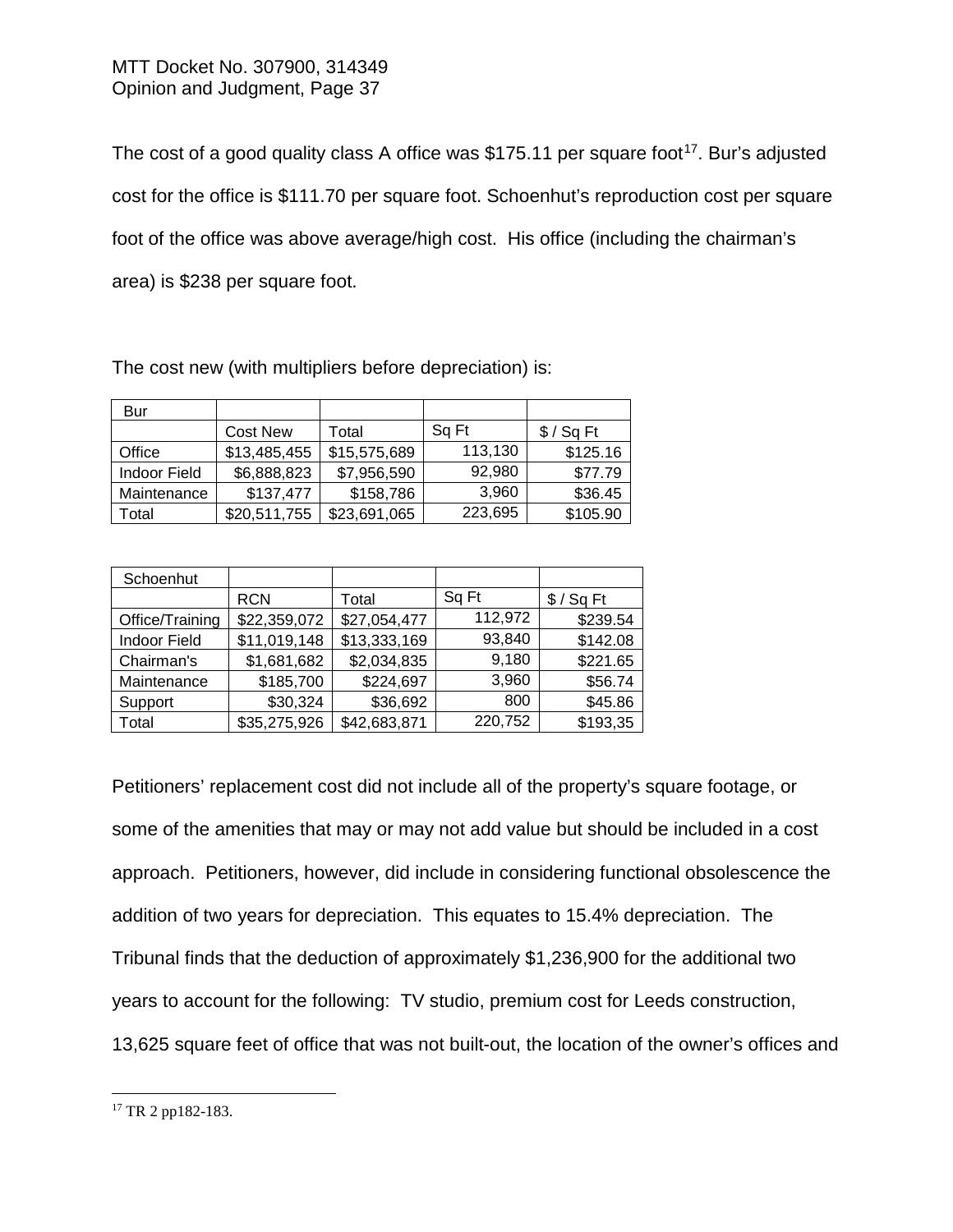the par-3 golf hole were considered as functional obsolescence increasing effective age by two years. However, NONE of the above were included in Bur's cost approach. We find that is double-dipping depreciation, which is simply not done nor found in any learned treatise.

The costs for the items that Bur found to be obsolete were amenities that he believed would not be recouped in the market and that he did not include in the cost approach. By not including the items in the cost approach effectively the amenities were not considered initially. The Tribunal finds that by not including an item in the cost approach and then deducting the same item from the cost approach is not acceptable.

The Tribunal finds that the 13,625 square feet of unfinished office area should be calculated and included in Petitioners' square feet. The Tribunal recalculates Petitioners' cost approach to include the 13,625 square feet and allow for an effective age of two years, which is the subject's actual age.

The Tribunal finds that Respondents' cost approach greatly exceeds actual cost and should not be considered excellent quality for costing purposes. The Tribunal does not have the ability to amend Respondents' cost to reflect an above average construction and therefore does not accept Respondents' appraisal as reliable. The cost approach two years after construction would not increase 28% above the known construction costs.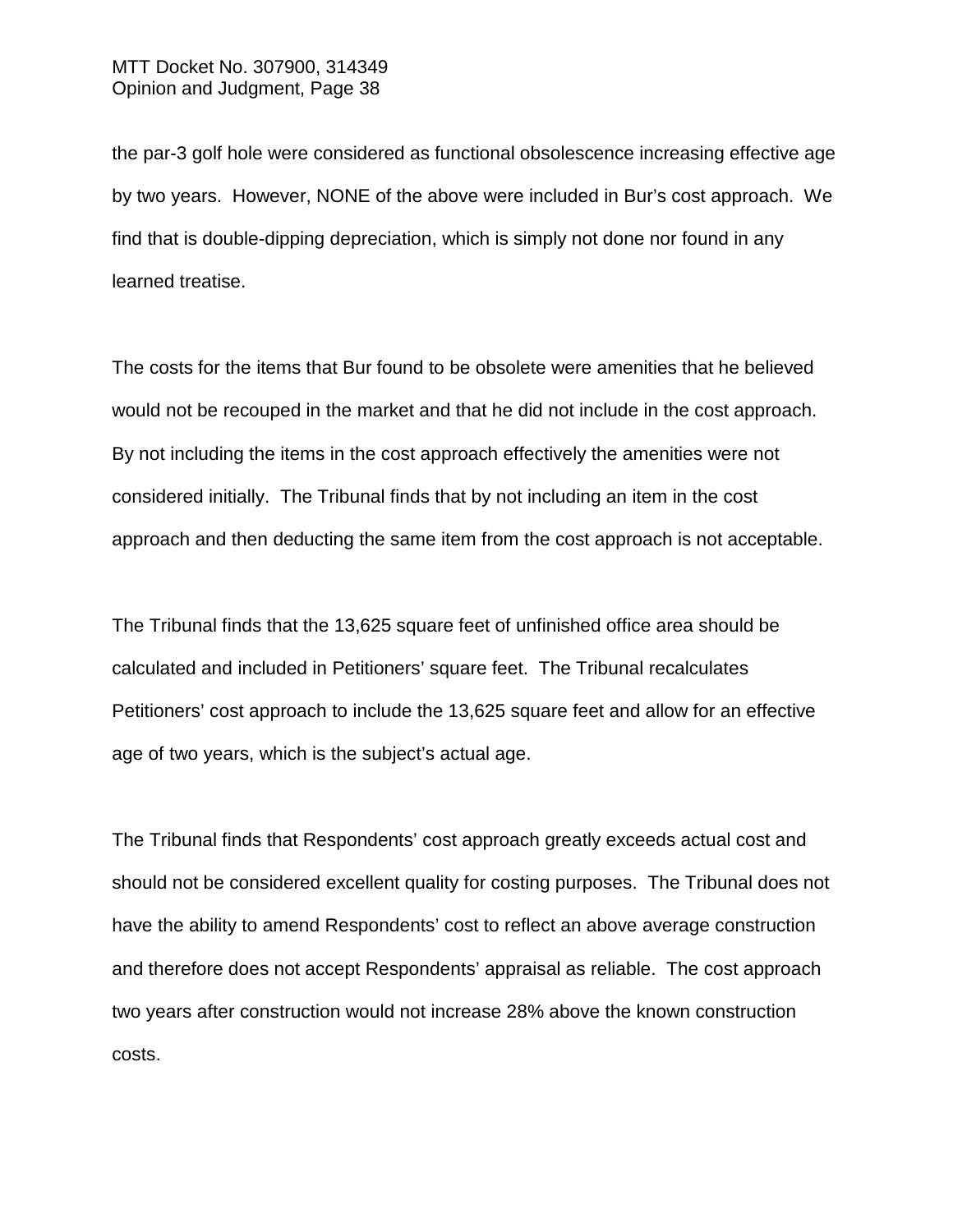The Tribunal is aware that build to suit construction costs may reflect the cost of construction based on owner preferences and may or may not be typical. However, the Tribunal did not find any components that are unique to the owner other than the indoor practice field.

Petitioners' alternative value report was not accepted for the 2001 appeal prior to the completion of the subject property. Veryser prepared the Spectrum Report upon which Bur relied for costs to renovate the property to estimate the Alternative-Use Value. Veryser testified that the report was speculative when it was prepared prior to construction and more so as time elapses. He explained the thought process of the alternative use would be to determine a secondary use, if the subject property was not used for its intended purpose.

Bur took the analysis and relied on it for an alternative use value. The highest and best use analysis is dependent upon the current facility's existing use. If the building is sold separate from the Detroit Lions football team, he states that it would be a corporate office and research and development property, requiring some retrofitting.

Bur does a sales comparison approach using sales of industrial and technology buildings. The sales range in size from 48,000 to 437,812 square feet (subject is 223,695 square feet); land area ranges from 2.34 acres to 34.74 acres (subject has 23.24 acres); clear height ranges from 13 to 24 feet (subject is 60 feet). The adjusted sale prices per square foot range from \$51.02 to \$134.24. Bur estimates \$85.00 per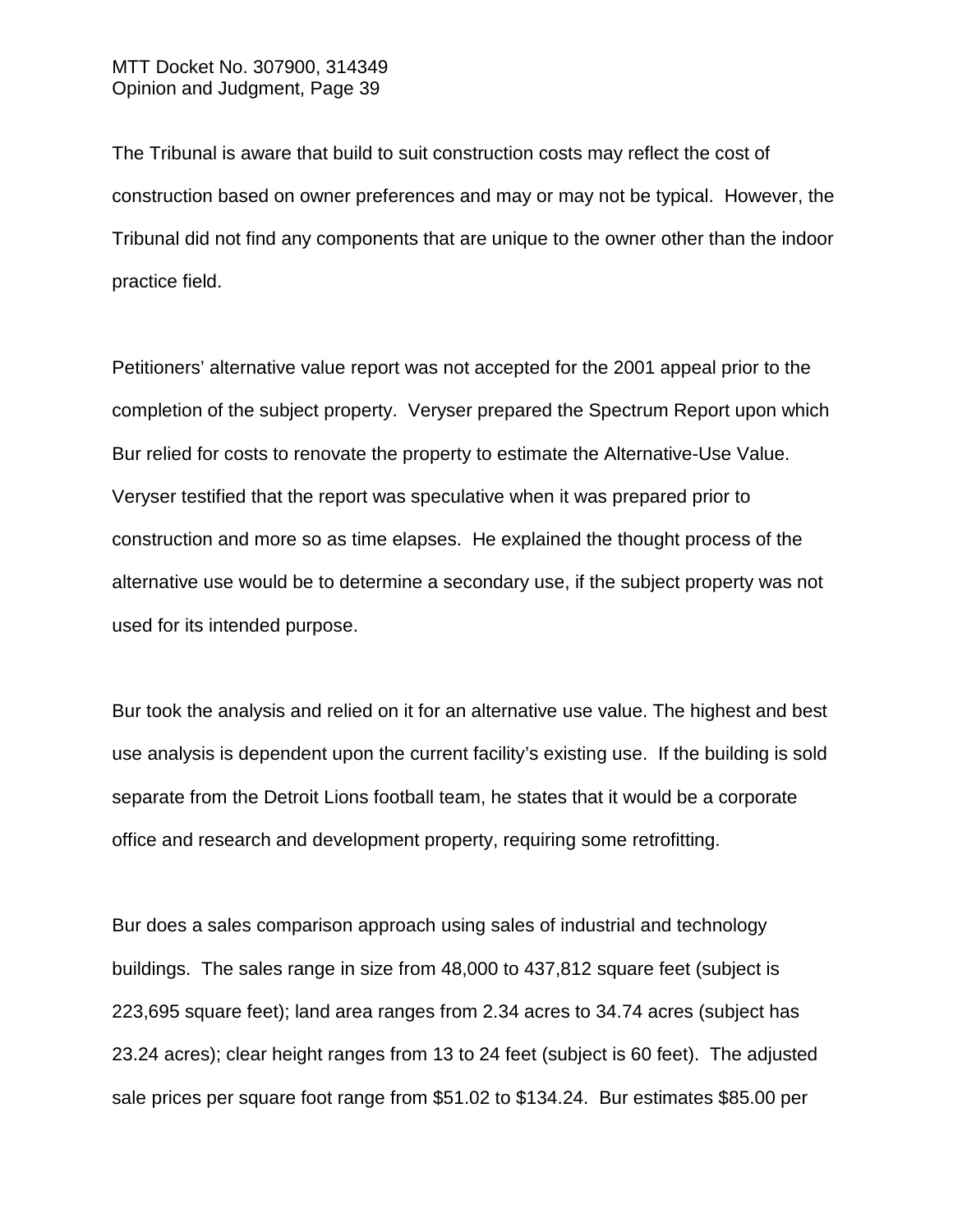square foot for subject property or \$19,010,000. The renovation costs were estimated by Spectrum in 2002 to be \$5,042,231. Bur adjusts the Spectrum costs for changes in time using Marshall Valuation Services comparative cost multipliers for the Detroit metro area and then deducts it from the market value as renovated to estimate the Alternative-Use Value.

This Tribunal finds it noteworthy that an appraiser would actually come up with an alternative highest and best use that first would not be legal as zoning would not accommodate an industrial property; second, there is no market particularly in the latter years of this appeal for additional office/industrial space, and third, it violates the principals of highest and best use as the alternative use value reduced the 2004 value of subject property to \$12,800,000, by 62%, from the original \$33,000,000 cost determined by White/Olson, LLC. The Tribunal finds that the alternative use value would not be legally permissible, or financially feasible and, while a conversion to another use may be physically possible, neither Bur nor Veryser knew of an industrial or research and development building with ceiling heights in excess of 100 feet. Therefore, the Tribunal rejects Petitioners' alternative use value as extreme, unreliable, and casts doubt upon the appraiser's credibility. The Tribunal comprehends the reason for determining an alternative highest and best use, and understands that a secondary use is typically of less value than an original use.

The Tribunal, having considered the testimony, evidence and credibility of the witnesses, finds that the best evidence of the true cash value of the subject property is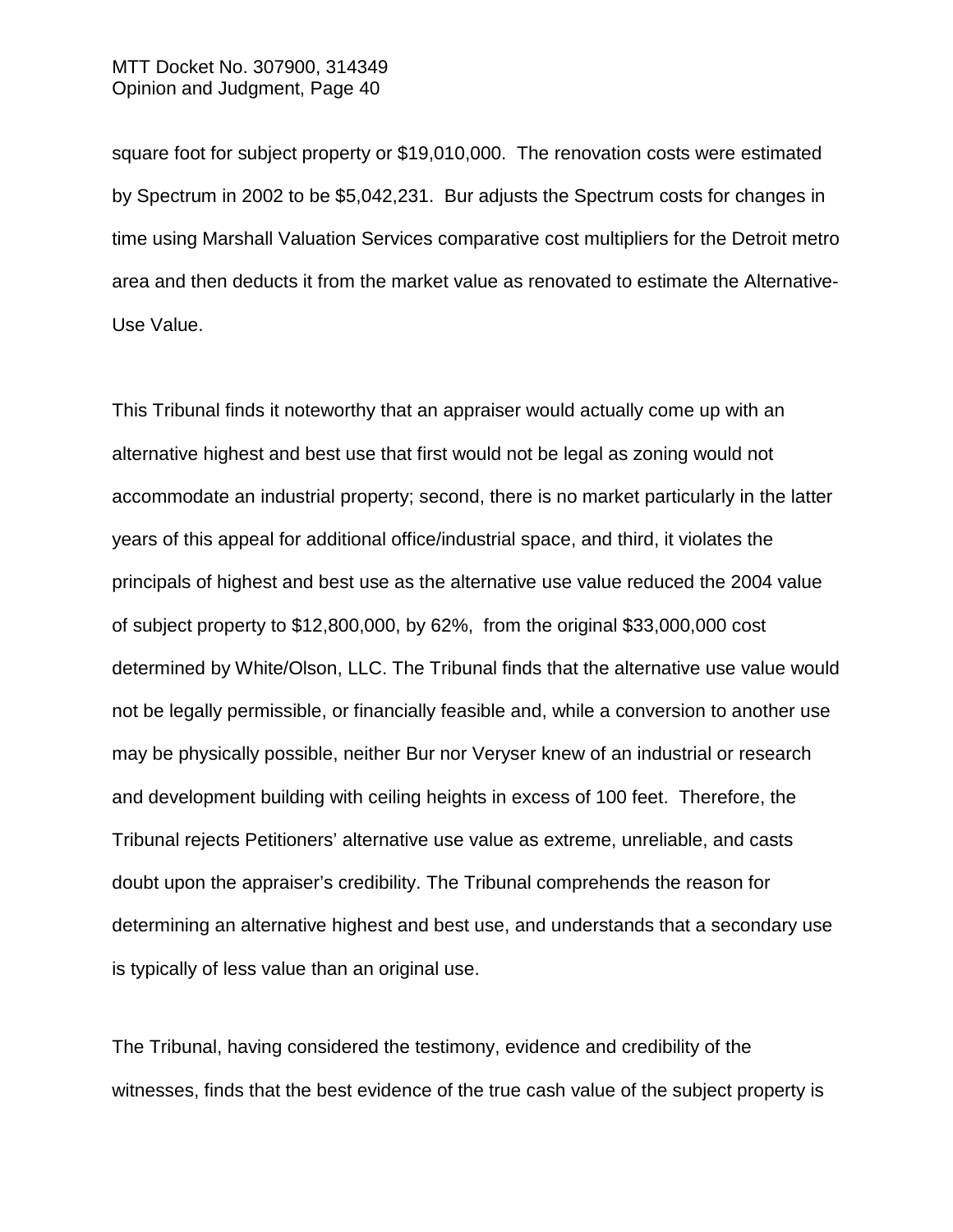the White/Olson, LLC final invoice excluding personal property of \$33,000,000. The build-to-suit did not appear to contain any extra ordinary expense and was the cost to build subject property. Bur's amended cost approach including the 13,625 square feet of unfinished office space and excluding the allowance for functional obsolescence (that was not included in the cost of the building) also is an indication of the cost new of subject property for tax year 2004 of \$33,000,000. Petitioners' land value appears reasonable for the area and is used to determine the value of the subject property.

Petitioners have carried the burden of proving that the subject property is assessed in excess of its true cash value. The Tribunal finds that the total assessments and resulting true cash value for the subsequent years are adjusted to reflect the percentage differences in Bur's cost approach for each year at issue<sup>[18](#page-40-0)</sup>. The following is the Tribunal's true cash value for each year at issue:

|      | Land        | <b>Building</b> | Total TCV    |
|------|-------------|-----------------|--------------|
| 2004 | \$5,470,000 | \$33,000,000    | \$38,470,000 |
| 2005 | \$5,620,000 | \$34,114,700    | \$39,734,700 |
| 2006 | \$5,770,000 | \$34,002,200    | \$39,772,200 |
| 2007 | \$5,770,000 | \$30,880,500    | \$36,650,500 |
| 2008 | \$5,620,000 | \$28,400,000    | \$34,020,000 |
| 2009 | \$4,560,000 | \$26,950,000    | \$31,510,000 |

The Tribunal finds that the true cash value is for the real estate only. The true cash of the personal property is a separate case.

### Conclusions of Law

<span id="page-40-0"></span><sup>&</sup>lt;sup>18</sup> The increase or decrease in land value corresponds with sales information provided by both parties.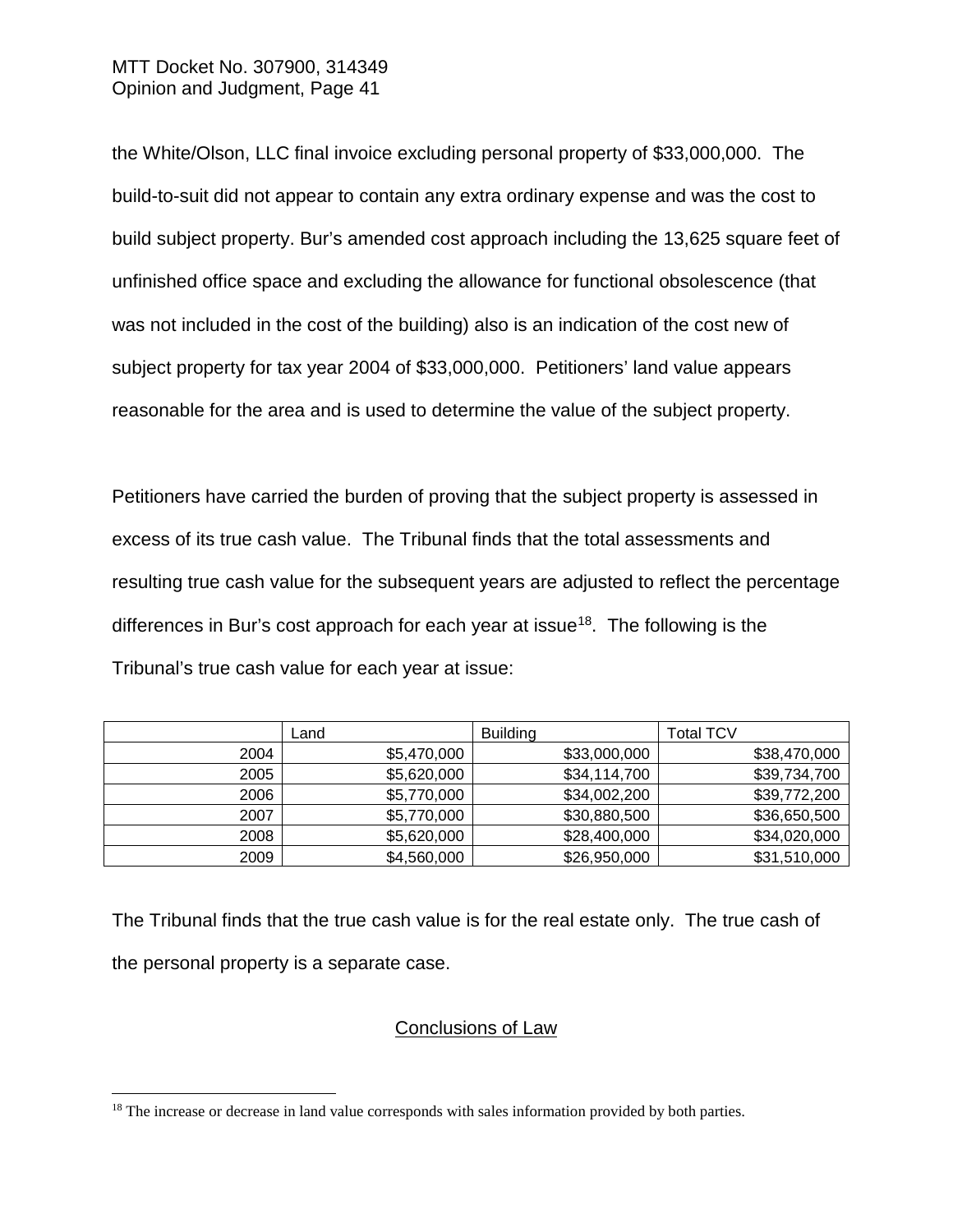Pursuant to Section 3 of Article IX of the State Constitution, the assessment of real property in Michigan must not exceed 50% of its true cash value. The Michigan Legislature has defined true cash value to mean the usual selling price at the place where the property to which the term is applied is at the time of the assessment, being the price which could be obtained for the property at private sale, and not forced or auction sale. See MCL 211.27(1). The Michigan Supreme Court in *CAF Investment Co v State Tax Commission*, 392 Mich 442, 450 (1974), has also held that true cash value is synonymous with fair market value.

In that regard, the Tribunal is charged in such cases with finding a property's true cash value to determine the property's lawful assessment. *Alhi Development Co v Orion Twp*, 110 Mich App 764, 767 (1981). The determination of the lawful assessment will, in turn, facilitate the calculation of the property's taxable value as provided by MCL 211.27a. A petitioner does, however, have the burden of establishing the property's true cash value. See MCL 205.737(3) and *Kern v Pontiac Twp*, 93 Mich App 612 (1974).

The legislature shall provide for the uniform general ad valorem taxation of real and tangible personal property not exempt by law...The legislature shall provide for the determination of true cash value of such property; the proportion of true cash value at which such property shall be uniformly assessed, which shall not...exceed 50%....; and for a system of equalization of assessments. For taxes levied in 1995 and each year thereafter, the legislature shall provide that the taxable value of each parcel of property adjusted for additions and losses, shall not increase each year by more than the increase in the immediately preceding year in the general price level, as defined in section 33 of this article, or 5 percent, whichever is less until ownership of the parcel of property is transferred. When ownership of the parcel of property is transferred as defined by law, the parcel shall be assessed at the applicable proportion of current true cash value. Const 1963 Art IX , Sec 3.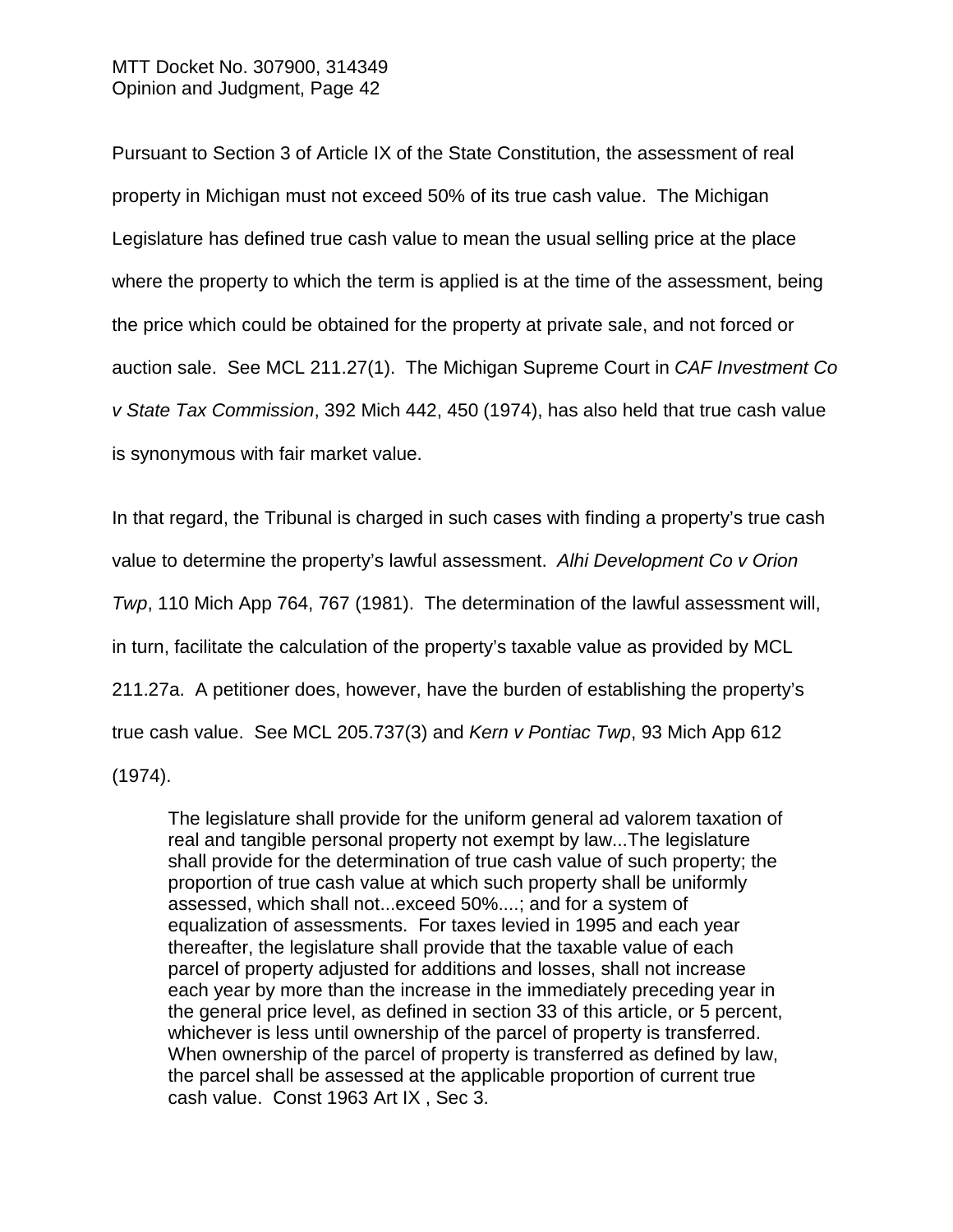The Tribunal finds that based on the cost approach, Petitioners were able to show that the subject property was overassesssed for the tax years at issue.

### **Judgment**

IT IS ORDERED that the property's assessed and taxable values for the tax years at issue shall be as set forth in the *Introduction* section of this Final Opinion and Judgment.

IT IS FURTHER ORDERED that the officer charged with maintaining the assessment rolls for the tax years at issue shall correct or cause the assessment rolls to be corrected to reflect the property's true cash and taxable values as finally shown in this Final Opinion and Judgment within 90 days of the entry of the Final Opinion and Judgment, subject to the processes of equalization. See MCL 205.755. To the extent that the final level of assessment for a given year has not yet been determined and published, the assessment rolls shall be corrected once the final level is published or becomes known.

IT IS FURTHER ORDERED that the officer charged with collecting or refunding the affected taxes shall collect taxes and any applicable interest or issue a refund as required by this Order within 28 days of the entry of this Order. If a refund is warranted, it shall include a proportionate share of any property tax administration fees paid and of penalty and interest paid on delinquent taxes. The refund shall also separately indicate the amount of the taxes, fees, penalties, and interest being refunded. A sum determined by the Tribunal to have been unlawfully paid shall bear interest from the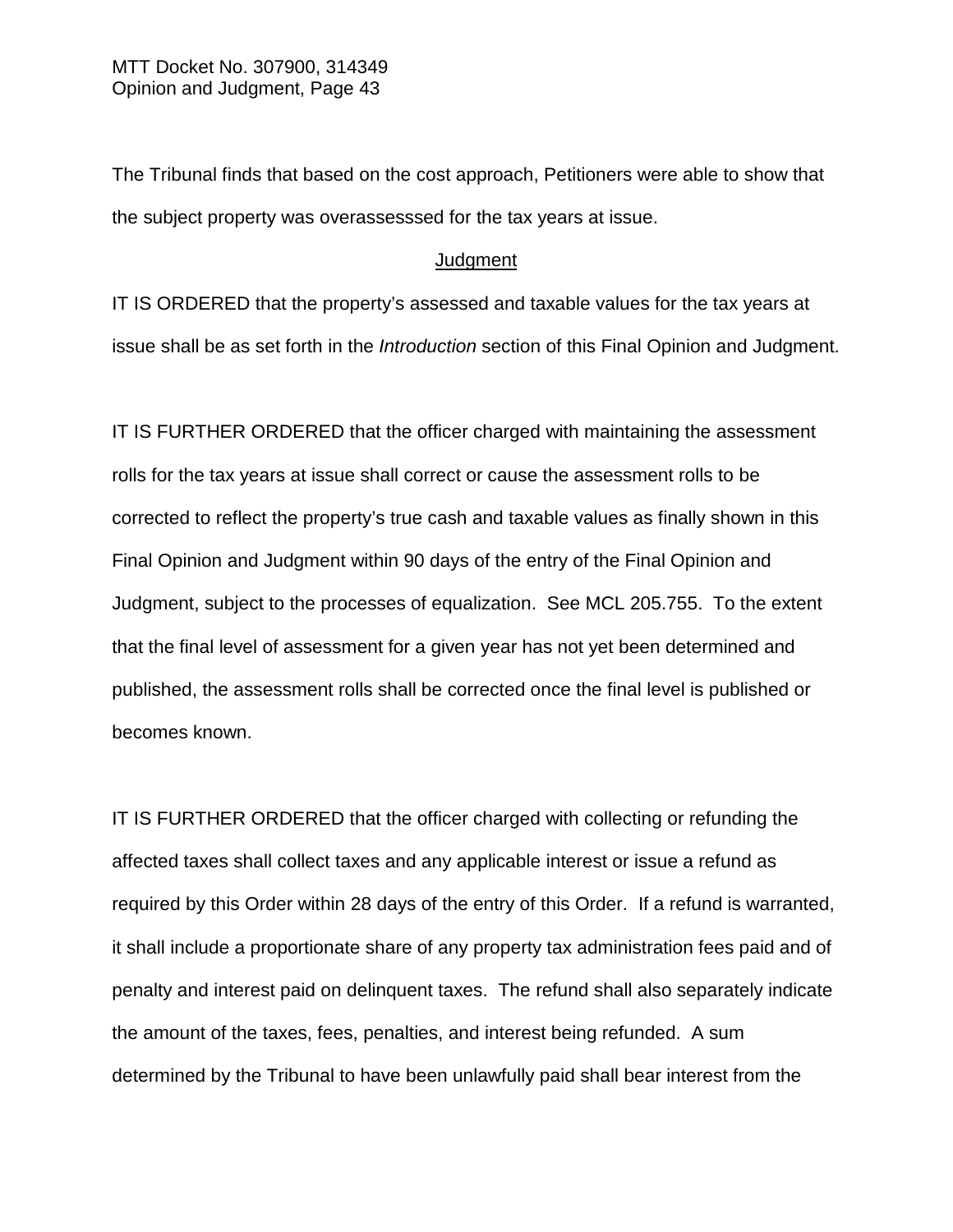date of payment to the date of judgment and the judgment shall bear interest to the date of its payment. A sum determined by the Tribunal to have been underpaid shall not bear interest for any time period prior to 28 days after the issuance of the Tribunal's order. As provided in 1994 PA 254, being MCL 205.737, as amended, interest shall accrue for periods after March 31, 1985, but before April 1, 1994, at a rate of 9% per year. After March 31, 1994, but before January 1, 1996, interest rate of the 94-day discount treasury bill rate for the first Monday in each month plus 1%. As provided in 1995 PA 232, being MCL 205.737, as amended, interest shall accrue for periods after January 1, 1996 at an interest rate set each year by the Department of Treasury. Pursuant to 1995 PA 232, interest shall accrue (i) after December 31, 1995 at the rate of 6.55% for calendar year 1996, (ii) after December 31, 1996 at the rate of 6.11% for calendar year 1997, (iii) after December 31, 1997 at the rate of 6.04% for calendar year 1998, (iv) after December 31, 1998 at the rate of 6.01% for calendar year 1999, (v) after December 31, 1999 at the rate of 5.49% for calendar year 2000, (vi) after December 31, 2000 at the rate of 6.56% for calendar year 2001, (vii) after December 31, 2001 at the rate of 5.56% for calendar year 2002, (viii) after December 31, 2002 at the rate of 2.78% for calendar year 2003, (ix) after December 31, 2003 at the rate of 2.16% for calendar year 2004, (x) after December 31, 2004 at the rate of 2.07% for calendar year 2005, (xi) after December 31, 2005 at the rate of 3.66% for calendar year 2006, (xii) after December 31, 2006 at the rate of 5.42% for calendar year 2007, and (xiii) after December 31, 2007 at the rate of 5.81% for calendar year 2008, (xiv) after December 31, 2008, at the rate of 3.31% for calendar year 2009, and (xv) after December 31, 2009, at the rate of 1.23% for calendar year 2010.